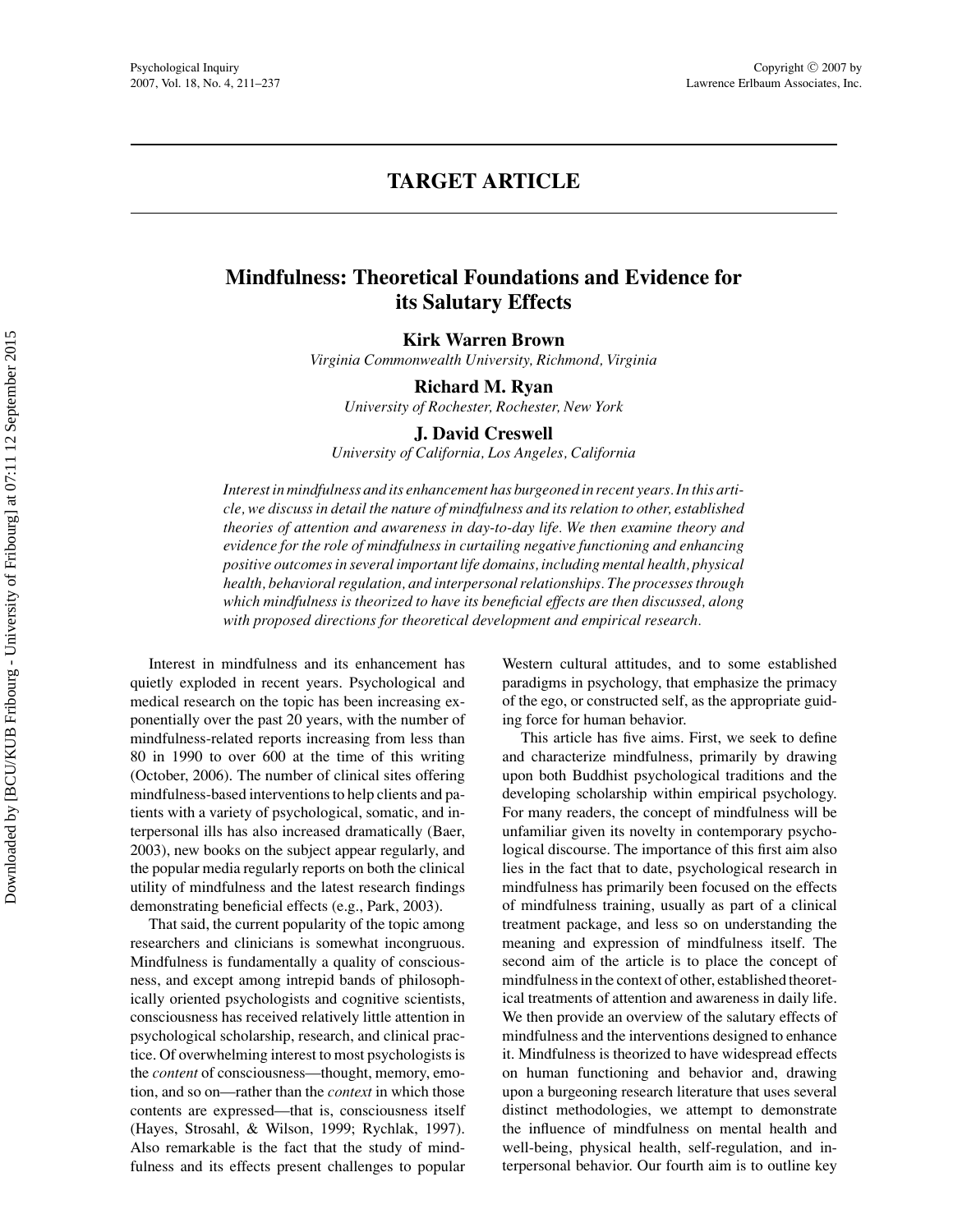processes that may explain these positive effects of mindfulness. In doing so, we draw upon theory and research suggesting that it does so in various ways that act to "quiet" the ego and thereby lessen the intraand inter-personal costs that self-identification spawns (e.g., Baumeister, 1991; Brown, Ryan, Creswell, & Niemiec, in press; Crocker & Park, 2004; Leary, 2004; Martin & Erber, 2005; Ryan & Brown, 2003). Finally, we will point out several key areas of obscurity concerning mindfulness and its effects and will propose avenues for future research in this developing area of inquiry.

# **What is Mindfulness? A Conceptual Overview**

## **Background**

The concept of mindfulness is most firmly rooted in Buddhist psychology, but it shares conceptual kinship with ideas advanced by a variety of philosophical and psychological traditions, including ancient Greek philosophy; phenomenology, existentialism, and naturalism in later Western European thought; and transcendentalism and humanism in America. That this mode of being has been commonly described suggests its centrality to the human experience, and indeed, mindfulness is rooted in the fundamental activities of consciousness: attention and awareness.

*Awareness* is the conscious registration of stimuli, including the five physical senses, the kinesthetic senses, and the activities of the mind. Awareness is our direct, most immediate contact with reality. When a stimulus is sufficiently strong, *attention* is engaged, which is manifest as an initial "taking notice" of, or "turning toward" the object (Nyaniponika, 1973). However basic these features of consciousness are, they are of decisive importance to quality of experience and action. Commonly, sensory objects are held in focal attention only briefly, if at all, before some cognitive and emotional reaction to them is made. These rapid perceptual reactions have several characteristics of relevance to subjective experience and functioning: First, they are often of a discriminative nature, in which a primary appraisal of the object is made as, most basically, 'good,' 'bad,' or 'neutral,' usually in reference to the self. Second, they are usually conditioned by past experience of the sensory object or other objects of sufficient similarity to evoke an association in memory. Third, perceptual experience is easily assimilated or, through further cognitive operations upon the object, made to assimilate into existing cognitive schemas.

The consequence of such processing is that concepts, labels, ideas, and judgments are often imposed, often automatically, on everything that is encountered (e.g., Bargh & Chartrand, 1999). Cognitive schemas, beliefs, and opinions also channel perceptions in particular ways (Leary, 2004, 2005). Such processing has

certain adaptive benefits, including the establishment and maintenance of order upon events and experience of relevance to the self, and the facilitation of goal pursuit and attainment. However, it also means that sensory objects and events are rarely seen impartially, as they truly are, but rather through the filters of self-centered thought and prior conditioning, thereby running the risk of furnishing superficial, incomplete, or distorted pictures of reality.

In contrast to the conceptual mode of processing described here, a mindful mode of processing involves a receptive state of mind, wherein attention is kept to a bare registering of the facts observed. When used in this way to prolong that initial contact with the world, the basic capacities for awareness and attention permit the individual to "be present" to reality as it is rather than to react to it or habitually process it through conceptual filters. In this mode, even the usual psychological reactions that may occur when our attention is engaged—thoughts, images, verbalizations, emotions, impulses to act, and so on—can be observed as part of the ongoing stream of consciousness. For example, in the moment-to-moment experience of anger or some other emotion, it can be known in its cognitive, affective, somatic, and conative manifestations. Mindfulness thus involves the capacity to be aware of internal and external events and occurrences as phenomena, "rather than as the objects of a conceptually constructed world" (Olendzki, 2005, p. 253). Because mindfulness permits an immediacy of direct contact with events as they occur, without the overlay of discriminative, categorical, and habitual thought, consciousness takes on a clarity and freshness that permits more flexible, more objectively informed psychological and behavioral responses.

#### **Definition and Characteristics**

The term*mindfulness* derives from the Pali language word *sati* meaning "to remember" but as a mode of consciousness it commonly signifies presence of mind (Bodhi, 2000; Nyaniponika, 1973). We have formally defined mindfulness as *a receptive attention to and awareness of present events and experience* (Brown & Ryan, 2003). This is a deceptively simple definition, as is true of many basic concepts, and it may prove helpful to outline several characteristics of mindfulness to shed more light on its nature. This discussion will primarily draw on the rich store of Buddhist scholarship on the topic. Before beginning, it is important to note that different schools of thought emphasize certain characteristics of mindfulness more than others. The present discussion seeks to outline the core concepts appearing in the literature of several major Buddhist traditions, but will highlight scholarship that has provided fuller expositions (e.g., Gunaratana, 2002; Nyaniponika, 1973; Rahula, 1974), particularly on those features that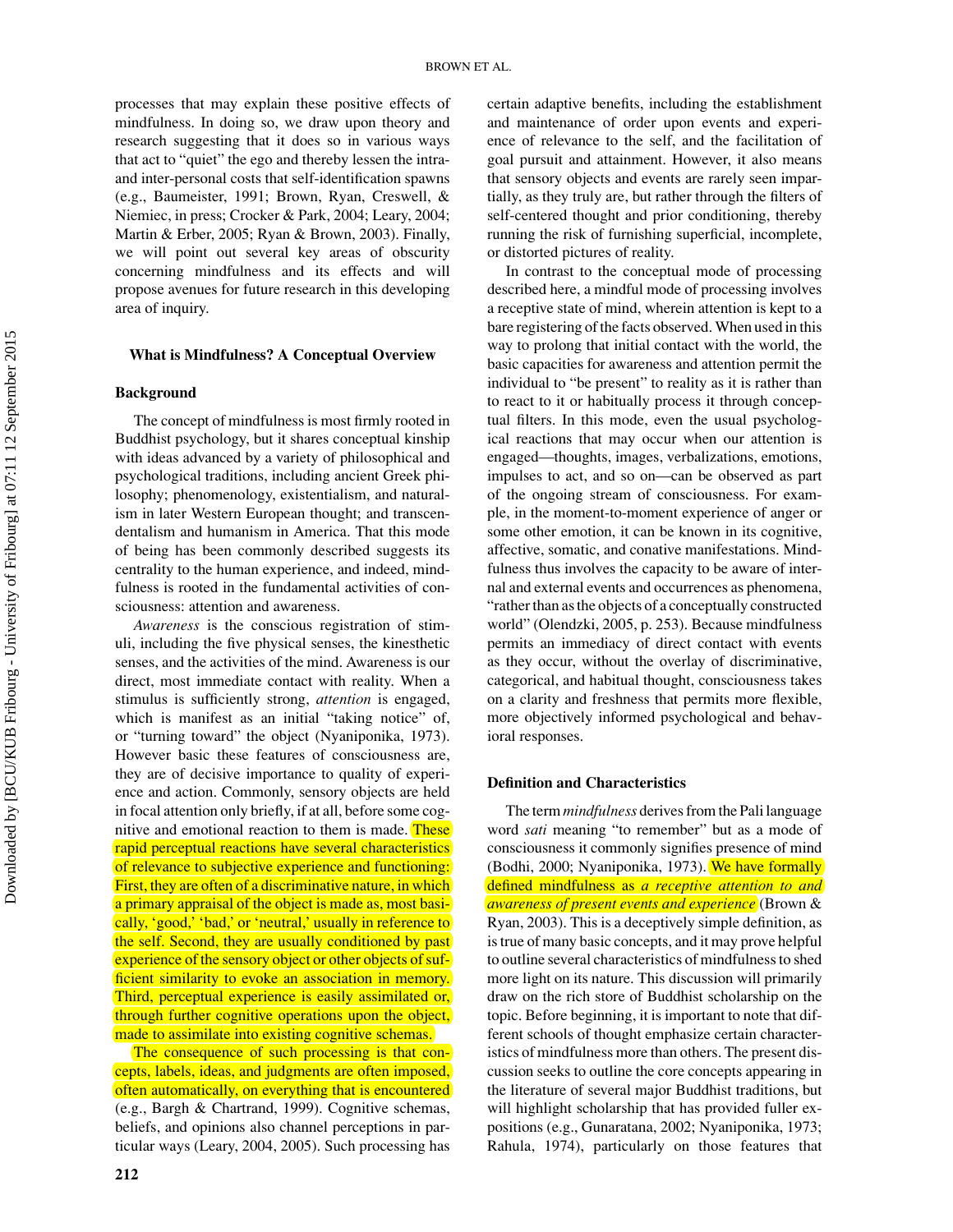appear most relevant to the empirical study of mindfulness. It is also important to note that the characteristics to be discussed are overlapping and mutually supportive, so should not be regarded as distinct components. We will focus on mindfulness as a quality of consciousness and its relation to the contents of consciousness.

#### **Clarity of Awareness**

First and foremost, mindfulness concerns a clear awareness of one's inner and outer worlds, including thoughts, emotions, sensations, actions, or surroundings as they exist at any given moment (e.g., Mishra, 2004). For this reason, mindfulness has been termed "bare" attention (Engler, 1986; Gunaratana, 2002; Nyanikonika, 1973; Rahula, 1974) and "pure" or "lucid" awareness (Das, 1997; Gunaratana, 2002; Sogyal, 1992 ) which reveals what is occurring, before or beyond *ideas* about what is or has taken place (e.g., Welwood, 1996). A Zen metaphor likens this state to that of a polished mirror, wherein the mind simply reflects what passes before it, unbiased by conceptual thought about what is taking place. This unbiased receptivity of mind is also thought to facilitate insight into reality, wherein phenomena that would otherwise remain hidden from view are 'seen' or known with increasing clarity. In Langer's (2002) metaphoric language, the walls, floors, and ceilings of one's life become glasslike, permitting a clearer view of the contents from attic to basement. Such clarity is also thought to facilitate unhindered access to all of one's relevant knowledge (e.g., intellectual, emotional, and physical/intuitive) to aid in negotiating life situations (Tart, 1994).

Certain phenomena can remain hidden from conscious awareness because they represent threats to the self-concept or to aspects of self that are egoinvested. Recognizing this, several therapeutic interventions incorporating mindfulness training (e.g., Hayes et al., 1999; Kabat-Zinn, 1990; Linehan, 1993a) encourage certain attitudes toward experience nonjudgmentality or acceptance, in particular—that can facilitate direct contact with uncomfortable realities or experiences. This is thought to diminish impulsive or defensive reactions to unsettling experiences (Ryan, 2005) and promote the development of insight into self, others, and the human condition.

#### **Nonconceptual, Nondiscriminatory Awareness**

The direct contact with reality that characterizes clear awareness suggests its nonconceptual nature. As described above, consciousness is usually in the service of mental activity in day-to-day life. As Hayes et al. (1999) note, we do not merely live in the world, we live in the world as we view it, construct it, or interpret it; said differently, we attend in order to fuel cognitive operations upon what we encounter. Unlike this cognitive processing style, in which attention and cognition are tightly intertwined, the mindful mode of processing

is pre- or para-conceptual (c.f. Marcel, 2003); it does not compare, categorize, or evaluate, nor does it contemplate, introspect, reflect, or ruminate upon events or experiences based on memory (Brown & Ryan, 2003; Teasdale, 1999). Instead, mindfulness concerns a non-interference with experience, by allowing inputs to enter awareness in a simple noticing of what is taking place.

It is important to note, however, that mindfulness is not seen as antithetical to thought, but rather fosters a different relationship to it. Scholars point out that people have or can develop the ability to observe the contents of consciousness, including thoughts. Thoughts, then—including mental images, narratives, and other cognitive phenomena—can be regarded as objects of attention and awareness, just as are sights, sounds, and other sensory phenomena. This disentanglement of consciousness from cognitive content may allow thought to be used with greater effectiveness and precision. That is, when mindful, the activity of conceptual thought can be engaged and disengaged more choicefully, and because one can be aware of thoughts *as thoughts*, and their accompanying emotions as simply reactions to them, thoughts are less likely to be colored by beliefs, prejudices and other biases that are not supported by objective or experiential evidence (e.g., Niemiec, Brown & Ryan, 2006).

## **Flexibility of Awareness and Attention**

Another key feature of mindfulness is its flexibility. Like a zoom lens, it can move back from particular states of mind to gain a larger perspective on what is taking place (clear awareness), and can also zero in on situational details (focused attention) according to inclination or circumstance (J. C. Bays, cited in Cullen, 2006; Welwood, 1996). Put differently, one can be mindfully aware of all that is currently salient, and one can also be mindful of something in particular—focusing attention toward a stimulus or phenomenon (Kornfield, 1993). Preliminary evidence suggests that mindfulness is associated with attentional control and other indicators of concentrative capacity (Brown, 2006), but mindfulness and concentration are considered unique capacities, and some evidence supports this distinction (Dunn, Hartigan, & Mikulas, 1999). A primary difference between them is that concentration entails a restriction of attention to a single interoceptive or exteroceptive object, leading to a withdrawal of sensory and other inputs (Engler, 1986). By contrast, in its fullest expression the mindful mode of processing involves a voluntary, fluid regulation of states of attention and awareness.

#### **Empirical Stance Toward Reality**

The characteristics described thus far indicate that the mindful state of being is inherently empirical, in that it seeks possession of the "full facts" in a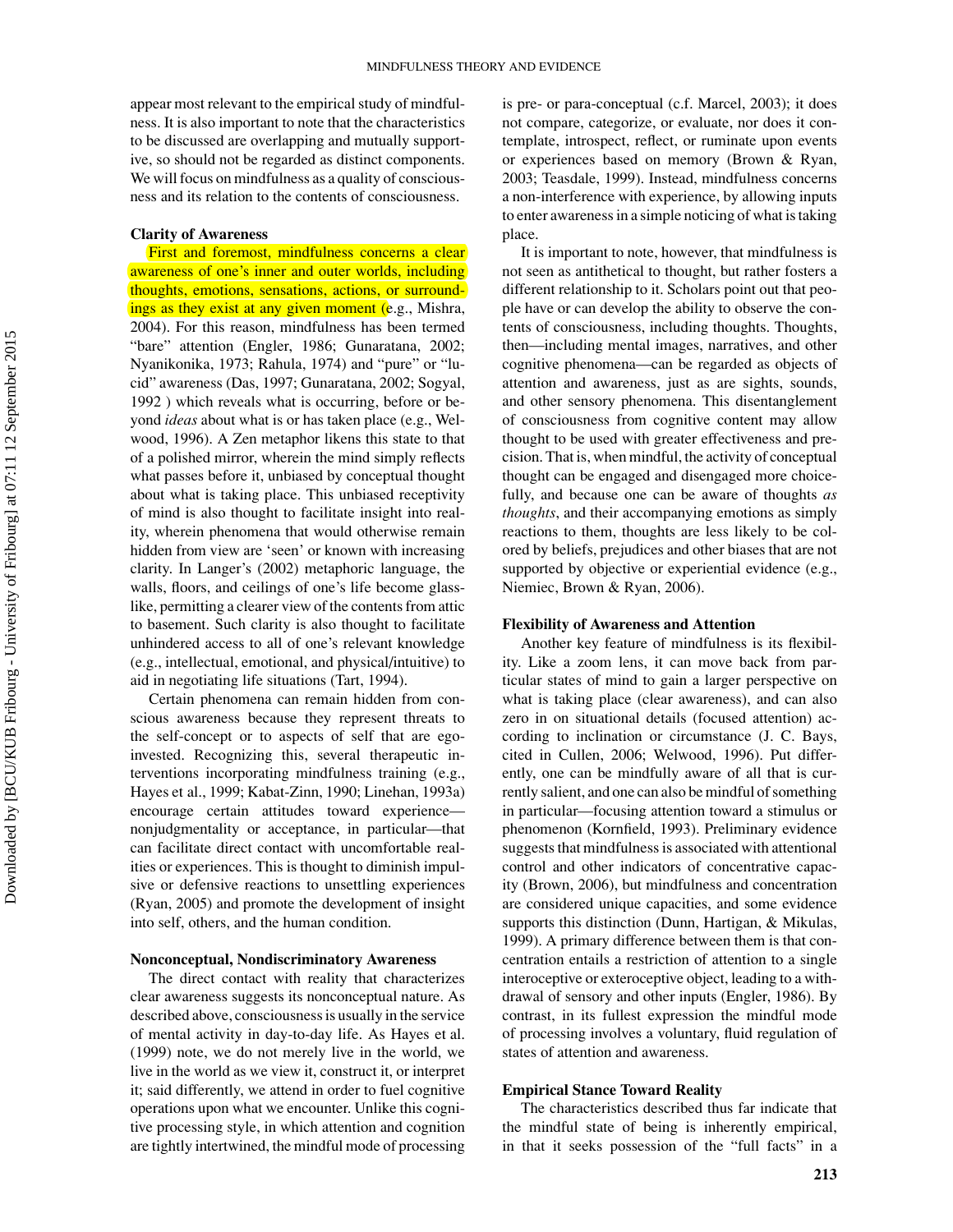manner similar to that of the objective scientist seeking accurate knowledge of some phenomenon (e.g, Rahula, 1974; Smith & Novak, 2004). This stance encourages a deferral of judgment until a careful examination of facts has been made (Nyaniponika, 1973). Yet this objective, "unprejudiced receptivity" to life is not to be confused with aloof or disinterested spectatorship; it is more akin to participatory observation that involves both awareness of experience while being immersed in it (Marcel, 2003). In attending to emotions or physical sensations, for example, one feels them at the same time. Mindfulness has been described as "an alert participation in the ongoing process of living" (Gunaratana, 2002, p. 142). As this statement implies, the mindful state is actively engaged, not passively resigned or dissociated from the observed experience (Baer, Smith, Hopkins, Krietemeyer, & Toney, 2006). Some evidence suggests that this stance promotes greater, not lesser, interest and concern for life, reflected in higher levels of compassion for self (Neff, 2003; Shapiro, Brown, & Biegel, 2006), empathy for others (Beitel, Ferrer, & Cecero, 2005; Shapiro, Schwartz, & Bonner, 1998), and ecological stewardship (Brown & Kasser, 2005).

#### **Present-oriented Consciousness**

The characteristics outlined here also highlight the notion of presence (e.g., Tsoknyi, 1998; Uchiyama, 2004). The mind is adept at "time-traveling" into memories of the past, fantasies about the future and, in general, away from the immediacy of experience in the present. This time travel serves the important regulatory purpose of protecting, maintaining, and enhancing the self in, for example, the pursuit of goals (Sheldon & Vansteenkiste, 2005), but it is easily forgotten that we exist only in the present moment, with no direct experience of either past or future. When consciousness dwells in thought-generated accounts of the past, present, and future, current reality, as it actually offers itself, is often ignored or only partially experienced.

A number of clinical approaches, particularly humanistic (Rogers, 1961) and Gestalt (Perls, 1973) psychologies have emphasized the importance of immediacy of experiencing in full, authentic functioning. For example, Rogers (1961) argued that the movement from cognitive distance to direct contact with, and ownership of experience was a central therapeutic change process, and Raskin and Rogers (1995) described one aspect of "full functioning" as "allowing awareness to flow freely in and through [one's] experiences" (p. 146). Gestalt psychologists have been careful to note that living "in the present" is conceptually distinct from living "for the present," which can imply impulsiveness, hedonism, fatalism (Zimbardo & Boyd, 1999) or a disregard for the consequences of one's behavior (Strathman, Gleicher, & Boninger, 1994). Mindfulness involves being fully aware of what is occurring in the moment, while other forms of present time orientation, such as hedonism, can imply an inability or unwillingness to contact objective or experiential realities (Sheldon & Vansteenkiste, 2005). Evidence suggests that not only is mindfulness inversely related to hedonism, fatalism, and a lack of consideration of future consequences (Brown & Vansteenkiste, 2006) but also, as will be described later, promotes behavioral selfcontrol and more effective goal attainment.

#### **Stability or Continuity of Attention and Awareness**

The qualities of attention and awareness described here are not entirely uncharacteristic of most people. Indeed, mindfulness is considered an inherent capacity of the human organism (Brown & Ryan, 2003; Goldstein, 2002; Kabat-Zinn, 2003). But it nevertheless varies in strength. In a rudimentary form, mindful states may be fleeting or infrequent. In a fuller form, mindful states are more frequent or continuous. Steadiness of awareness and attention help to eliminate opportunities for concepts, ideas, and associated emotions to be blindly or automatically tacked onto bare facts (e.g., Smith & Novak, 2004). Such steadiness also facilitates the recognition of being caught up in conceptual thoughts or emotions rooted in past experience or anticipated futures, and the return to an awareness of what is currently taking place. Mindfulness, then, is noticing what is present, including noticing that one is no longer present. Recognizing that one is not being attentive and aware is itself an instance of mindfulness. Finally, continuity of mindfulness helps to ensure that attention can move from narrow focus to broad vista without distraction or loss of collectedness.

# **Conceptualizations of Mindfulness in Contemporary Psychology**

The Buddhist scholarly literature presents a detailed picture of the nature of mindfulness. However, that literature's characterization of mindfulness has not been clearly translated into contemporary research psychology. The psychological literature reveals considerable variance in descriptions of the nature of mindfulness on both theoretical and operational levels (Dimidjian & Linehan, 2003; Hayes & Wilson, 2003); for example, mindfulness has been defined as a selfregulatory capacity (Brown & Ryan, 2003), an acceptance skill (Linehan, 1994), and a meta-cognitive skill (Bishop, Lau, Shapiro, Carlson, Anderson, Carmody et al., 2004). The extant measures of mindfulness also reflect a diversity of definitions, with self-report scales ranging in complexity from one factor (Brown & Ryan, 2003; Walach, Buchheld, Buttenmuller, Kleinknecht, & Schmidt, 2006) to five (Baer et al., 2006). There is a clear need for conceptual agreement on the meaning of mindfulness, not only to facilitate communication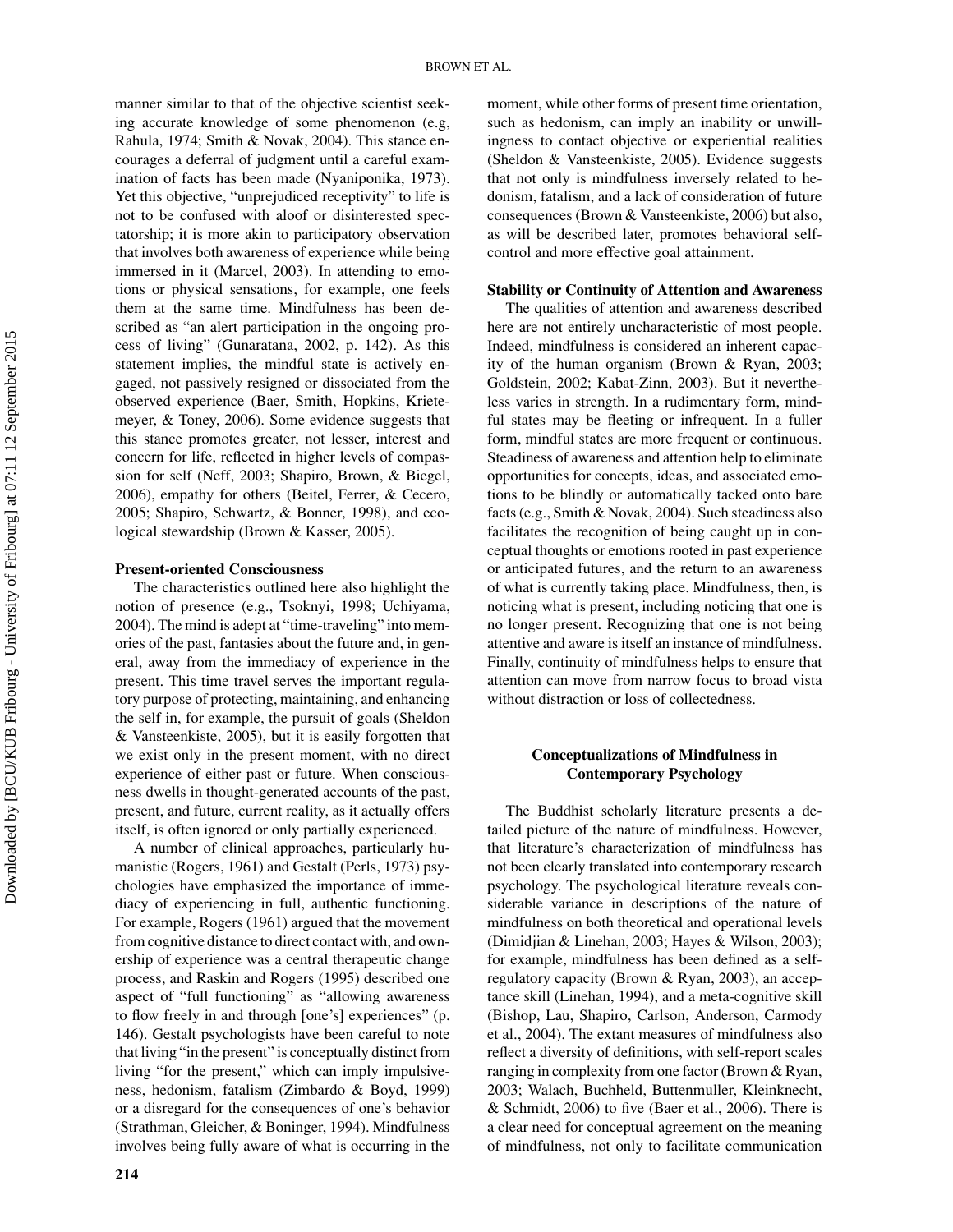about the construct but, most pragmatically, to create a stable platform of basic and applied research in this still young area of investigation.

In seeking such agreement, it is noteworthy that the meaning of mindfulness can be quite nuanced, as the characterization already given suggests, and is therefore subject to interpretation and a selective highlighting of one or more aspects over others. It is also helpful to understand the prevailing context in which mindfulness was first, and continues to be, investigated in psychological research. Since its introduction as a topic of study, mindfulness has been closely affiliated with clinical practice and research. To a degree, the meaning that has been given to mindfulness by clinicians and researchers has been colored by these particular clinical approaches. For example, the commonly used definition of mindfulness as intentional, nonjudgmental awareness was introduced by Kabat-Zinn (e.g., 1990) to describe training in the Mindfulness-Based Stress Reduction program, while Baer et al.'s (2004) conceptual definition and self-report instrument was designed to tap the various mindfulness *skills* developed in Dialectical Behavioral Therapy (DBT; Linehan, 1993a) and other mindfulness interventions (see also Buchheld, Grossman, & Walach, 2001). In contrast, other approaches (e.g., Brown and Ryan, 2003; 2004a) have been directed toward examining the nature and manifestations of mindfulness with or without specific training.

There are two primary reasons why the clinical approach to understanding the nature of mindfulness can be problematic: First, different clinical approaches can spawn different definitions and operationalizations of the construct that accord with their particular treatment perspectives and with the outcomes they seek to foster. Indeed, some clinical approaches attempt to facilitate not only mindfulness *per se*, but also a variety of outcomes with which mindfulness has traditionally been associated (e.g., self-control, emotion regulation, compassion). Second, clinically oriented conceptualizations of mindfulness can confound the description of the phenomenon with the methods through which it is fostered. Buddhist scholars have long recognized a diversity of methods by which mindfulness can be cultivated and practiced, but have made a clear distinction between these methods and the meaning of mindfulness itself. For example, the definition of mindfulness given by Kabat-Zinn as intentional, nonjudgmental awareness is consistent with scholarship that recognizes nondiscriminatory or nondiscursive awareness as central to mindfulness, but it also includes an act of will brought to bear to cultivate such awareness, namely intention, $<sup>1</sup>$  and depending on how it is</sup> construed, may also reflect a particular attitude toward current events and experience (nonjudgment or accep $t$ ance).<sup>2</sup> These elements can be skillfully used to enhance mindful states. For example, in one effective guided mindfulness exercise (Broderick, 2005), the listener is instructed to "commit yourself to be fully present, here and now" (intention) and to remember that "anything that comes into the field of awareness is OK" (acceptance). In this way, these elements appear to reflect aids to fostering mindfulness. Baer et al.'s (2004; 2006) DBT-inspired operationalization of mindfulness includes features reflecting present awareness, along with methods used to cultivate mindfulness, such as the labeling of thoughts, emotions, and other perceptual experiences.<sup>3</sup>

It is understandable that contemporary clinical researchers approach mindfulness in terms of mindfulness-relevant practices and the skills that may be cultivated in mindfulness intervention programs. A prevailing interest has been in presenting the 'treatment package' to clients in need, and such practices have been traditional vehicles for engendering mindfulness. Yet it remains important to bear in mind that mindfulness is a quality of consciousness manifest in, but not isomorphic with, the activities through which this quality is enhanced. Mindfulness is, as already noted, an inherent capacity of mind (e.g., Goldstein, 2002). We propose that by seeking close guidance from the centuries-old meaning of mindfulness that is exhaustively described in the scholarly literature, the task of separating essential and nonessential ingredients of mindfulness will be simplified considerably (c.f. Olendzki, 2005). This will also aid the advancement of the science of mindfulness, insofar as it aims to de-confound mindfulness from both its antecedents and consequences.

# **Mindfulness Theory in Relation to Other Theories of Awareness**

Despite the novelty of the concept in contemporary psychology, mindfulness can be seen as part of a long-standing tradition in the field that recognizes the adaptive value in bringing consciousness to bear on subjective experience, behavior, and the immediate

<sup>&</sup>lt;sup>1</sup>In the Buddhist view, intention is one of eight key elements in personal development, separate from mindfulness, which is presented as another key element. Intention is desire or aspiration; it can also be thought of as an aid to remember to engage in some

predefined activity. Intention can be brought to bear on any activity, or realm of human endeavor, but is separable from the activity itself.

<sup>2</sup>It deserves mention that Kabat-Zinn (cited in Cullen, 2006) has acknowledged finding appropriate use of detailed and elaborated as well as simpler definitions of mindfulness according to audience characteristics and circumstances.

<sup>3</sup>This distinction between mindfulness and the methods used to cultivate it is also implied by Linehan (1993b), who notes that two mindfulness skills cultivated in DBT—close observation of, and description of, one's internal experience and behavior—are only necessary at the beginning of mindfulness training; as the capacity for "participation with awareness" develops, observing and describing cease.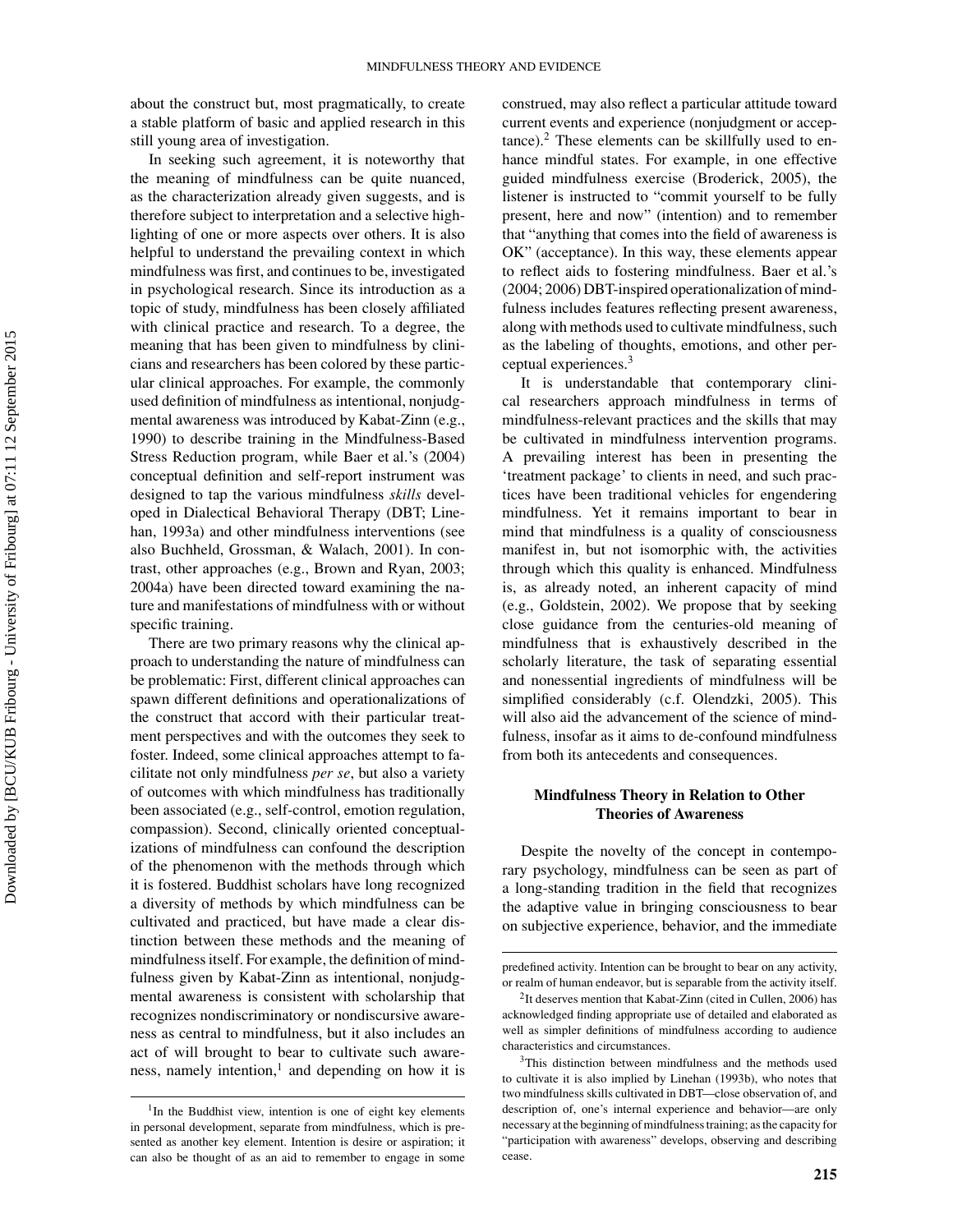environment (e.g., Carver & Scheier, 1981; Csikszentmihalyi, 1997; Deci & Ryan, 1985; Derryberry & Tucker, 2006; Duval & Wicklund, 1972; Rothbart, Posner, & Kieras, 2006). A variety of theories discuss attention and awareness in a way that bears some relation to the concept of mindfulness as we define it here.

#### **Theories of Reflexive Self-Consciousness**

The most extensive treatments of the role of attention in day-to-day life come from theories of selfawareness represented within the work of Buss (1980), Carver and Scheier (1981; 1998), Duval and Wicklund (1972) and others describing various forms of reflexive consciousness, which connotes taking oneself or one's experiences as an object of attention. The conceptualization of mindfulness outlined already shares both similarities and differences with discussions of attention in these self-awareness theories along three dimensions: strength, direction, and quality or kind of attention deployed.

Attentional strength varies widely, from its virtual absence, as in daydreaming, to acutely active alertness, and there is general agreement that a sufficient degree of attention is necessary for effective self-regulation to occur. People need to be attentive to their inner states and behavior to pursue reflectively considered goals, and failing to bring sufficient attention to oneself tends to foster habitual, overlearned, or automatized reactions rather than responses that are self-endorsed and situationally appropriate. Effective functioning demands that attention be directed toward both inner and outer events, but there is also scholarly agreement that directing attention to subjective mental, emotional, and physical experience is key to healthy self-regulation. Indeed, the willingness to "look inside" is foundational to the development of self-knowledge from which regulated action proceeds.

The primary difference between mindful and reflexive attention concerns the quality or nature of attention deployed. Consciousness is thought to serve two basic capacities: monitoring and control, where the former is an "observer" function, while the latter is a goal-directed agent of maintenance and change (e.g., Westen, 1999). There is indication that the two functions are somewhat independent (e.g., Cramer, 2000), although as noted early in this article, they are often intertwined, a feature highlighted by self-awareness theories. However, these theories emphasize the central role of conscious control of experience. In such models, the organism determines what stimuli to monitor, or attend to, on the basis of salient interests and goals, such that awareness and attention function in service to goal selection and pursuit (Rosch, 1997). In this mode of processing, there is a tight loop between consciousness and self-relevant cognition, such that attention to stimuli continually feeds cognitive operations that associate those stimuli, directly or indirectly through related stimuli, to the self, and more specifically, to thought-generated accounts about the self self-representations, the self-concept, or more simply, 'Me' (Mead, 1934). Thus, in reflexive self-awareness, self-regulation primarily concerns control, and preservation or enhancement of identity or self-concept is of primary concern.

In contrast to this self-focused mode of conscious processing, mindful awareness and attention more clearly serves a monitoring or observer function. The mindful mode of processing simply offers a "bare display of what it taking place," rather than generating "accounts of semantic, syntactic or other cognitive functions" (Shear & Jevning, 1999, p. 204). As a form of data-driven processing, direct, receptive contact with inner and outer stimuli is predominant. Here, accuracy in the present is more important than direction toward future goals (cf., Kunda, 1990). The effect of such processing is the introduction of a mental gap between attention and its objects, including self-relevant contents of consciousness. This de-coupling of consciousness and mental content, variously called *decentering, disidentification,* and *de-embedding,* among other terms (see Martin, 1997), means that self-regulation is more clearly driven by awareness itself, rather than by self-relevant cognition.<sup>4</sup>

Some evidence for the uniqueness of the two selfregulatory modes outlined here comes from Brown and Ryan (2003), who found that self-reported mindfulness showed small or null relations with several indicators of self-awareness, including private self-consciousness, reflection, and self-monitoring. There also appear to be somewhat unique implications to these differing regulatory modes. Private self-consciousness, the most popular self-report measure of reflexive awareness, has been associated with social sharing, enhanced relationship satisfaction and an ability to ward off stressinduced illness, but it has also been linked with several forms of dysfunctionality (Davis & Franzoi, 1999). The discrepant findings may be explained by the dual modes of functioning apparently tapped by private selfconsciousness, namely "internal state awareness" and "self-reflectiveness" (e.g., Burnkrant & Page, 1984) The former has been associated with psychological health while the latter appears to be maladaptive (e.g., Creed & Funder, 1998; Trapnell & Campbell, 1999). Notably, internal state awareness shows conceptual and

<sup>4</sup>A number of philosophers and psychologists have made a distinction between two modes of consciousness that is similar to the distinction between mindfulness and reflexive consciousness described here. For example, in an extensive review of research on these modes, Lambie and Marcel (2002; see also Marcel, 2003) use the terms *first-order phenomenal experience* and *second-order awareness* to refer to experiential and reflexive consciousness, respectively.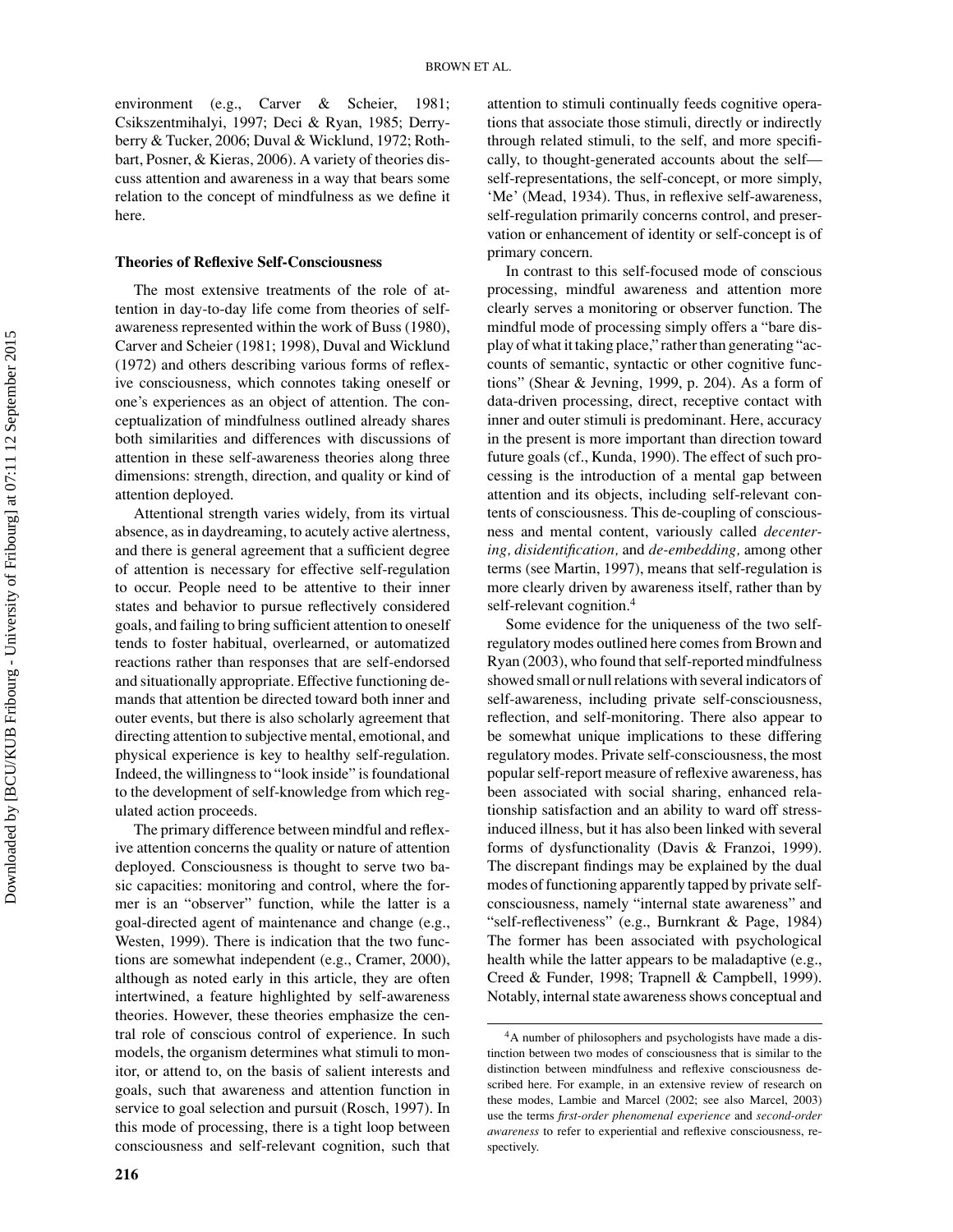empirical convergence with mindfulness while selfreflectiveness does not (Brown & Ryan, 2003), and as will be seen later in this article, the extant research on mindfulness suggests that this form of self-regulation has robust positive effects on psychological, physical, motivational, and interpersonal functioning.

Langer's (e.g., 1989, 2002) conception of mindfulness as novel distinction-making also bears similarities and differences with the formulation of mindfulness discussed here. Both perspectives emphasize a present-oriented state of mind reflected in an awareness of one's behavior and the active deployment of attention. There is also theoretical agreement, and research evidence, that such engagement can undercut habitual, automatic evaluations and routines and open possibilities for fresh, creative response (Alexander, Langer, & Newman, 1989; Levesque & Brown, 2006). However, like the predominant self-awareness theories discussed already, Langer's formulation of mindfulness emphasizes cognitive processing of sensory input, such as the intentional search for novelty, distinctions, and multiple perspectives on task performance and behavior. For this reason, Langer's conception of mindfulness has been called a "cognitive style" (Sternberg, 2000). Also, Langer's focus is upon how the individual perceives and organizes behavior and the environment, while the present formulation highlights the importance of attentional receptivity to both inner and external realities as a platform for informed response. Despite these conceptual differences, preliminary evidence suggests that the two forms of mindfulness are related, most strongly on the dimension of present-oriented engagement, and to a lesser extent on novel distinction-seeking and making (Brown & Ryan, 2003). Further research will be needed to determine whether these two forms of mindfulness represent alternative paths to the same salutary outcomes or whether they show benefits for different domains of experience and behavior.

## **Theories of Integrative Awareness**

Juxtaposed with theories of reflexive selfconsciousness, in which self, phenomenal experience, and behavior are objects of evaluative, self-relevant attention, a number of personality and clinical theories across a broad spectrum of orientations including psychodynamic (e.g., French, 1952; Freud, 1912; Perls, 1973), humanistic (e.g., Rogers, 1961), cognitive-behavioral (e.g., Teasdale, 1999), and motivational (e.g., Kuhl & Kazen, 1994; Ryan & Deci, 2000)—converge in highlighting the importance of *integrative awareness*. Although variously described within differing frameworks, integrative awareness is invariantly characterized by an assimilatory, non-discriminatory interest in what is occurring both internally and externally that serves the function of promoting synthesis, organization or integration in functioning (Ryan, 1995). Thus, as we use the term, integrative awareness involves an openly explorative attention and awareness for gathering information, developing insight, and thereby facilitating well-being and adaptation.

Noteworthy in this regard is the discussion of awareness in Gestalt approaches to therapy (e.g., Perls, Hefferline, & Goodman, 1958), which explicitly draws from both psychoanalytic and Zen perspectives. The Gestalt approach focuses on presence, in which "relaxed" attention, rather than effortful, control-oriented attention, permits the creation of a "fertile void" from which what is salient in the present moment will spontaneously emerge. This is the fundamental, integrative process of Gestalt formation, and is thought to be the key to healthy self-regulation.

A number of approaches that characterized Cognitive Behavior Therapy (CBT) in its early years emphasized deploying attention in a reflexive, discriminatory manner in which the individual learned to discriminate between adaptive and maladaptive thoughts and emotions and then attempted to replace or restructure the latter (e.g., Ellis, 1991; Michenbaum, 1979). However recent work by Teasdale (1999) and others in CBT has distinguished such activities from mindful processing. Teasdale specifies three distinct modes of processing: a mindless, emoting mode (simple immersion in emotions or experience); a conceptualizing/doing mode, (thought about, and evaluation of, self and emotions, which corresponds to many traditional restructuring methods); and a mindful experiencing mode, which is variously described as involving a direct experiential awareness of what is occurring, or a non-evaluative intuitive knowing (see also Linehan's (1993a,b) description of "wise mind"). This description of the mindful mode of processing is consistent with the conception of mindfulness outlined here, and Teasdale and colleagues have linked it with greater resilience to depressive relapse, as will be discussed later.

The integrative function of awareness discussed here is also central to Self-determination theory (SDT; Deci & Ryan, 1980; Ryan & Deci, 2000). SDT characterizes optimal self-functioning in terms of autonomy, in which ones actions are integrated and self-endorsed. This entails acting in ways that are fully informed by what is occurring rather than by controlling forces, either in the environment or in the self-concept, that are alien to the core or "true" self, defined as an authentic, receptively informed process of self-organization. As Hodgins and Knee (2002) characterize it, "Individuals who are functioning autonomously . . . are responsive to reality rather than directed by ego-invested preconceived notions" ( p. 89). Within this SDT view, awareness, defined as a relaxed and interested attention to what is occurring, is critical to the integrative functioning of self, as it reflects a sensitive and full processing of what is occurring (Deci & Ryan, 1985;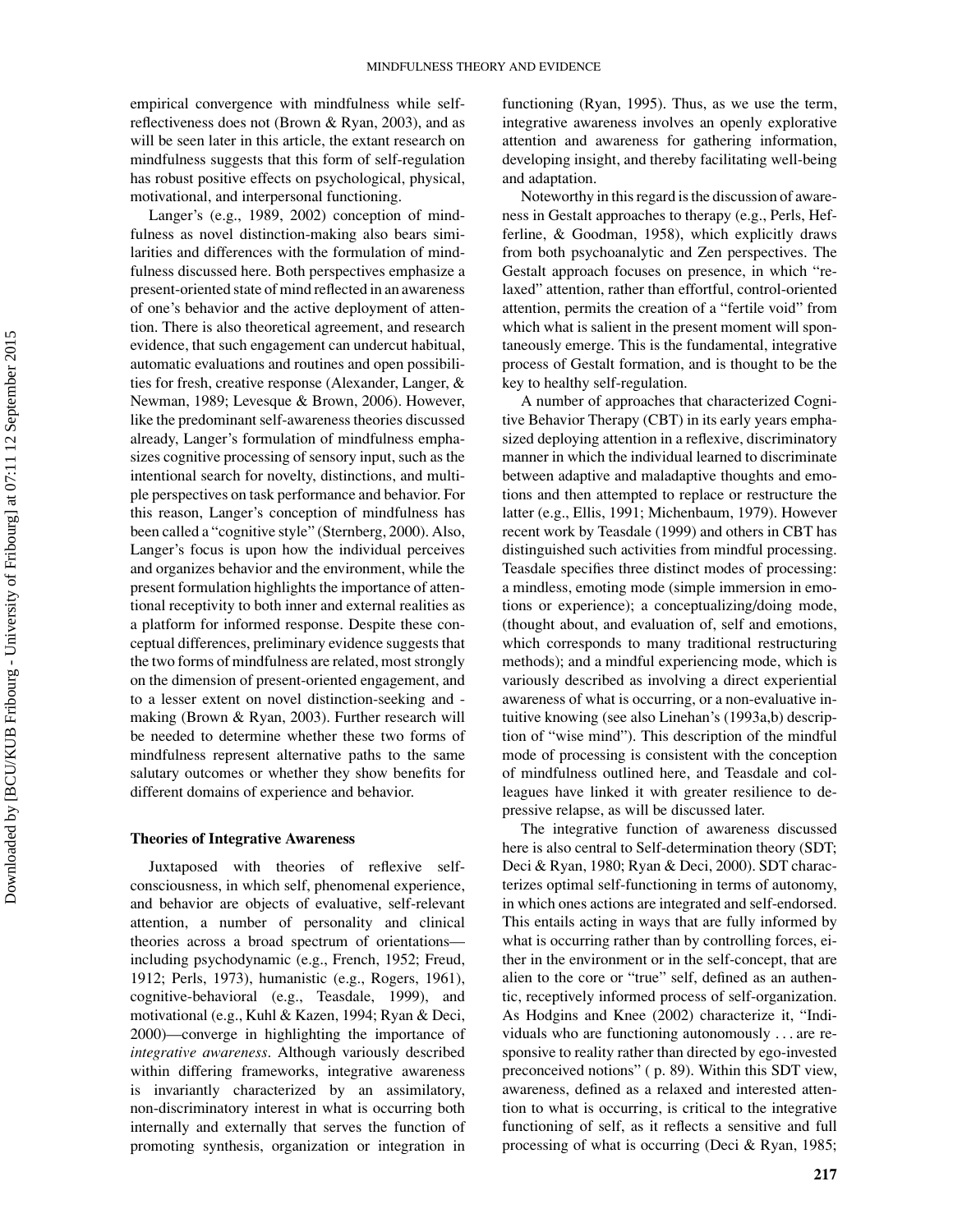Hodgins & Knee, 2002). Deci and Ryan (2000) thus argue that "when awareness is blocked or inhibited the person is typically less able to engage in effective selfregulation" (p. 254). Mindfulness, as presently defined, has accordingly been described within SDT as a foundation for healthy self-regulation (Ryan & Deci, 2004).

Brown and Ryan (2003) provided some evidence for this connection by showing both between- and within-person associations between mindfulness and autonomous self-regulation (self-endorsed, choiceful action). Moreover, higher mindfulness, and qualities associated with it have been associated with more selfcongruence, reflected in higher concordance between implicit (non-conscious) and explicit (conscious) assessments of self-related attributes (Brown & Ryan, 2003; Thrash & Elliot, 2002). Higher mindfulness has also been associated with less ego-defensive responsivity under threat (see Brown, Ryan, Creswell, & Niemiec, in press for review). Various experiments drawing on SDT have shown how ego-investment in outcomes precludes the experience of autonomy and is associated with pressure, tension, and lower vitality (e.g. Ryan, 1982; Nix, Ryan, Manly, & Deci 1999). In contrast, mindfully informed action appears less likely to be regulated by ego-concerns, and thus is more likely to represent, integrated, authentic functioning (Kernis & Goldman, 2006; Niemiec, Ryan, & Brown, 2006; Ryan & Brown, 2003).

It may seem paradoxical that a theory of integrated self-functioning is taken as support for the current argument that mindful functioning supports a quieting of self-concept concern. Yet there is a striking parallel between the concepts of integrated self-functioning and the concept of the mature psychological self derived from Buddhism, as both entail a relinquishing of attachment to fixed identities and concerns with selfesteem. For example, as Ryan and Brown (2003) noted, a person "acting in an integrated mindful way seeks not self-esteem, but rather, right action, all things considered" (p. 75).

A final theory of integrative awareness we will discuss here is that of Kuhl and Kazen (1994), who have discussed the role of awareness in self-regulation within their Personality Systems Interaction (PSI) approach. Specifically they discuss how introjected and controlled regulation involves the self-infiltration of the views of others, and a lack of access to one's own preferences. In their research they have shown that certain people, namely those who are "state-oriented" are vulnerable to poorer discrimination of self-versusother assigned tasks. In part this reflects the role of negatively intrusive, repetitive thoughts (rumination), which cloud one's integrative capacity, and the capacity for checking the "self-compatibility" of goals or behaviors. PSI more generally suggests that the more frequently people experience self-suppression and external control the more they lose the capacity to access their own values and needs, a situation they describe as "use it or lose it" (Baumann & Kuhl, 2005). In a related vein, Baumeister, Vohs, and colleagues (e.g., Vohs & Baumeister, 2004) have described the selfregulatory costs associated with self-suppression and related forms of self-control. PSI suggests that healthy self-regulation involves both the capacity for wholistic self-representation, in which there is an open processing of what is occurring and a reflective, "selfcompatibility" checking, in which ones actions are allowed to be intuitively informed by one's self-endorsed sensibilities and values. This wholistic, open processing as described within PSI bears similarities to mindfulness as traditionally described.

# **The Salutary Effects of Mindfulness: What the Evidence Shows**

Investigations of the benefits of mindfulness have utilized psychometric, induction, and intervention methodologies. Several self-report measures have been recently published in attempts to assess dispositional mindfulness, including the Freiburg Mindfulness Inventory (FMI; e.g., Walach et al., 2006), the Kentucky Inventory of Mindfulness Skills (KIMS; Baer et al., 2004), the Five Factor Mindfulness Questionnaire (FFMQ; Baer et al., 2006), and the Mindful Attention Awareness Scale (MAAS; Brown & Ryan, 2003; Carlson & Brown, 2005). Example items include, "I observe how my thoughts come and go" (FMI); "I pay attention to how my emotions affect my thoughts and behavior" (KIMS, FFMQ); and "It seems I am 'running on automatic' without much awareness of what I'm doing" (MAAS). There is some agreement that "dispositional mindfulness" reflects a greater tendency to abide in mindful states over time. Measures of momentary mindful states have also been developed—the state MAAS (Brown & Ryan, 2003) and the Toronto Mindfulness Scale (TMS; Lau, Bishop, Seal, Buis, Anderson, Carlson et al., 2006). As will be described later, the mindfulness measures have been applied in both basic and applied contexts to assess the relevance of this quality to mental health, behavioral regulation, and relationship quality.

Researchers have also begun to utilize brief laboratory-based experimental inductions of a mindful state to examine its effects on the regulation of affect and behavior, and cognitive performance. These inductions guide individuals through instructions designed to bring attention to, and deepen awareness of moment-to-moment physical, emotional, and cognitive experiences. The induction exercise is designed to facilitate an observant stance toward ongoing events and experience, so that present realities can be seen clearly and without cognitive interference.

The vast majority of research on mindfulness has focused on the effects of clinical interventions either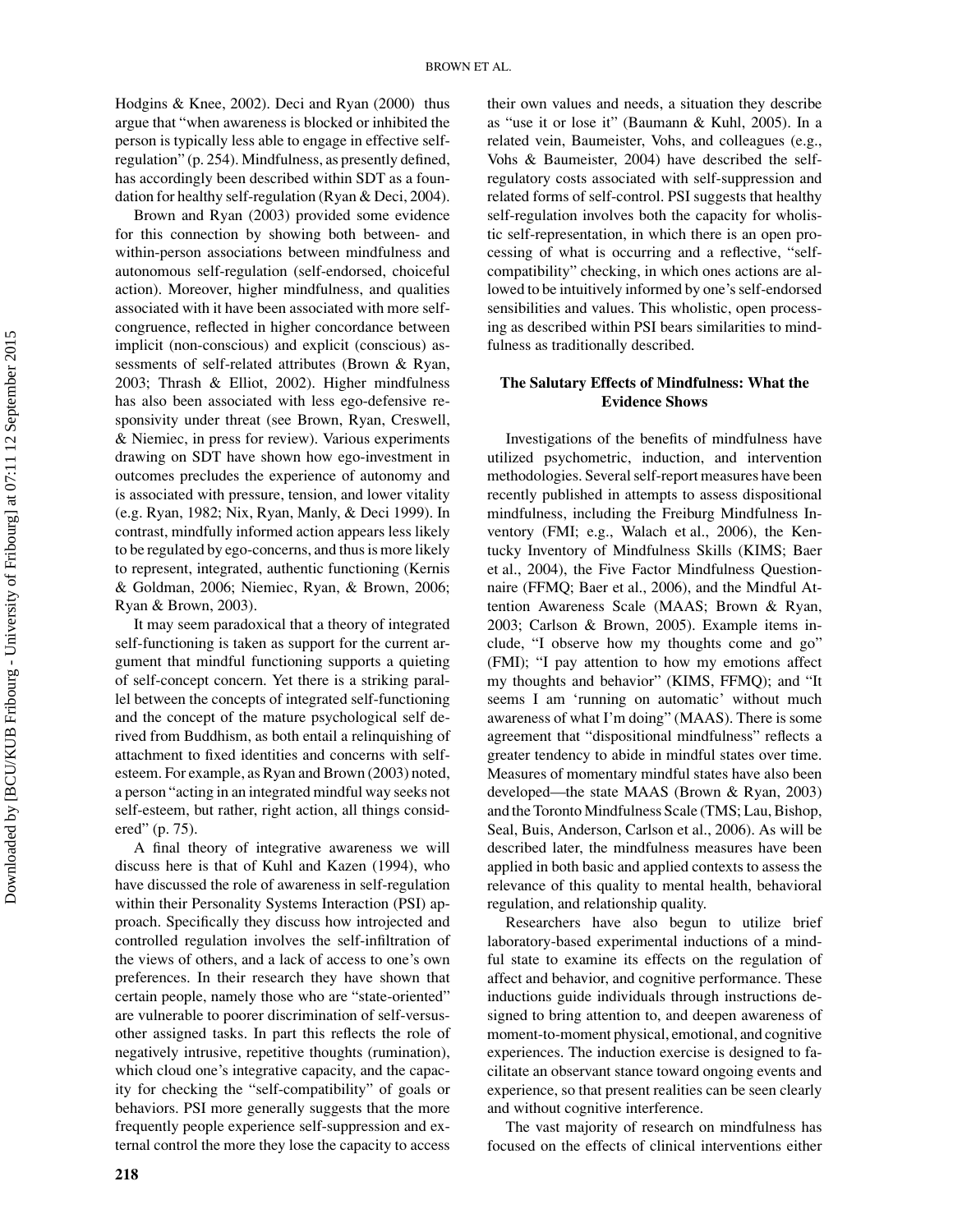based on, or incorporating, practices to enhance this quality of consciousness. Outcome studies of one ground-breaking modality, Mindfulness-Based Stress Reduction (MBSR), began appearing in the medical and psychological literature 25 years ago (e.g., Kabat-Zinn, 1982). Other approaches have followed since that time, including Mindfulness-Based Cognitive Therapy (MBCT; Segal, Williams, & Teasdale, 2002), Acceptance and Commitment Therapy (ACT; Hayes et al., 1999), Dialectical Behavior Therapy (DBT; Linehan, 1993a), and variants of these approaches. All four of these interventions are manualized and are supported by a growing body of efficacy evidence, as reported in numerous narrative reviews (e.g., Bishop, 2002; Blennerhassett & O'Raghallaigh, 2005; Hayes, Luoma, Bond, Masuda, & Lillis, 2006; Hayes, Masuda, Bissett, Luoma, & Guerrero, 2004; Robins & Chapman, 2004; Williams, Duggan, Crane, & Fennell, 2006), and in two meta-analytic reviews of MBSR and MBCT, both of which showed moderate effect sizes for these interventions ( $d \approx .50$ ; Baer, 2003; Grossman, Niemann, Schmidt, & Walach, 2004). Given the detailed coverage of mindfulness intervention efficacy evidence in these reviews, this article will primarily address recent, randomized clinical trial (RCT) findings for each intervention.

The four interventions can be categorized along several dimensions. The first concerns the doctrinal roots of the approach. All four approaches are entirely secular in nature, but MBSR is most clearly rooted in eastern philosophy and psychology, which emphasizes the importance of experiential, meditative practice as a primary vehicle for personal development and transformation. MBCT, ACT, and DBT have sought a theoretical synthesis of eastern and western psychological (and specifically cognitive behavioral) approaches to well-being enhancement. However, unlike MBSR, MBCT, and ACT, DBT uses only non-meditative exercises to enhance awareness of thought, emotion, somatic sensation, and behavior. A second major dimension concerns the centrality of mindfulness in the treatment plan. In both MBSR and MBCT, mindfulness enhancement is a central element, while in ACT and DBT, it is one of several key treatment elements. Third, there is variation in format. MBSR and MBCT are group-based and have a brief, fixed duration (8– 10 weeks). DBT includes both individual therapy and group skills training, and is implemented in stages, the first of which lasts approximately 1 year. ACT has been implemented in both individual and group contexts, with durations varying from 1 day to 16 weeks. Finally, these interventions can be distinguished by population focus. While initially targeting individuals with physical and psychiatric issues, MBSR and ACT are now also applied to healthy, stressed populations. The other interventions have, to date, focused on specific psychiatric populations—chronic depression (MBCT), and borderline personality disorder and impulse control conditions, including eating disorders (DBT).

All four intervention modalities are multidimensional in nature, and a range of methods are used to enhance mindfulness. MBSR and MBCT emphasize sitting and movement-based meditative practices that are designed to enhance attentional stability or continuity, sensory awareness, metacognitive skills (impartial, nonreactive observation of one's thoughts and feelings), and awareness of one's behavior in daily life. ACT also emphasizes nonreactive observation of thoughts and feelings (that is, without attempting to change them). Similarly, DBT emphasizes a recognition of the fluctuating nature of emotional and other experience cultivated through an observant stance on what is occurring. All four treatment modalities incorporate the use of labeling or noting of thoughts and feelings to facilitate decentering and an awareness of thoughts, emotions, desires, and other phenomena that arise without latching onto or acting on them. These are practiced during mindfulness meditation (MBSR, MBCT, ACT), other experiential exercises (all four interventions), and through the use of metaphors (ACT).

Finally, all modalities use techniques or practices to encourage an attitude of acceptance of self-relevant events and experience. As noted earlier, acceptance may facilitate the developing capacity to sustain attention to current experience, particularly when it is cognitively or emotionally engaging or challenging. Central to the methods outlined here is the facilitation of a sustained, nondiscriminatory observation of momentto-moment experience and behavior. Their use in clinical contexts is premised on the belief that mindfulness will foster insight into psychological and behavioral sources of suffering and thereby leverage well-being enhancement or actions taken to facilitate it.

In the sections that follow, we review evidence derived from the use of all three methodologies outlined here—psychometric, induction, and intervention that bears on the effects of mindfulness and its enhancement on mental health and psychological well-being, physical health, behavioral regulation, and interpersonal behavior.

#### **Mental Health and Psychological Well-Being**

Leary (2004, p. 72) notes that, "virtually every theory of mental health assumes that having an accurate view of reality is a hallmark of psychological adjustment." We have argued elsewhere (Brown & Ryan, 2003) that mindfulness may facilitate well-being directly, by adding clarity and vividness to current experience and encouraging closer, moment-to-moment sensory contact with life, that is, without a dense filtering of experience through discriminatory thought (cf., Csikszentmihalyi, 1990; Deci & Ryan, 1985;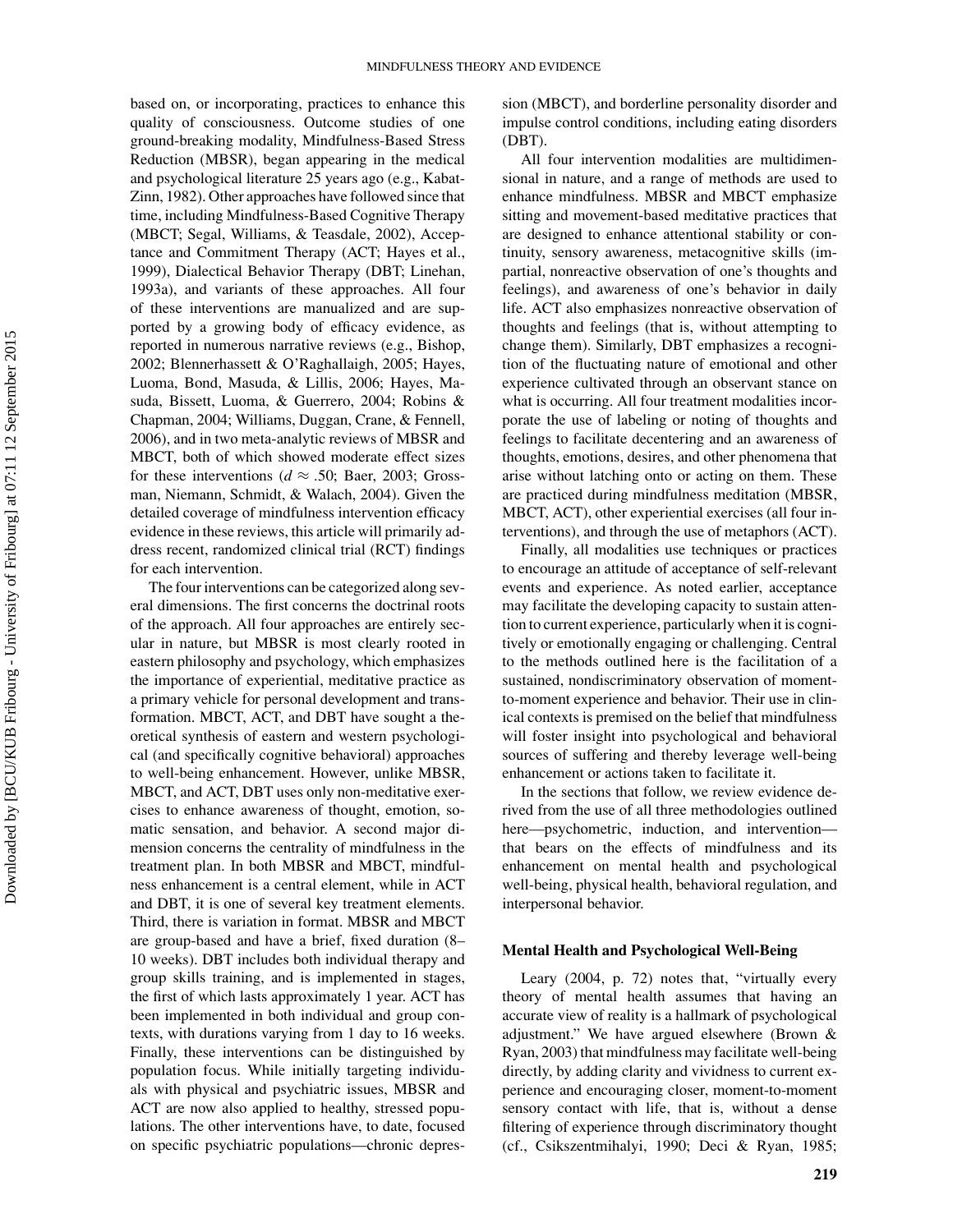Kabat-Zinn, 2005); it may also operate indirectly, through the enhancement of self-regulated functioning that comes with ongoing attentional sensitivity to psychological, somatic, and environmental cues (cf., Baumeister, Heatherton, & Tice, 1994; Carver & Scheier, 1998; Deci & Ryan, 1985).

Empirical research conducted to-date supports the role of mindfulness in well-being. Using trait measures of mindfulness, significant correlations have been found with a variety of cognitive and affective indicators of mental health and well-being. The trait MAAS has been associated with lower levels of emotional disturbance (e.g., depressive symptoms, anxiety, and stress), higher levels of subjective well-being (lower negative affect, higher positive affect, and satisfaction with life) and higher levels of eudaimonic wellbeing (e.g., vitality, self-actualization) (Brown & Ryan, 2003; Carlson & Brown, 2005). The FMI, FFMQ, KIMS, and MAAS have been shown to correlate inversely with a variety of indicators of psychopathology, including dissociation, alexithymia, and general psychological distress (e.g., Baer et al., 2006; Walach et al., 2006). Scores on these scales have also been negatively related to neuroticism (e.g., Baer et al., 2006) and the MAAS has also been positively related to extroversion (Brown & Ryan, 2003); both personality dispositions have been linked to affective well-being (e.g., Diener, Suh, & Lucas, 1999).

There is some indication that, aside from the benefits of a mindful disposition, simply being in a mindful state is associated with higher well-being (e.g., Lau et al., 2006). For example, in a two-week long experience-sampling study with community adults, Brown and Ryan (2003) found that while the trait MAAS predicted lower day-to-day negative affect, heightened states of mindfulness (as assessed by the state MAAS) were also associated with higher positive affect and lower negative affect after controlling for variance attributable to the trait MAAS. These effects were independent, suggesting that the benefits of mindfulness are not limited to those with a general disposition to be mindful. However, this research also found that those who were dispositionally higher in mindfulness were more likely to report higher states of mindfulness on a day-to-day basis.

Psychometric research has also explored the role of mindfulness in affect regulation, a skill that is foundational for mental health and other aspects of adaptive functioning (Gross & Munoz, 1995). Consistent with the notion that mindfulness is associated with clarity of awareness and an objective, or unbiased processing of experience, both the MAAS and the KIMS have been associated with stronger affect regulatory tendencies, including a greater awareness, understanding, and acceptance of emotions, and a greater ability to correct or repair unpleasant mood states (Brown & Ryan, 2003; Baer, Smith, & Allen, 2004).

This self-report, correlational research has been corroborated and extended by fMRI research examining the neural substrates of emotional reactivity and repair. Creswell, Way, Eisenberger, and Lieberman (2007) examined reactivity to threatening emotional visual stimuli, as measured by amygdala activation, and the prefrontal cortical mechanisms by which people regulate their threat responses through stimulus labeling. The study found that, relative to those lower in MAAS-assessed mindfulness, higher MAAS scorers were less reactive to threatening emotional stimuli, as indicated by an attenuated bilateral amygdala response and greater prefrontal cortical activation (in dorsomedial, left and right ventrolateral, medial, and right dorsolateral prefrontal cortex) while labeling those stimuli. A stronger inverse association between these areas of the prefrontal cortex and the right amygdala was also found among higher MAAS scorers. This latter result suggests that more mindful people may have greater affect regulation ability through enhanced prefrontal cortical inhibition of amygdala responses. Ochsner, Bunge, and Gross (2002) have suggested that this pattern of activations may be associated with a "turning down" of evaluation processes, thus switching from an emotional to an unemotional mode of stimulus analysis. This is consistent with the receptive, non-evaluative aspect of mindfulness described already, in which objects and events in focal attention are simply observed, without attempts to alter or analyze them.

Investigations of induced mindfulness have also provided opportunities to closely examine the role of this quality of consciousness in promoting affect regulation. The regulation of negative emotional states is particularly relevant to mental health (Feldman Barrett, Gross, Chistensen, & Benvenuto, 2001; Ryan, 2005), and two studies have examined how mindfulness can attenuate the experience of elicited negative affect. Arch and Craske (2006) found that, relative to experimental controls, those receiving a mindfulness induction showed less negative affective reactivity and emotional volatility in response to affectively valenced picture slides and a greater willingness to maintain visual contact with aversive slides. An induced mindful state also appears to facilitate recovery after emotionally provocative events. Broderick (2005) found that, in comparison to those in distraction and rumination conditions, individuals in a mindfulness induction condition showed quicker recovery from an induced sad mood. These results, along with the fMRI results reported already, are most consistent with unpredjudiced receptivity of mindfulness, particularly in its promotion of equanimity in the face of emotionally challenging events, as reflected in a greater willingness to tolerate or remain experientially present to unpleasant stimuli without cognitive reactivity (Eifert & Heffner, 2003; Levitt, Brown, Orsillo, & Barlow, 2004). Though preliminary, these findings on reduced reactivity and a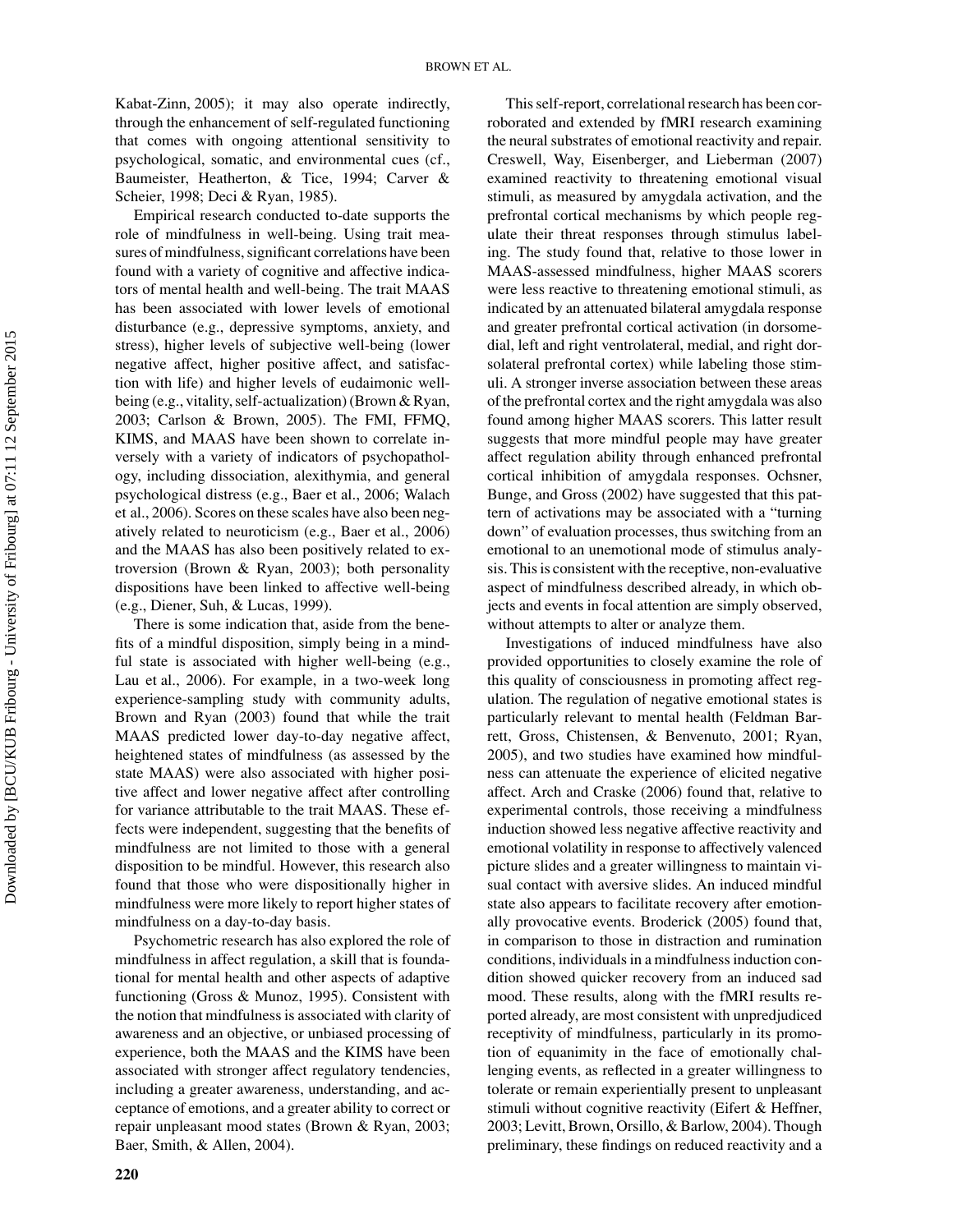speeding the recovery from unpleasant emotional experiences offer promise for clinical research by suggesting a means to cope with difficult emotions when they arise (Broderick, 2005).

Mindfulness intervention research has provided evidence for reductions in a variety of psychopathological symptoms, while enhancing mental health and wellbeing. The MBSR intervention encapsulates many of the characteristics of mindfulness outlined earlier, but at its core is a focus on fostering mindfulness through close, receptive attention to present events and experiences. Randomized clinical trials (RCTs) of MBSR with healthy and patient populations, most using waitlist controls, show that MBSR is effective in reducing self-reported distress (Astin, 1997; Monti, Peterson, Shakin Kunkel, Hauck, Pequignot, Rhodes et al., 2005; Shapiro, Schwartz, & Bonner, 1998; Tacon, McComb, Caldera, & Randolph, 2003; Williams, Kolar, Reger, & Pearson, 2001), and stress symptoms and mood disturbance (Speca, Carlson, Goodey, & Angen, 2000), while increasing affect regulation (Tacon et al., 2003), perceptions of control (Astin, 1997), and trait mindfulness (Cohen-Katz, Wiley, Capuano, Baker, & Shapiro, 2005). Supporting the role of mindfulness enhancement itself in producing MBSR effects, Speca et al. (2000) showed that more time spent in home- and group-based mindfulness practice was associated with greater reductions in stress symptoms and mood disturbance.

The central aim of ACT is to enhance the ability to become more fully aware of present behavior, selfendorsed values, and then to commit to behaviors that are consistent with those values (Hayes et al., 2006). ACT has been tested in a variety of patient and healthy populations, with RCT studies showing reductions over a 4-month period in symptoms and rehospitalizations in psychotic patients (Bach & Hayes, 2002), as well as reduced self-harming behaviors and improved measures of emotion regulation, mental health, and stress in borderline personality disorder patients at the end of treatment (using a combination ACT and DBT; Gratz & Gunderson, 2006). In healthy stressed populations, ACT has been shown to be effective in reducing psychological symptoms (Bond & Bunce, 2000), and in reducing stigmatizing attitudes and burnout in substance abuse counselors (Hayes, Bissett, Roget, Padilla, Kohlenberg, Fisher et al., 2004). Evidence from several ACT studies shows that increases in acceptance mediate treatment outcomes, suggesting potential mechanisms of change in ACT (Hayes et al., 2006).

MBCT and DBT have focused on treating psychopathology in targeted clinical patient populations. MBCT focuses on increasing metacognitive awareness and present moment, non-judgmental awareness of negative thoughts and feelings in at-risk depressive patient populations (Segal et al., 2002). This increased awareness is thought to enable patients to recognize depressive thought patterns early and thereby prevent depressive relapse. Two well-conducted RCTs have shown that MBCT is effective in reducing depression relapse rates in participants with a history of three or more depressive episodes (Ma & Teasdale, 2004; Teasdale, Segal, Williams, Ridgeway, Soulsby, & Lau, 2000). DBT has been tested primarily in borderline personality disorder patients, with whom mindfulness training has emphasized participatory, or engaged, nonreactive observation of present moment experiences, among other qualities (Linehan, 1993a). Controlled studies of DBT in borderline personality disorder samples have shown that DBT reduces distress symptoms (Bohus, Haaf, Simms, Limberger, Schmahl, Unckel et al., 2004; Turner, 2000), suicidal ideation (Koons, Robins, Tweed, Lynch, Gonzalez, Morse et al., 2001) and psychiatric hospitalizations (Linehan, Armstrong, Suarez, Allman, & Heard, 1991), and improves social adjustment (Bohus et al., 2004; Linehan, Schmidt, Dimeff, Craft, Kanter, & Comtois, 1999) and global mental health functioning (Turner, 2000). DBT, in combination with anti-depressive medication, has been shown to reduce depressive symptoms in depressed older adults, with symptom improvements maintained 6 months after treatment (Lynch, Morse, Mendelson, & Robins, 2003). In fact, studies including follow-up assessments have shown stability of DBT effects up to one year post-treatment (Linehan, Heard, & Armstrong, 1993; van den Bosch, Koeter, Stijnen, Verheul, & van den Brink, 2005).

# **Physical Health**

Arguably, physical health relies on the willingness to bring attention to somatic experience, particularly when the state of the body is disrupted by pain, injury, or illness (e.g., Carver & Scheier, 1981). However, few people *like* pain and discomfort, the most common manifestations of physical distress and illness, and common sense suggests that they should be avoided when possible, whether that be through a diversion of attention away from the body or suppression of experience through conscious will, self-medication, or other, more extreme interventions like alcohol and drug use. People generally do not believe that attending to pain will alleviate it (Cioffi, 1993) and for some time now, behavioral health researchers and practitioners have concurred, describing the benefits of distraction and other attentional diversion strategies in coping with pain and discomfort.

Two assumptions appear to justify the idea that directing attention inward will not only fail to alleviate, but will even increase somatic distress (Cioffi, 1991): First, more somatic information is available to the individual when attention is internally directed; and second, the increased salience of somatic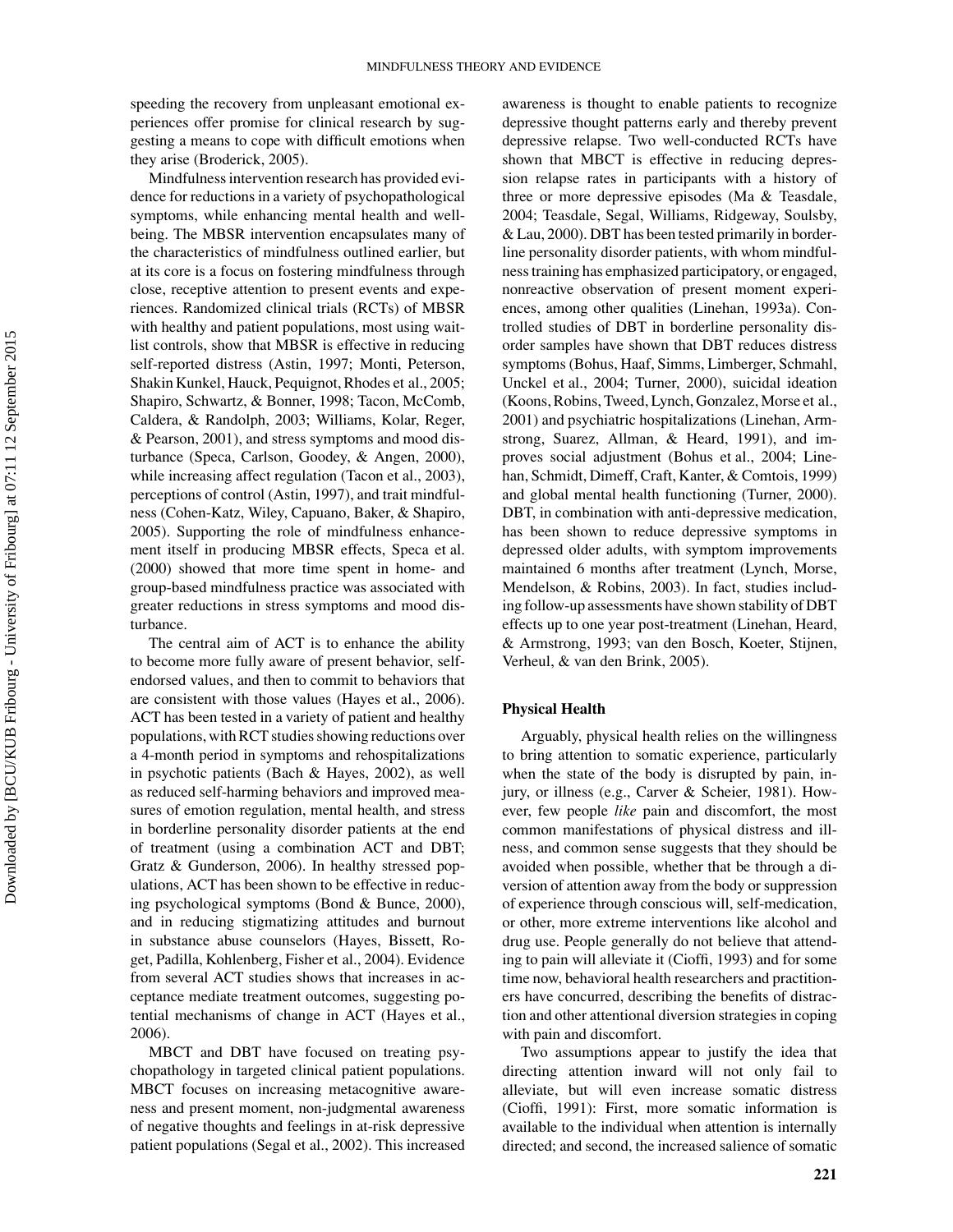symptom information will produce distress. There is some evidence to support a belief in the efficacy of avoidance strategies. Initially, the direction of attention toward physical discomfort may heighten symptom experience rather than ameliorate it (see Cioffi, 1993). Further, active distraction from noxious physical sensations or from one's own reaction to them may facilitate an adaptation to physical stressors (e.g., Mullen & Suls, 1982).

However, there are boundary conditions to the efficacy of distraction, suppression, and other experiential avoidance strategies in coping with noxious physical sensations. Distraction appears best suited to mild and acute (self-limiting) conditions (e.g., McCaul & Malott, 1984). When severe or chronic noxious states represent underlying pathology, inattention or avoidance may have serious health consequences. Avoidant strategies may also produce, perpetuate, or exacerbate anxiety and cognitive disruption (Cioffi, 1993), and the unwillingness to openly experience physical pain and distress may also have the unintended consequence of fostering an increased sensitivity to, and intolerance of the very states an individual seeks to avoid (Dahl & Lundgren, 2006).

Consistent with the discussion of mindfulness here, several researchers have explored the conditions under which attention to somatic states can serve the shortterm goal of alleviating physical discomfort while reaping the regulatory benefits that such attention can provide. Leventhal and colleagues (e.g., Leventhal, Brown, Shacham, & Engquist, 1979) proposed that uncomfortable physical events can be processed experientially, that is, with attention to concrete, sensory qualities, or can be processed conceptually or interpretatively—in terms of their emotional or threat value. Leventhal termed the first mode *sensory monitoring* (later also called *sensory focusing*), which was thought to produce a neutral perception of sensation and more benign interpretations of the meaning of those sensations. The second, interpretive mode, was thought to bias toward a heightened experience of pain and subjective distress. Suls and Fletcher (1985) similarly argued that the strategic use of attention is preferable to distraction when that attention focuses on the concrete aspects of physical sensations rather than on diffuse physical states or on emotional or cognitive reactions to sensory experience (see Cioffi, 1991 for review).

Support for these claims comes from several studies with healthy and clinical pain groups (e.g., Burns, 2006; Cioffi & Holloway, 1993; Haythornthwaite, Lawrence, & Fauerbach, 2001; Logan, Baron, & Kohout, 1995). An early experimental investigation by Cioffi and Holloway (1993) tested the relative efficacy of three strategies for managing cold pressor pain in healthy adults. Subjects were asked to perform one of two forms of experiential avoidance—distraction or suppression—or to monitor their pain sensations by attended to the "location, quality, intensity" and other concrete details of their sensory experience. Subjects in all conditions initially rated their pain as severe, but those in the sensory monitoring condition showed the most rapid recovery from the pain over a 2-min period (with suppressors showing the slowest recovery). Interestingly, in the interval before an expected second cold-pressor test, sensory monitors showed no change in their reported self-efficacy to withstand the test, relative to their reports before the first test; in contrast, suppressors showed a significant drop in coping selfefficacy (which is consistent with the notion that suppression leads to ego depletion; Vohs & Baumeister, 2004). Manipulation checks provided anecdotal support for the theoretical interpretation of the sensory monitoring strategy in this study, with subjects in this condition reporting their pain experience in concrete sensory and affectively neutral terms (e.g., "I noticed how the sensations changed and shimmered" p. 280). In a more recent study with burn patients receiving dressing changes, Haythornthwaite et al. (2001) found that those in a sensory focusing condition reported greater pain relief relative to those in a distraction group and less remembered pain compared to usual care group participants.

The concept of sensory monitoring/focusing described here bears some resemblance to the bare attentional, nondiscriminatory, and empirically grounded aspects of mindfulness described earlier. And indeed, a number of studies with clinical pain patients receiving mindfulness-based treatment have shown results consistent with the laboratory-based work described here in showing declines in subjective pain experience. For example, in an early, uncontrolled demonstration (Kabat-Zinn, Lipworth, & Burney, 1985), chronic pain patients enrolled in an MBSR program reported significant pre-post intervention declines in present-moment pain, inhibition of activity by pain, pain-related medication usage, and several psychological symptoms, relative to control patients receiving standard medical treatment. Most of the positive effects of the MBSR program were maintained at a 15-month follow-up assessment.

Aside from research focused on the regulation of physical sensation and symptom experience, there is now accumulating evidence that mindfulness, and specifically, mindfulness-based interventions, may also have salutary effects on physical health more generally. A number of within-subjects designs have tested MBSR in various stress-related diseased patient populations (e.g., chronic pain, cancer, HIV, fibromyalgia), though few have used rigorous RCT methodologies in assessing physical health outcomes (see Grossman et al., 2004). However, controlled studies of MBSR have demonstrated effectiveness in reducing medical symptoms and increasing health-related quality of life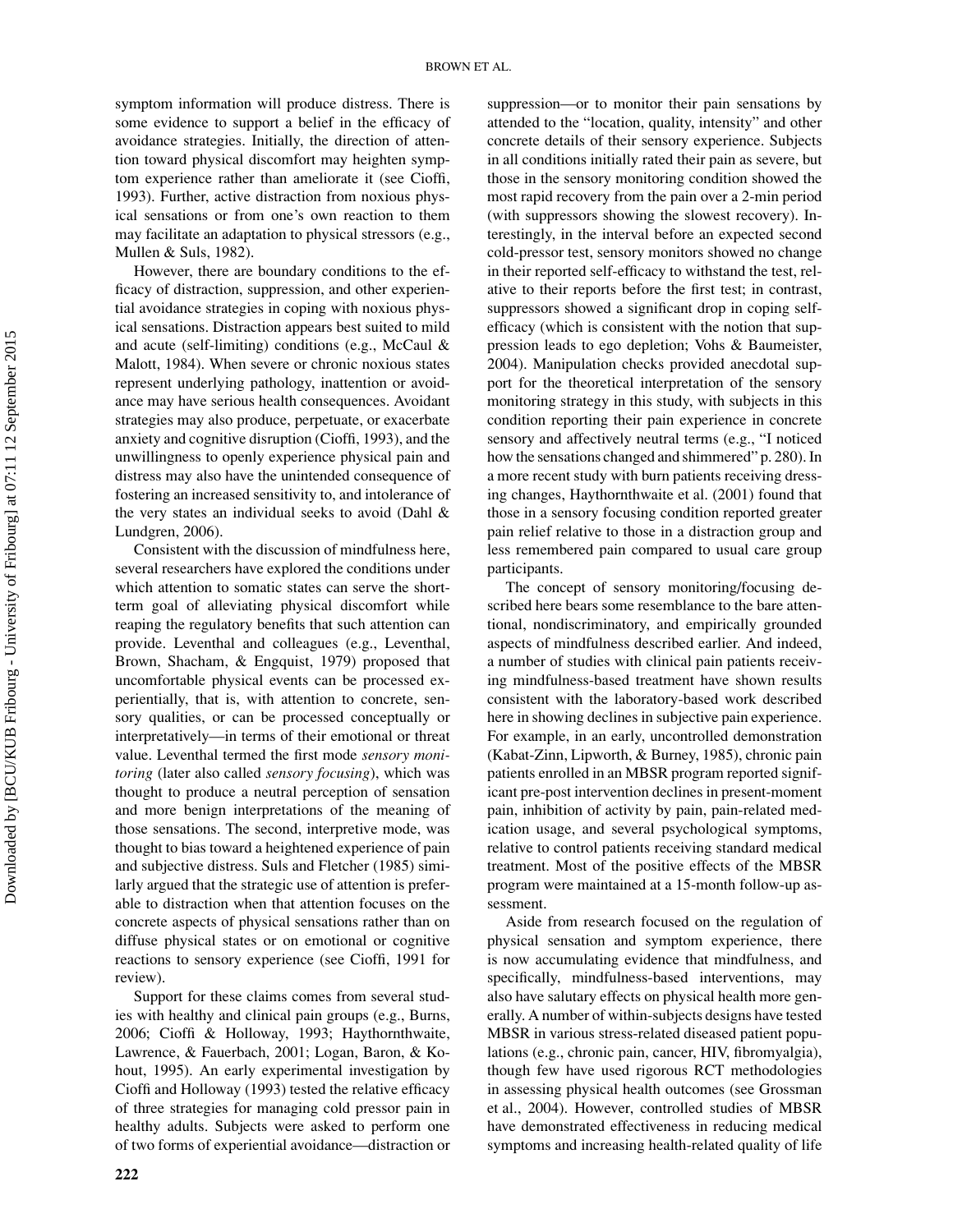in healthy stressed (Monti et al., 2005) and cancer patient populations (e.g., Carlson,Speca, & Patel, 2003; Williams et al., 2001).

Like the Kabat-Zinn et al. (1985) pain study reviewed earlier in this section, recent research also suggests that MBSR may produce changes in biological and clinical markers of health. For example, Kabat-Zinn, Wheeler, Light, Skillings, Scharf, Cropley et al. (1998) conducted an RCT examining the effects of mindfulness meditation exercises completed during 30–40 phototherapy treatment sessions for individuals with psoriasis (a stress sensitive inflammatory skin condition). Compared to controls, these participants had significantly more skin clearing at the end of treatment, as measured by blinded health professionals. Barnes, Davis, Murzynowski, and Treiber (2004) had middle-school children practice mindfulness meditation exercises 20 min each day for three months. Relative to controls, intervention participants had reductions in resting and some ambulatory measures of systolic blood pressure.

Controlled studies have also shown positive effects of mindfulness intervention on some markers of immune system functioning. For example, in a sample of stressed biotechnology workers, Davidson, Kabat-Zinn, Schumacher, Rosenkranz, Muller, Santorelli et al. (2003) measured the effects of MBSR on adaptive immune responses to an influenza vaccine given after the intervention. Findings showed that, compared to control participants, MBSR participants had greater antibody titer responses at follow-up, suggesting enhanced immune responsiveness. Further, these antibody responses were associated with greater EEG-assessed left-sided neural activation to an experimental mood induction, suggesting a neural basis for enhanced affect regulation and immune adaptation.

While very little work has examined the physical health effects of the other three interventions, preliminary evidence suggests that ACT may have beneficial effects on health in at-risk populations. A controlled study with adults at risk for long-term disability showed that ACT was effective in reducing medical treatment utilization and the overall number of sick days, based on assessments made up to 6 months following intervention (Dahl, Wilson, & Nilsson, 2004).

## **Behavioral Regulation**

Paralleling the role of attention in the regulation of physical health and psychological states, the importance of bringing attention to current events and experiences is central to a number of prominent theories of behavioral regulation (e.g., Baumeister et al., 1994; Carver & Scheier, 1981; Csikszentmihalyi, 1990; Deci & Ryan, 1985), and also has an important place in cognitive-behavioral treatments of pathologies marked by self-control deficits (e.g., Linehan, 1993a; Petry, 2005). We, and others, have argued elsewhere that mindfulness not only facilitates the control of behavior in the service of adaptive ends (e.g., Lakey, Campbell, Brown, & Goodie, 2007; Ryan, 2005), but also promotes a regulation of behavior that optimizes wellbeing and human flourishing (Brown & Ryan, 2003, 2004a; Ryan, 2005; Deci & Ryan, 1980). Specifically, we argue that the receptively observant processing of internal and external information that characterizes mindfulness facilitates the healthy regulation of action through the provision of choice that is informed by abiding needs, values, and feelings and their fit with situational options and demands. That is, the fuller awareness afforded by mindfulness facilitates more flexible, adaptive responses to events, and helps to minimize automatic, habitual, or impulsive reactions (Bishop et al., 2004; Ryan & Deci, 2004).

As noted earlier, the operation of mindfulness may occur through the creation of a mental gap between the stimulus-response relations that shape automatic behavior, such that behavior becomes disengaged from its usual causes (c.f., Baumeister & Sommer, 1997). In this sense, mindfulness may encourage the capacity to respond in ways that subserve one's values, goals, or needs, rather than to react in terms of habits, overlearned responses, or reactions to situational cues (Leary, Adams, & Tate, 2006). For example, the flexible application of attention to both a stimulus cue and one's impulse to react to that cue may create space for the recognition of choice in how to respond.

Mindfulness may also serve the actions required for the engagement and successful completion of specific tasks. Reviewing several lines of evidence, Leary et al. (in press) suggest that bringing present-focused attention to the task itself helps to disengage from thoughts about the task or preoccupation with other concerns that can interfere with successful task completion, lowers or eliminates anxiety and other emotions that can disrupt performance, and requires less effort than does abstract, self-relevant thought, thereby helping to prevent the depletion of self-regulatory energy resources that can occur when task demands are high.

Several studies lend support to the theorized role of mindfulness in both behavioral self-control and self-endorsed, or autonomous, self-expression. Barnes, Brown, Krusemark, Campbell, and Rogge (in press) and Lakey et al. (2007) found that dispositional, MAAS-assessed mindfulness was related to higher dispositional self-control, defined as the ability to override or change inner responses, and to interrupt and refrain from acting on undesired behavioral tendencies (Tangney, Baumeister, & Boone, 2004). Lakey et al. (2007) also discovered an important role for mindfulness in gambling behavior, a potentially pathological tendency that can lead to manifold intrapsychic and interpersonal problems (e.g, Potenza, Fiellin, Heninger, Rounsaville, & Mazure, 2002). In an initial study with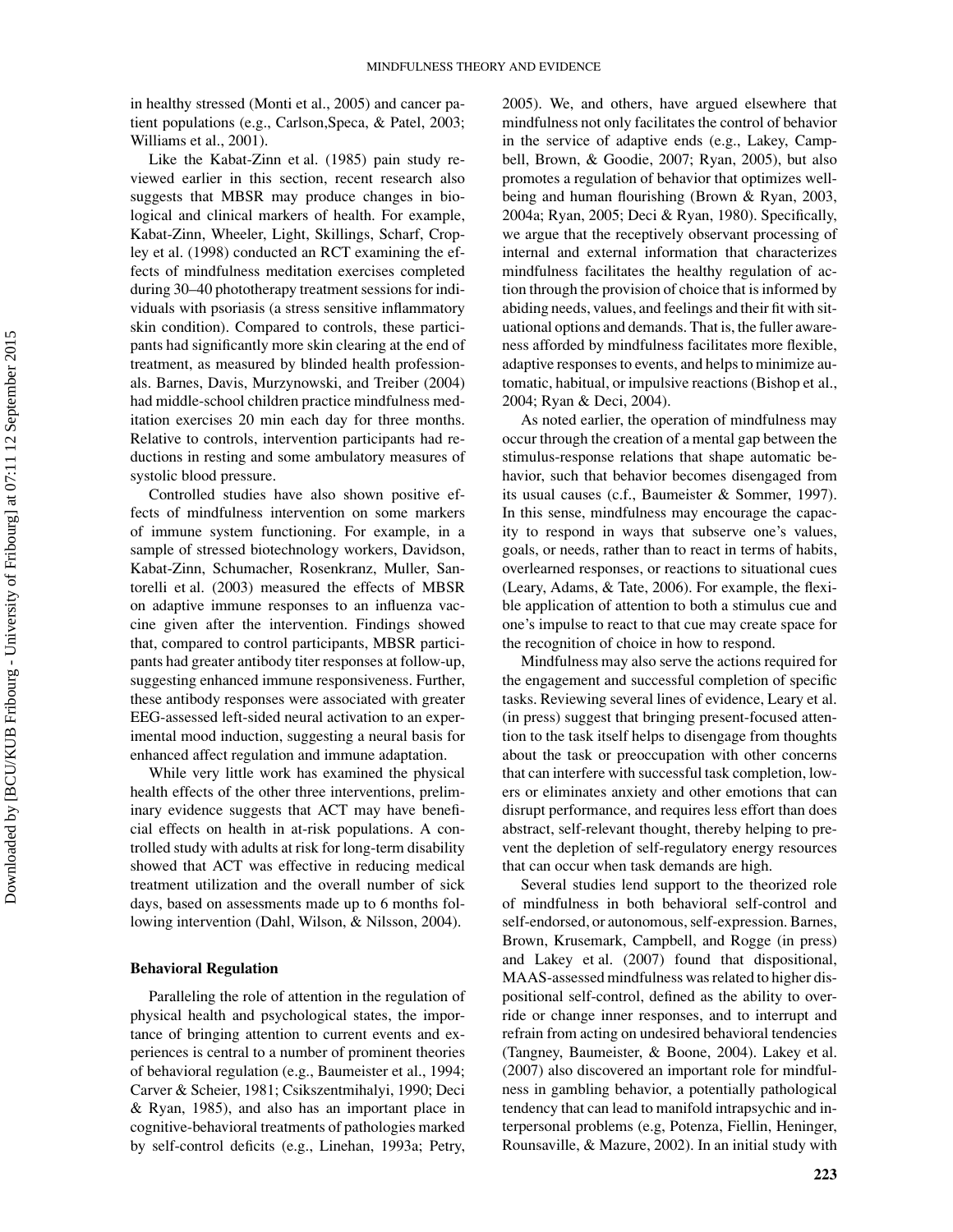undergraduates who were frequent gamblers, dispositional mindfulness was inversely related to reports of gambling problems after controlling for gender and dispositional self-control. Then, in a laboratory study with gamblers performing two gambling-related tasks, more mindful individuals, as measured by baseline MAAS scores, displayed greater accuracy when answering general knowledge questions and exhibited better calibration between their purported confidence assessments and their objective accuracy; that is, they showed less overconfidence. Coupling these more adaptive discernment processes with less frequent risktaking, more mindful individuals objectively outperformed their less mindful counterparts on the gambling tasks. The fact that more mindful persons were more accurate implies that mindfulness may function to inhibit distraction from intrusive thoughts, allowing for deeper processing of relevant stimuli (i.e., greater accuracy and less overconfidence) and greater recognition of risk (i.e., less bet acceptance). Those higher in dispositional mindfulness also made safer choices on the tasks, indicating greater awareness of mixed gain and loss outcomes. Indeed, more mindful individuals appeared better able to implicitly learn reward and punishment contingencies than those less mindful.

Self-control difficulties are marked by several regulatory deficits, including poor affect regulation and habitual responding. Psychometric, induction, and intervention research reviewed already suggests that mindfulness has positive affect regulatory effects. Induction and intervention work similarly suggests that mindfulness promotes less habitual responding. In two experimental studies examining habitual behavior, Wenk-Sormaz (2005) found that, relative to controls, participants in a mindfulness induction condition showed less automatized responding on tasks designed to measure such responses (a Stroop task and a word production task).

Mindfulness intervention studies are consistent with psychometric and inductions studies in showing selfcontrol enhancement. DBT has been shown to produce robust improvements in behavioral self-control in female borderline personality disorder populations, manifest in reductions in self-mutilating behaviors, drug abuse, and parasuicidal attempts (e.g., Bohus, Haaf, Stiglmayr, Pohl, Bohme, & Linehan, 2000; Koons et al., 2001; Linehan et al., 1991; Linehan et al., 2002; Linehan et al., 1999; Turner, 2000; Verheul, Bosch, Koeter, De Ridder, Stijnen, & Brink et al., 2003). RCT studies using wait-list controls also show that DBT may be effective in reducing the number of binge episodes and binge eating days among those with the disorder (Safer, Telch, & Agras, 2001; Telch, Agras, & Linehan, 2001). ACT has shown effectiveness in reducing drug use in opiate addicts, relative to an active treatment comparison (Hayes, Wilson, Gifford, Bissett, Piasecki, Batten et al., 2004) and in improving smoking cessation rates in nicotine-dependent smokers (Gifford, Kohlenberg, Hayes, Antonuccio, Piasecki, Basmussen-Hall et al., 2004).

Before leaving this research on self-control, it must be noted that it is not entirely consistent. Leigh, Bowen, and Marlatt (2005) found, unexpectedly, that FMIassessed mindfulness was related to more frequent smoking and binge drinking among college students, which Leigh et al. suggest may be due to a perceived need to desensitize a heightened physical sensitivity among more mindful individuals.

As noted earlier in this section, the regulatory benefits of mindfulness appear to extend beyond selfcontrol deficit reduction to fostering more autonomous self-regulation in which individuals feel more volitional and congruent in their actions. Brown and Ryan (2003) used a diary-based methodology to show that trait and state mindfulness were independently associated with more autonomous self-regulation, a tendency that has considerable importance for psychological well-being, fulfilling relationships, creativity and task performance, and other markers of optimal human functioning (e.g., Ryan & Deci, 2000). Levesque and Brown (2006) found that a more mindful disposition led to more autonomous motivation for day-to-day behavior even when that meant overriding an implicit, or automatic tendency to associate the self with control by internal or external forces (ie., low autonomy). These findings suggest that the heightened awareness of internal and external stimuli that denotes mindful attunement may facilitate a subsequent consonance between one's behavior and the affective consequences that are associated with particular stimuli.

Finally, the enhanced self-regulation that accompanies "being present" is also reflected in preliminary evidence showing that mindfulness can support more effective goal attainment. Brown and Vansteenkiste (2006), for example, found that mindfulness was prospectively related to better academic and personal goal outcomes among college students, even after controlling for characteristics theorized to be associated with behavioral regulation, including optimism and future time orientation. This suggests that, in accord with self-awareness theory (e.g., Duval & Wicklund, 1972), behavior is guided by goal standards only to the extent that people are attentive to those goals, but also suggests that mindful attention to one's day-to-day actions may facilitate goal attainment (Leary, Adams, & Tate, 2006), perhaps by enhancing self-regulation and integrated goal commitment (Hodgins & Knee, 2002).

#### **Relationship and Social Interaction Quality**

Study of the effects of mindfulness on social relationships is among the newest areas of investigation in this field, and research to date has largely focused on the role of this quality in enhancing romantic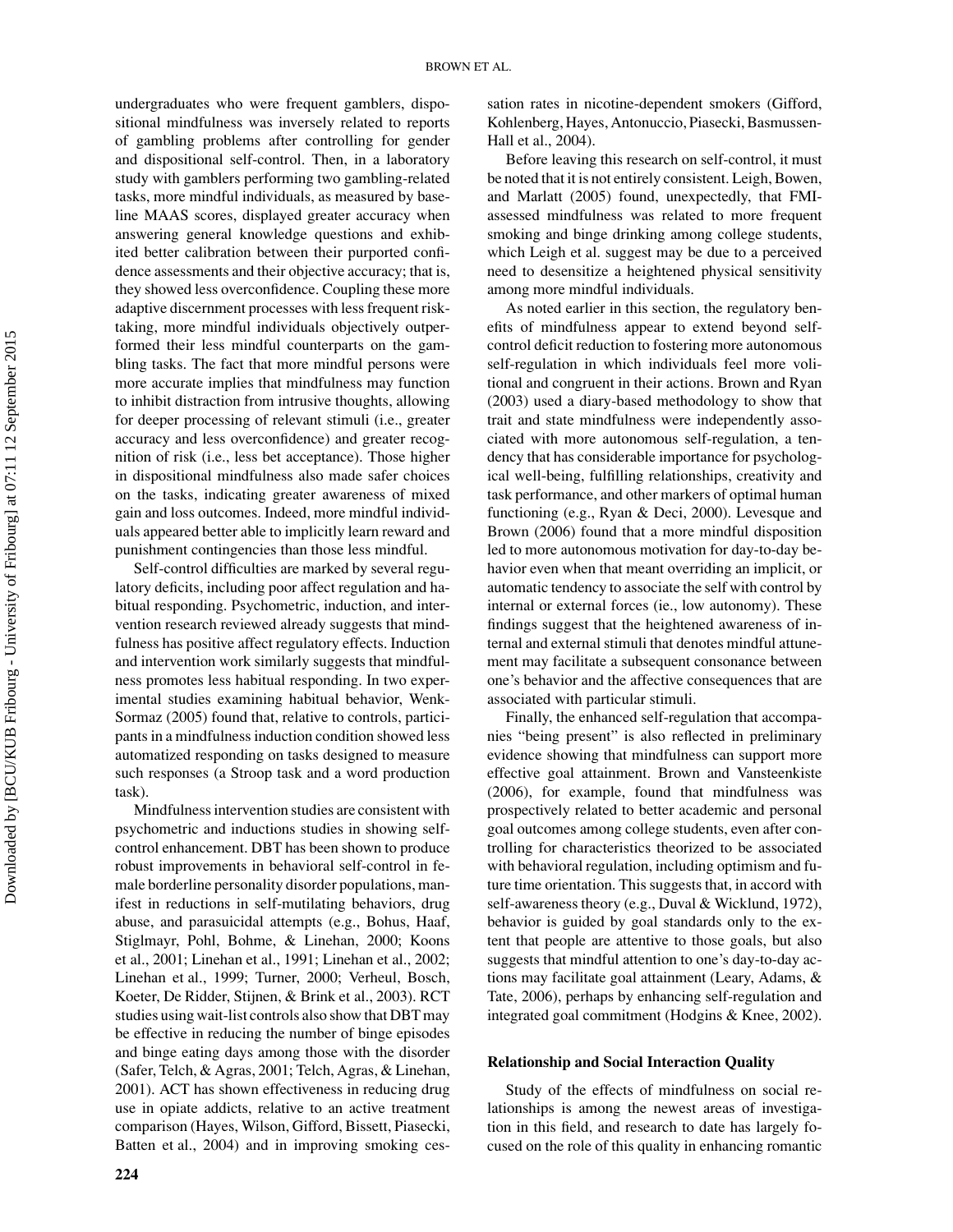relationships. Several authors have suggested that mindfulness may have considerable value in this life domain. Kabat-Zinn (1993) and Welwood (1996) argued that mindfulness promotes attunement, connection, and closeness in relationships. Specifically, the receptive attentiveness that characterizes mindfulness may promote a greater ability or willingness to take interest in the partner's thoughts, emotions, and welfare; it may also enhance an ability to attend to the content of a partner's communication while also being aware of the partner's (sometimes subtle) affective tone and nonverbal behavior (Goleman, 2006). At the same time, such a person may be more aware to their own cognitive, emotional, and verbal responses to the communication. Boorstein (1996) has argued that mindfulness promotes an ability to witness thought and emotion so as not to react impulsively and destructively to them. Thus, this open, non-evaluative stance may be important to predicting the outcomes of relationship conflict. More generally, this scholarship suggests that mindfulness may promote interaction styles that support healthy relationship functioning and enhance overall relationship quality.

While the evidence in this area of inquiry is still sparse, preliminary psychometric and intervention research suggests that mindfulness may enhance both the quality of romantic relationships and the communication that happens within those relationships. Barnes et al. (in press) found that higher MAAS-measured trait mindfulness predicted higher relationship satisfaction and greater capacities to respond constructively to relationship stress among non-distressed dating couples. A second study replicated and extended these findings. Using a conflict discussion paradigm, trait MAAS scores predicted lower emotional stress responses to conflict, and this effect was explained by lower emotional stress before the discussion. This corroborates past research, reviewed already, showing that those more dispositionally mindful are less susceptible to negative mood states in general, and suggests that this lower susceptibility is evident in the specific context of romantic couple interactions. The results showed that rather than buffering the effects of stress during conflict, mindfulness helped to inoculate against stress. The capacity of mindfulness to inhibit reactivity to conflict was also evident in the cognitive judgments that each partner made; those higher in trait mindfulness showed a more positive (or less negative) pre-post conflict change in their perception of the partner and the relationship. This study also supported the importance of bringing a mindful state into challenging exchanges, in that state mindfulness was related to better communication quality, as assessed by objective raters. This latter result is consistent with evidence that bringing sustained attention to social exchanges is key to the establishment of rapport (e.g., Tickle-Degnan & Rosenthal, 1990).

Incipient intervention research has also supported the beneficial role of mindfulness in romantic relationships. Adapting the MBSR program to a couplesbased program called Mindfulness-Based Relationship Enhancement, Carson, Carson, Gil, and Baucom (2004; see also Carson, Carson, Gil, & Baucom, in press) showed that, relative to wait-list controls, intervention couples (all in nondistressed relationships) had significantly greater relationship satisfaction, autonomy, partner acceptance, and lower personal and relationship distress at post-test and at 3-month follow-up. Evidence also indicated that more day-to-day mindfulness practice was associated with many of these positive individual and couple outcomes.

Other research supports the potential importance of mindfulness to interpersonal relationships more generally. Baer et al. (2004; 2006) and Brown and Ryan (2003) found correlations between mindfulness and components of emotional intelligence; these, in turn, have been associated with better social skills and perspective taking, cooperative response patterns, and marital partner satisfaction (Schutte, Malouff, & Bobik, 2001). More directly, Brown and colleagues (Brown & Kasser, 2005; Brown & Ryan, 2003; 2004b) showed that MAAS-assessed mindfulness was positively related to, or predictive of a felt sense of relatedness and interpersonal closeness. These findings suggest the proposition, to be tested in future research, that mindfulness supports social connectedness, which theory and research indicates is an inherent psychological need (e.g., Deci & Ryan, 1991).

There is also initial evidence that mindfulness can protect against the distress that is commonly experienced when that connectedness is lost due to social exclusion, an experience that people are highly motivated to avoid (e.g., Allen & Knight, 2005). In line with the proposition that mindfulness promotes more open, non-defensive processing of challenging events, Creswell, Eisenberger, and Lieberman (2006) tested whether mindful awareness incurs protective benefit against distress when facing exclusion by members of a group. Creswell et al. also examined whether the more mindful person's greater equanimity in the face of exclusion was due to reduced reactivity to this form of social threat, measured by functional Magnetic Resonance Imaging (fMRI) of neural regions known to be implicated in the experience of social pain and distress.

Undergraduates participated in a virtual ball tossing game with two other "participants" (actually a computer) while undergoing fMRI. In the first task block, the participant was included in the ball tossing game, while in the second block, the participant was excluded during the majority of the throws. After the task, participants reported their perceptions of social rejection during exclusion. Results showed that MAAS-assessed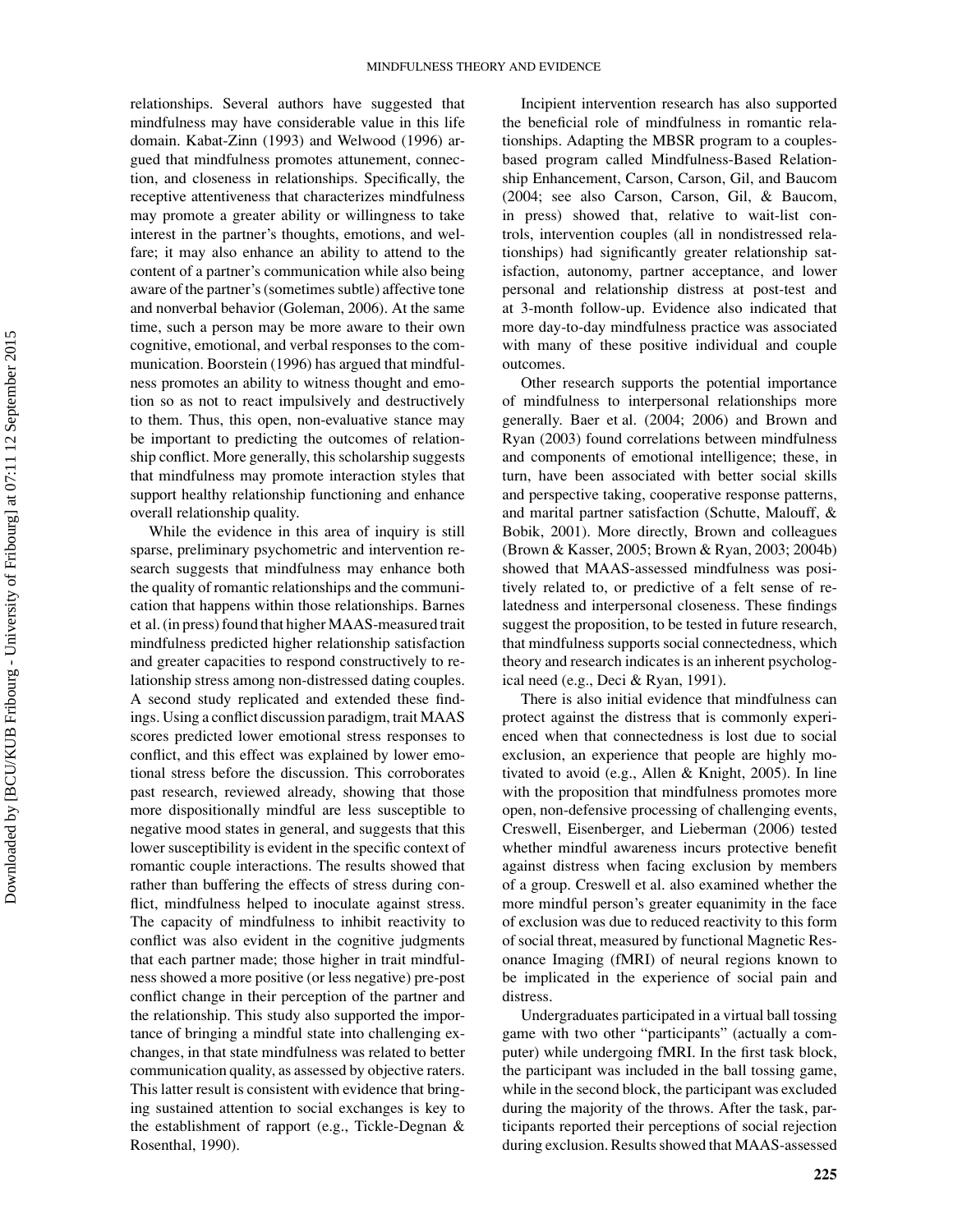**Insight**

mindfulness predicted lower perceived rejection. Further, this association was partially mediated by reduced activity in the dorsal Anterior Cingulate Cortex (dACC), a region activated during social distress (Eisenberger, Lieberman, & Williams, 2003). These findings are consistent with the study of romantic couple conflict described already, in suggesting that mindfulness predicts a more subdued response to social threat, in this case, apparent rejection by peers, and that this attenuated response is due, in part, to reduced evaluative reactivity to that threat (see also Creswell, Way et al., 2006).

The findings also provide a window onto the role of mindfulness in altering the expression of self in social contexts. Theory and research suggest that personal identity, or the self-concept, is strongly influenced by the opinions and reactions of others, and negative evaluative reactions to rejection occur because the individual's sense of self-worth is invested in, or contingent upon, validation by others (e.g., Leary, 2004). However, if a deeper sense of self that is grounded in experiential awareness is operational, events like rejection that impinge upon the self-concept may be less threatening than they otherwise might (Brown et al., in press).

Relatedly, scholars have long suggested that the greater insight into self, others, and human nature, along with an easing of ego-based concerns that is afforded by mindfulness encourages a more compassionate concern for others (Davidson & Harrington, 2002) and initial correlational evidence supports this notion (e.g., Beitel et al., 2005). A study with medical students (Shapiro et al., 1998) found that, relative to wait-list controls, those receiving an MBSR program showed increases in empathy over time, despite the fact that post-course assessments were collected in a highstress, final exam period. These findings suggest the possibility, to be tested in future research, that mindfulness may enhance professional as well as personal relationship quality.

# **Why is Mindfulness Beneficial?**

With accumulating evidence that mindfulness shows beneficial effects on a variety of outcomes, researchers have begun to turn attention to the processes that may help to explain its effects. Suggested processes involve changes in the use of attention, cognition, and emotion, and include, among others, insight, exposure, and nonattachment (see reviews by Baer, 2003; Hayes et al., 2006; Lynch, Chapman, Rosenthal, Kuo, & Linehan, 2006; McIntosh, 1997; and Shapiro, Carlson, & Astin, 2006). In what follows we summarize these processes and conjecture others that may be directly or indirectly facilitated by mindfulness, and that in turn may yield salutary outcomes.

Several characteristics of mindful processing, including its observant stance, perceptual flexibility, and relative freedom from conceptualization, encourage the recognition that all consciously perceived phenomena, including thoughts and feelings, are insubstantial in nature; thoughts becomes 'just thoughts,' feelings 'just feelings,' rather than necessarily accurate reflections of reality (Hayes 2004; Kabat-Zinn, 1990; Linehan, 1993a). The metacognitive insight that comes from this decentered perspective (e.g., Teasdale, Segal, & Williams, 1995) may have myriad psychological and behavioral consequences by, for example, discouraging automatic, habitual thought patterns, including rumination and obsession, and the rigid psychological states and behaviors that follow from them (e.g., Teasdale, Moore, Hayhurst, Pope, Williams, & Segal, 2002); encouraging a willingness to face and accept threatening thoughts and emotions; and facilitating reality testing. Insight into desires, abiding needs, and values may also discourage the tendency to be controlled by internal or external demands or pressures and facilitate greater choicefulness in behavior (Deci & Ryan, 1985; Ryan, 2005).

#### **Exposure**

Because mindfulness concerns a sustained, 'clear seeing' of internal and external phenomena as they are, it may lead to desensitization, a reduction in emotional reactivity, quicker recovery, and a greater tolerance for, and acceptance of, unpleasant states—that is, more effective affect regulation (Borkovec, 2002). This voluntary exposure to unpleasant or challenging events and experiences may in turn lead to decreases in emotional and cognitive disturbance and more adaptive behavioral responses, as recent research suggests (e.g., Felder, Zvolensky, Eifert, & Spira, 2003; Levitt et al., 2004; Sloan, 2004). Conversely, alternative regulatory strategies, such as experiential avoidance (including distraction and suppression), may hinder the extinction of emotional responses (Broderick, 2005; Campbell-Sills, Barlow, Brown, & Hofmann, 2006; Cioffi, 1993), and introspection, particularly of a ruminative nature, may contribute to psychopathology (e.g., Nolen-Hoeksema, Morrow, & Frederickson, 1993). There is some experimental evidence that mindfulness leads to voluntary exposure (Arch & Craske, 2006; Niemiec et al., 2006), and exposure is a component of all four major mindfulness interventions, but whether exposure plays an operative role in explaining the effects of mindfulness, and mindfulness interventions, has received little empirical attention to date.

#### **Nonattachment**

Within classical Buddhist thought, a great deal of suffering is thought to be caused by the perceived need for things to be other than what they are, including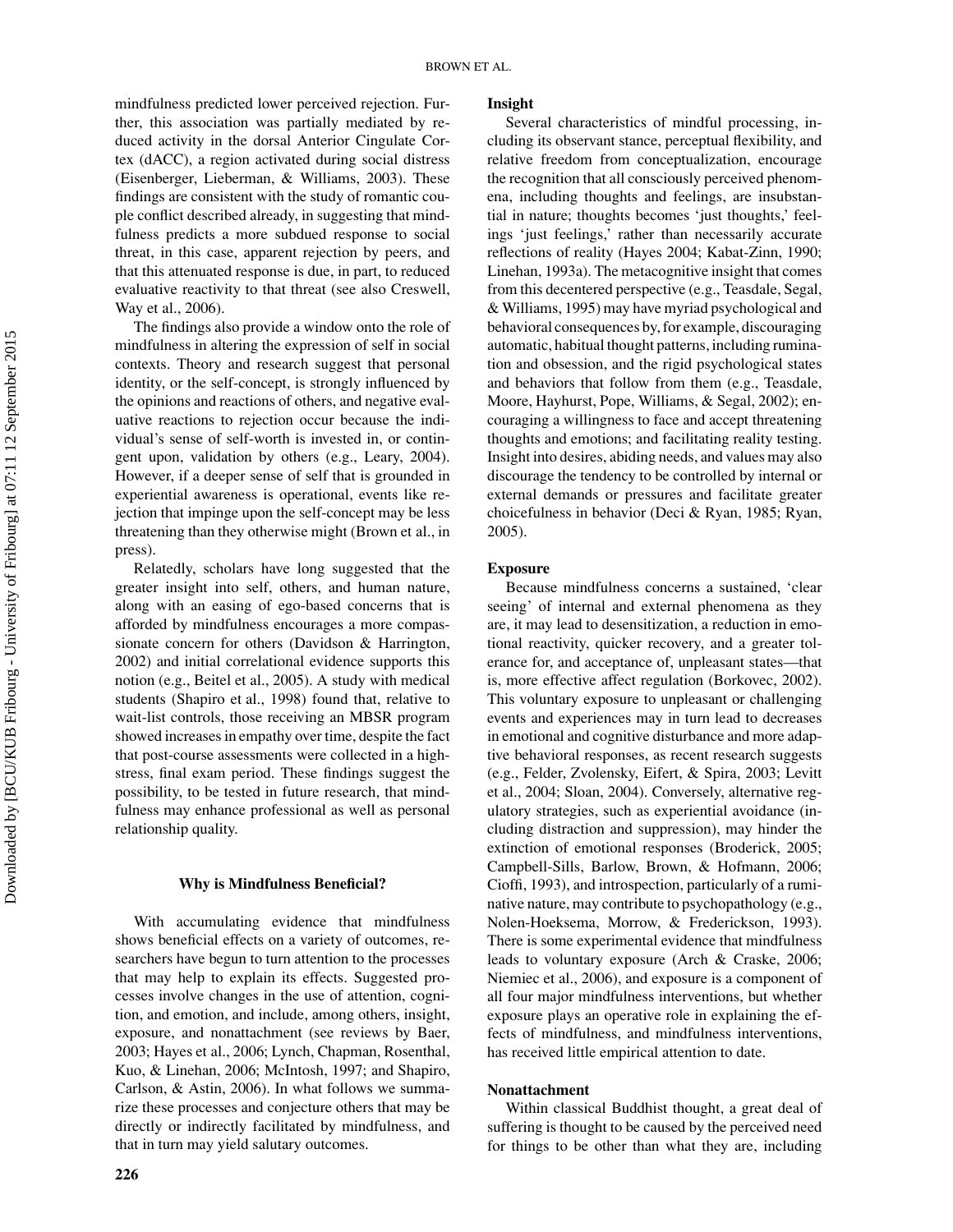both the desire to acquire or maintain for oneself what is not present (craving) and to remove what is (aversion or hatred) (e.g., Ekman, Davidson, Ricard, & Wallace, 2005). Some evidence supports this assertion (see McIntosh, 1997 for review). Inherent in mindfulness is an acceptance of, or willingness to be with what is, in contrast to states of mind that involve avoidance, control, and the investment of personal well-being in altering circumstances or attaining goals. Mindful nonattachment may facilitate equanimity, ease, and other states reflecting a stable experience of well-being or unconditional happiness—that is not contingent on circumstances (McIntosh, 1997; Tart, 1994).

## **Enhanced Mind-body Functioning**

More speculatively, it may be worth considering the small, but intriguing body of evidence that mindfulness may yield benefits on health through not only psychological and behavioral mediators, but also by enhancing immunological resistance, promoting relaxation and pain tolerance, and other physical processes. Clearly this is an area where study of mediating processes is needed; even the evidence of direct effects of mindfulness on health is still nascent. Nonetheless, it does seem clear that persons higher in mindfulness incur less stress, and experience greater subjective vitality (Brown & Ryan, 2003). In turn lower stress and higher subjective vitality have been associated with fewer physical symptoms and greater overall health at both between- and within-person levels of analysis (e.g., Ryan & Frederick, 1997). It is thus possible that mindfulness may permit more direct relief of stress, and in turn to leave more biological and psychological resources available to the organism to maintain health and wellness. It is also possible that mindfulness permits more adaptive responses to stressors that can cause wear and tear on bodily systems (McEwen, 1998).

# **Integrated Functioning**

Finally, the characteristics of willing exposure, nonattachment, insight, and more effective processing of stress all bespeak the potentially central role of mindfulness in integrated functioning. The fact that mindfulness is associated with enhanced executive functioning, better self-regulation, greater autonomy, and enhanced relationship capacities, all attests to the fact that when individuals are more mindful they are more capable of acting in ways that are more choiceful and more openly attentive to and aware of themselves and the situations in which they find themselves, "all things considered."

Underlying all of these processes is a disengagement from self-concern—the perceptions, thoughts, beliefs, evaluations, and related feelings people have about themselves that tend to channel and filter contact with reality in self-serving ways (Ryan & Brown, 2003; Leary, 2004; 2005). As an experiential mode of being, mindfulness involves a capacity to 'step outside' of the cognitive operations that fuel such egoic functioning. As noted already, mindfulness is not a form of escape that results in passivity or disconnection from life; rather, it is thought to bring one into closer contact with life by helping to circumvent the self-generated accounts *about* life that act to pull one away from it. The observant stance of mindfulness allows an element of skepticism toward ego-based perspectives and interpretations. Further, when no longer ego-involved, a more fundamental "I" that is grounded in awareness has room to emerge and guide experience and behavior (Deikman, 1996).

#### **Summary and Further Considerations**

This brief review illustrates a growing convergence of findings across multiple methodologies, all of which point to the provisional conclusion that mindfulness and its cultivation support healthy, adaptive human functioning. The field of mindfulness studies is still in its early stages, and concomitant with its youth, the literature suffers from a number of methodological limitations. Instruments designed to assess mindfulness are a recent addition to the literature, and to date, few studies have tested whether these measures show temporal predictions of relevant outcomes. Induction studies are still few and their effect sizes have been relatively small. Finally, the strength of the current RCT evidence for mindfulness interventions is constrained by small samples, differential attrition rates across conditions, and limited follow-up assessments in some studies, and by the relative scarcity of active control conditions (see Baer, 2003; Bishop, 2002). The development of this field of study will benefit from greater methodological rigor in future research. Aside from design issues, there are important questions about the mindfulness phenomenon, its practical application, and the processes through which it is developed. We highlight several of those issues here with an eye toward encouraging further theoretical and empirical inquiry.

## **The Mindfulness Construct**

Advancing any field of scientific inquiry depends on the development of means to validly and reliably measure the construct under study. There are several issues pertinent to the measurement of mindfulness, which todate has been conducted through self-report measures. First, as already noted earlier in this article, the current mindfulness scales show considerable variation in content and structure according to theoretical conceptualization; such diversity is not inherently problematic, but it does suggest a lack of agreement on the meaning of the mindfulness construct. Second, all of the extant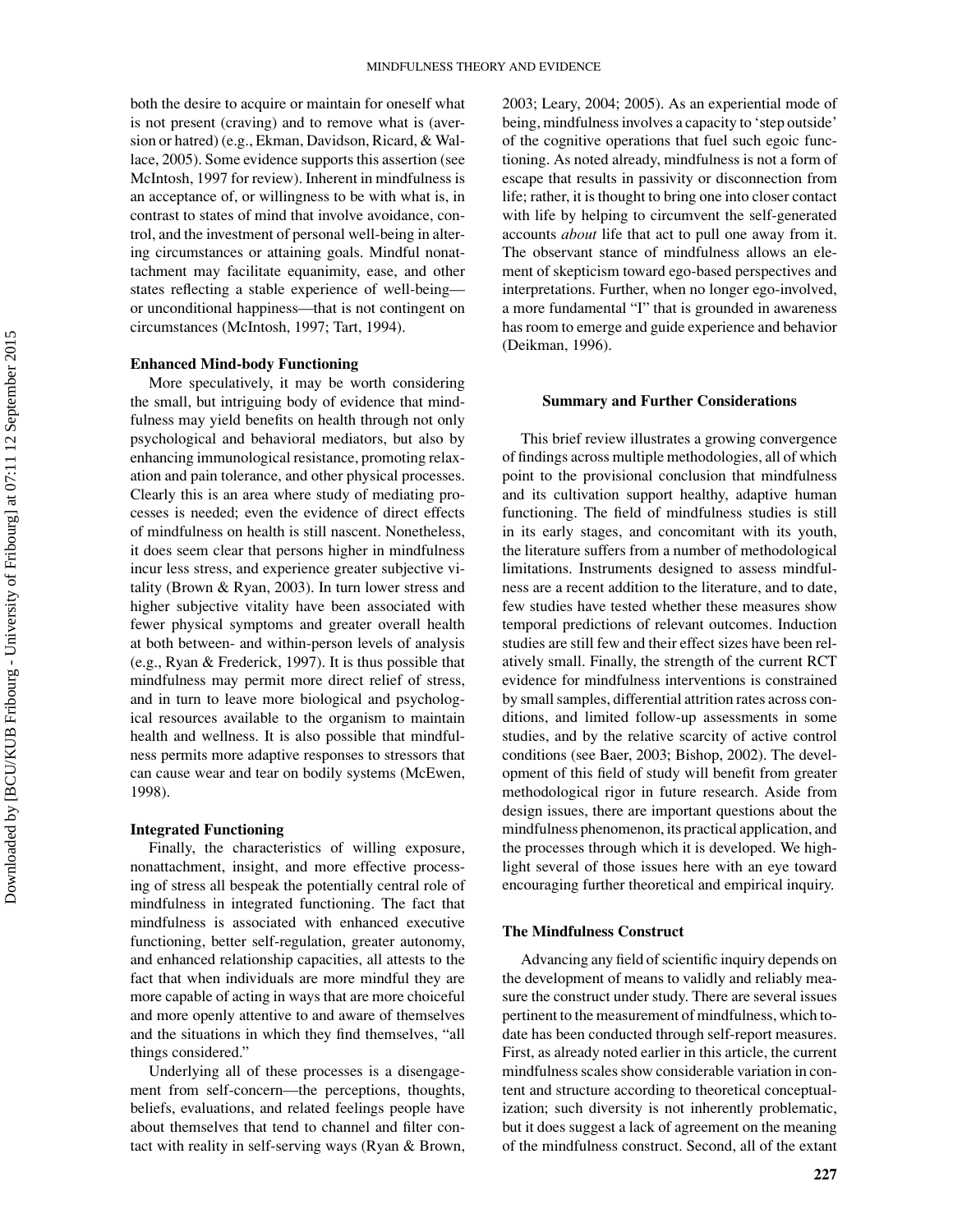measures are quite new, and most, if not all, suffer from a paucity of construct and predictive validation. Finally, the utility of these measures, as with all self-report methods, relies on the assumption that mindfulness can be assessed via declarative knowledge, meaning that individuals can directly report on those experiential qualities that constitute mindfulness (c.f. Matthews, Roberts, & Zeidner, 2004). But as is now well-known, dissociations can exist between experiential (veridical) consciousness and meta-consciousness; that is, we can only know what people are meta-conscious of (what they believe they experience) not the actual contents of their subjective experience (e.g., Schooler & Schreiber 2004; Wilson, 2002). The validity of selfreport measures of mindfulness would be enhanced if they were shown to converge with other probable—and preferably objective—indicators of subjective experience (Schooler, 2004). There is evidence that one selfreport measure of mindfulness (MAAS) predicts neural activation in brain regions that are theoretically relevant to our understanding of mindfulness and its effects (Creswell et al., 2006; Creswell, Way et al., 2006); behavioral assessments, including lab-based attentional tasks or observation of behavior in vivo could also be used to facilitate the validation of self-report measures of mindfulness.

Such research could also contribute to our understanding of mindful states and traits. Research to-date supports the claim that mindfulness is a unique construct, but little is known about its convergence with other phenomena that appear to have conceptual overlap. For example, how is mindfulness related to primary attentional processes, including stability (concentration), flexibility, task switching, and executive, top-down control processes, and to awareness?

Recent reviews suggest that mindfulness may be linked to the three primary attention networks: alerting attention, orienting attention, and executive attention (Raz & Buhle, 2006). Alerting attention concerns a steady, uninterrupted attention to one's experience, while orienting attention involves effective scanning and situationally appropriate selection of information in the perceptual field. Executive attention concerns a conscious examination of one's reactions and responses to environmental events. The alerting attention network functions to maintain response readiness and alertness, primarily through the steady monitoring and maintenance of sustained attention (Raz & Buhle, 2006; Robertson & Garavan, 2004). Advances in cognitive neuroscience have identified a functional neural network guiding alerting attention, with the right dorsolateral prefrontal cortex and right parietal cortex guiding the monitoring and maintenance of sustained attention, respectively (Robertson & Garavan, 2004). Orienting attention is the most studied attention network, and orienting tasks assess speed of orientation to a cued location (Raz & Buhle, 2006). Mindfulness

**228**

appears conceptually related to both alerting and orienting attention, and recent evidence suggests that both alerting and orienting attention may be enhanced by mindfulness training. For example, a recent study showed greater cortical thickening in areas of the right prefrontal cortex and right anterior insula in experienced mindfulness meditation practitioners, areas that were interpreted as associated with sustained attention and awareness, particularly of interoceptive (internal bodily) states (Lazar et al., 2005). Similarly, Jha, Krompinger, and Baime (2006) found, relative to controls, enhanced alerting attention effects in participants who had completed a month-long mindfulness meditation retreat, and also found enhanced orienting attention in participants who had completed the MBSR intervention.

Mindfulness may also be associated with enhancements in executive attention in situations requiring self-regulation. Executive attention has been referred to as supervisory or selective attention. It has the function of monitoring and resolving conflicts among competing behavioral responses and has been associated with effortful control, planning and decision making, error monitoring, cognitive and emotion regulation, and the ability to overcome habitual actions (deautomatization) (Fernandez-Duque, Baird, & Posner, 2000; Raz & Buhle, 2006; Zylowska, Ackerman, Yang, Futrell, Horton, Hale, Pataki, & Smalley et al., 2006). This attentional capacity to monitor is consistent with accounts of mindfulness as a metacognitive skill (Bishop et al., 2004) and with our discussion of mindfulness as offering an empirical stance on reality. The evidence described in this review supports links between mindfulness and enhanced executive attention, including more effective behavioral regulation and self-control in healthy and clinical populations. Evidence that mindfulness engages executive attentional neural networks also comes from research demonstrating enhanced prefrontal cortical inhibition of amygdala responses during affect labeling (Creswell et al., 2006), and from a recent study with adolescents and adults diagnosed with Attention Deficit Hyperactivity Disorder, in which a modified MBSR intervention improved executive attention using several standard laboratory tasks (Zylowska et al., 2006). Improvements in executive attentional control may help to explain the salutary effects observed in mindfulness interventions targeting self-regulatory deficits, including DBT for impulse control in borderline personality patients (Lieb, Zanarini, Schmahl, Linehan, & Bohus, 2004) and ACT for drug addiction (Hayes et al., 2004). Clearly, more research is needed to place mindfulness in a nomological network of other, related attentional phenomena. Such work would deepen our understanding of this quality of consciousness and permit theoretically richer, more informed tests of its effects on other aspects of human functioning.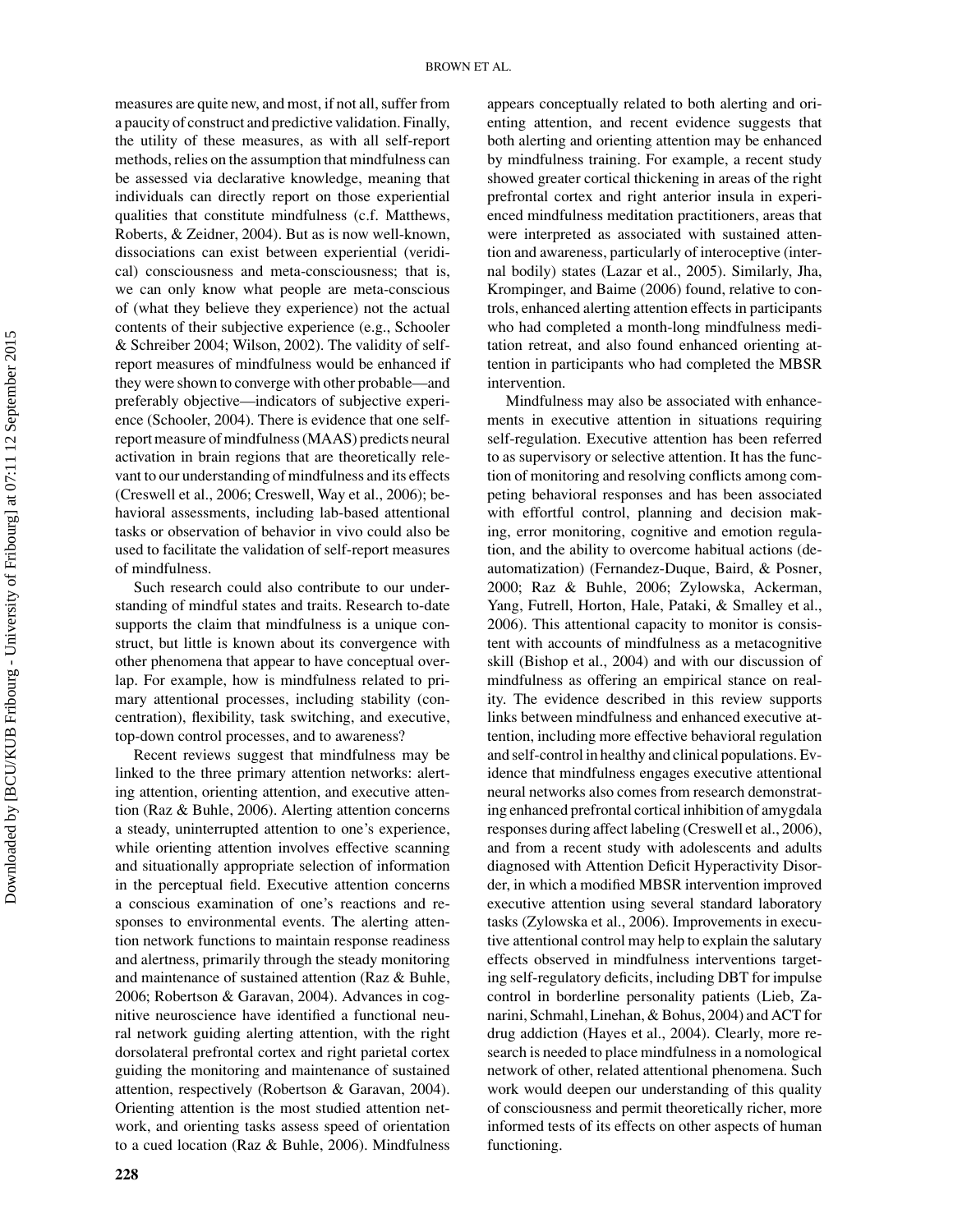# **Processes of Development**

As already noted, mindfulness is considered an inherent capacity of the human organism that can be enhanced through training, but little is known about the genetic or developmental antecedents of individual differences in this characteristic. Recent research has identified specific genetic variants underlying individual differences in attentional capacities (Parasuraman & Greenwood, 2004) and preliminary evidence has shown that dispositional mindfulness is associated with genetic variation in the monoaminergic system, particularly in the regulatory region of the monoamine oxidase A (MAOA) gene (Way, Creswell, Eisenberger, & Lieberman, 2006). Individual genetic differences at this site may help explain the role of mindfulness in enhanced attention and self-regulation, as this same genetic polymorphism has been linked to disorders of attention (Brookes et al., 2006; Manor, Tyano, Mel, Eisenberg, Bachner-Melman, Kotler, & Ebstein et al., 2002), and also to aggression (Caspi et al., 2002; Eisenberger et al., 2006).

It is likely, however, that the developmental trajectory of the mindful disposition is significantly influenced by the forces of socialization and culture and is thus, at least in part, an outcome of experiencedependent development (Greenough & Black, 1992). For example, it seems clear that the capacity for receptive awareness that mindfulness entails can be disrupted by various developmental insults, especially those that engender chronic feelings of threat and/or fear-based vigilance (e.g., physical and sexual abuse) (Fonagy & Target, 1997; Ryan, 2005). In addition, excessive external control may, as Bronson (2000) notes, "reduce a child's capacity for self-regulation by arousing emotional responses that limit higher level thinking and flexible executive functioning" (p. 149). Similarly, social conditions that foster ego-involvement and contingent self-worth may preclude mindful functioning (Ryan & Deci, 2004). These issues await further research, as does the question of how cognitive, emotional, motivational, and other developmental unfoldings bear influence on the growing child's mindful capacities.

Relatedly, it is important to note that while much of the existing research has been focused on the directional pathway from mindfulness to other aspects of human functioning, it is highly plausible that cognitive, emotional, somatic, and behavioral factors can foster or inhibit mindful states, given what is known about the effects of stress, fatigue, lifestyle choices, and other factors on the quality of conscious states of mind.

Aside from questions concerning the natural unfolding of mindful capacities, there are also unknowns about the ways in which interventions designed to enhance mindfulness actually work.<sup>5</sup> Each of the major, manualized forms of intervention have multiple components. Along with mindfulness-based practices, they typically include social support as well as techniques specific to each intervention. It is unclear whether the enhancement of mindfulness itself carries some or all of the responsibility for the demonstrated intervention effects, or whether the specific intervention practices designed to enhance mindfulness actually do so. Investigation of this question will depend on the careful application of mindfulness, mindfulness practice, and related (e.g., attentional) assessments. To date, research examining the relation between amount of mindfulness practice (as well as session attendance) and degree of change in affective, behavioral, and neurophysiological outcomes has been mixed, with some reporting positive findings (e.g., Carson et al., 2004; Shapiro, Bootzin, Figueredo, Lopez, & Schwartz, 2003) and others reporting null findings (e.g., Carlson et al., 2004; Davidson et al., 2003). However, recent research has shown that significant changes in dispositional mindfulness can occur over the course of, and following participation in, the MBSR program (Cohen-Katz, Wiley, Capuano, Baker, Kimmel & Shapiro, 2005; Shapiro, Brown, & Biegel, 2006), and that such changes are related to positive mental health outcomes (Shapiro et al., 2006). Much more research is needed to understand these and other process-related questions about mindfulness interventions (see also the "Why is Mindfulness Beneficial?" section above).

## **Practical Application**

Despite these open questions, the research published to date suggests that mindfulness and its enhancement has salutary psychological, somatic, behavioral, and interpersonal effects. Along with potential avenues of future research pointed out already, additional research is needed to better understand the scope of application of mindfulness and mindfulness interventions, included in which should be investigation of limiting conditions. For example, can mindfulness and the means used to foster it be harmful as well as helpful? Addressing whether it is possible to come to know oneself, others, and the world too well rests on assumptions regarding the risk potential in developing insight into reality. Is a deeper grasp of the facts inherently dangerous or ultimately liberating? While we, in line with others (e.g., Rogers, 1961), argue the latter, we recognize that there may be circumstances in which too much reality contact may be detrimental to well-being. For example, attention to physical or emotional pain may initially worsen the subjective

<sup>5</sup>Some have speculated that mindfulness may also be enhanced through one or more established forms of psychotherapy (Bishop et al., 2004; Brown & Ryan, 2004b), but this remains an empirical question.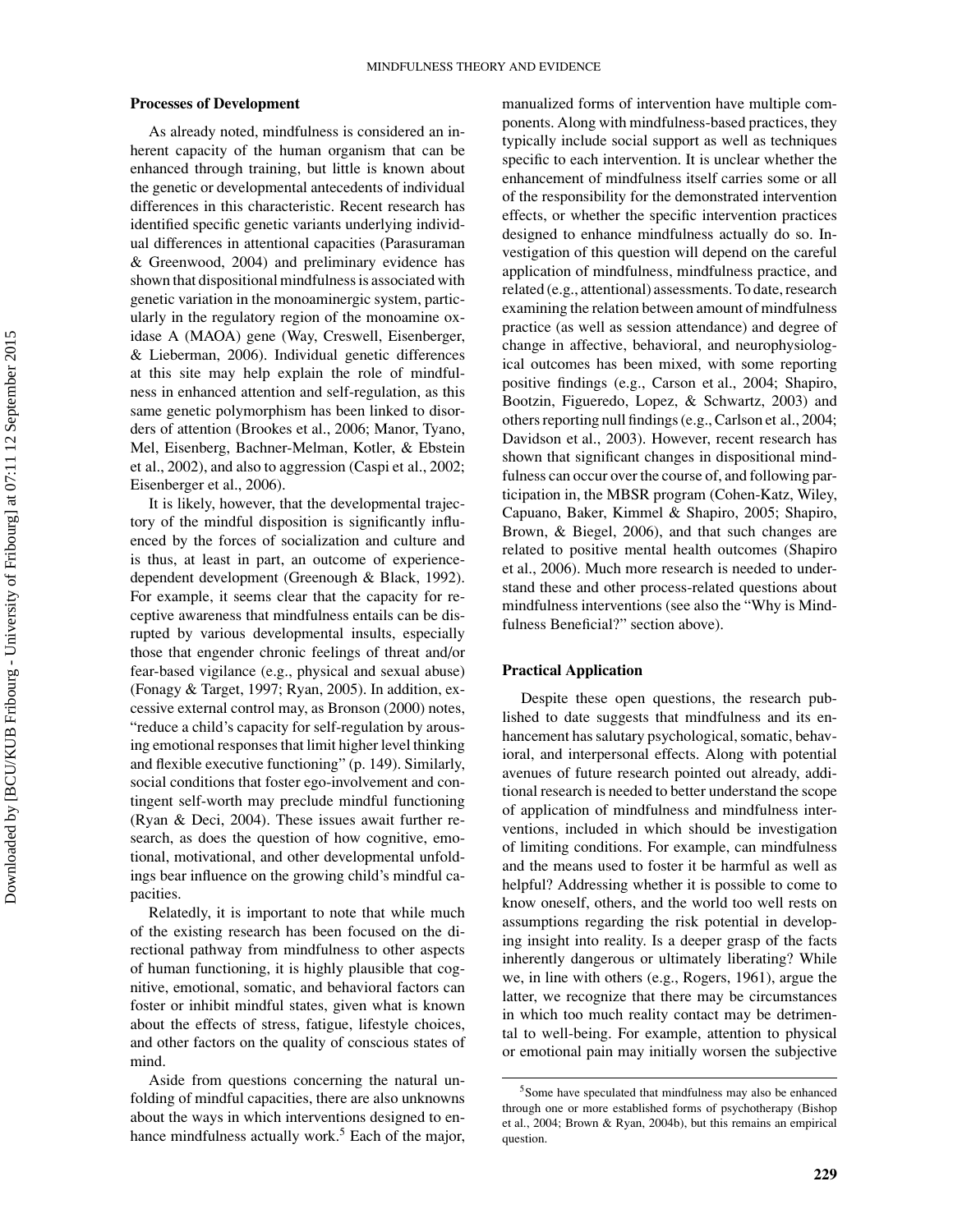experience of it (e.g., Cioffi, 1993). In the immediate aftermath of a serious illness diagnosis or (other) traumatic experience, some short-term psychological defense may have adaptive value over the longer term (e.g., Lazarus, 1983). Even in such circumstances however, a mindfully chosen turning away from what appear to be overwhelming facts may foster more peace of mind and greater success in later opening up to, and thereby integrating those facts than a defensive flight that is driven by fear and despair.

Short-term defense may be adaptive in trauma contexts, but mindfulness may facilitate adjustment following some traumatic experiences. A growing literature shows that active processing of highly challenging life circumstances can facilitate *posttraumatic growth* (Tedeschi & Calhoun, 2004). Descriptions of post-traumatic growth include reports of enhanced awareness of moment-to-moment experiences (Creswell et al., 2007), suggesting that coping with traumatic events may increase mindfulness in some individuals. Mindfulness may also predispose individuals to experience growth after traumatic events, for two reasons. First, traumatic experiences are often accompanied by thought suppression and other forms of experiential avoidance (e.g., Palm & Follette, 2000; Pennebaker & O'Heeran, 1984) as well as intrusive, ruminative thoughts (Tedeschi & Calhoun, 2004). Used to regulate cognitive and affective experience, both experiential avoidance and negative, recurrent thinking can be problematic (e.g., Nolen-Hoeksema et al., 1993; Teasdale, 1999; Wegner & Zanakos, 1994; however see Martin & Tesser, 1996 for a discussion of adaptive rumination). However, evidence reviewed here suggests that mindfulness is associated with less ruminative thought and experiential avoidance. Second, because post-traumatic growth is often dependent on a reconstruction of schemas about self and the world, this process may be inhibited by avoidance and by attachments to schemas that are no longer adaptive. Yet, as outlined already, scholars suggest that mindfulness facilitates a loosening of attachments to notions of self, others, and the world, so that life events can be approached with greater equanimity. Research has yet to test the influence of mindfulness on post-traumatic growth; however, mindful awareness to what is happening in even difficult emotional circumstances may enhance efforts to reflectively process the accompanying challenges to individuals' previous understandings of themselves and the world, permit an easier disengagement from previous goals that are no longer adaptive, and facilitate the process of developing new life goals and meaning based on present life realities. Evidence suggests that incorporating mindfulness skills into the treatment of trauma is beneficial (Becker & Zayfert, 2001) but this area of inquiry is still very new (see Follette, Palm, & Pearson, 2006 for review).

Another challenge to understanding the practical application of mindfulness concerns the adaptive value in having accurate perceptions of reality more generally. While many perspectives argue that such contact is fundamental to psychological adjustment (e.g., Jahoda, 1958), these views have been challenged by research examining the salutary benefits of positive illusions (Taylor & Brown, 1988). These mild positive distortions of reality are reflected in self-enhancement, unrealistically optimistic self-views, and exaggerated perceptions of control (Taylor & Brown, 1994; Taylor, Kemeny, Reed, Bower, & Gruenewald, 2000). Research has shown that positive illusions are associated with lower rates of psychopathology (Mezulis, Abramson, Hyde, & Hankin, 2004), enhanced physical health (e.g., Reed, Kemeny, Taylor, & Visscher, 1999; Taylor, Lerner, Sherman, Sage, & McDowell, 2003a, 2003b), improved motivation and task persistence (Taylor & Brown, 1988), and romantic relationship satisfaction (e.g., Murray, Holmes, & Griffin, 2000). Both mindfulness and positive illusions predict similar salutary outcomes, but maintaining self-serving, distorted views of reality would seem to run contrary to a mindful mode of functioning. Why do such ostensibly contrary processes predict similar outcomes?

It is possible that mindfulness and positive illusions serve complimentary mental health goals. For example, research indicates that dispositional mindfulness is positively associated with self-esteem and optimism (Brown & Ryan, 2003; cf., Kabat-Zinn, Lipworth, & Burney, 1985), and both traits have been associated with self-enhancement processes (Taylor et al., 2003). Mindfulness and positive illusions may also produce comparable states of receptive attention to present events. As in the mindfulness research reviewed here, self-enhancement manipulations have been shown to make individuals more open and objective in evaluating threatening information (Correll, Spencer, & Zanna, 2004; Sherman & Cohen, 2002). In considering these common underlying features of mindfulness and self-enhancement, it may be that the two processes are mutually reinforcing. This explanation is supported by research describing how chronic disease patients are (mindfully) aware of their worsening condition while also maintaining an overly optimistic picture of their present and future circumstances (Taylor & Brown, 1994).

It is also possible that positive illusions are not really adaptive at all, when measured properly, and in fact deleteriously affect health and other outcomes. Some theorists have argued that positive illusions represent a form of defensive neuroticism (e.g., Colvin & Block, 1994), and studies have shown that some measures of self-enhancement are associated with lower independent judge ratings of social functioning, and with poorer psychological adjustment (Colvin, Block,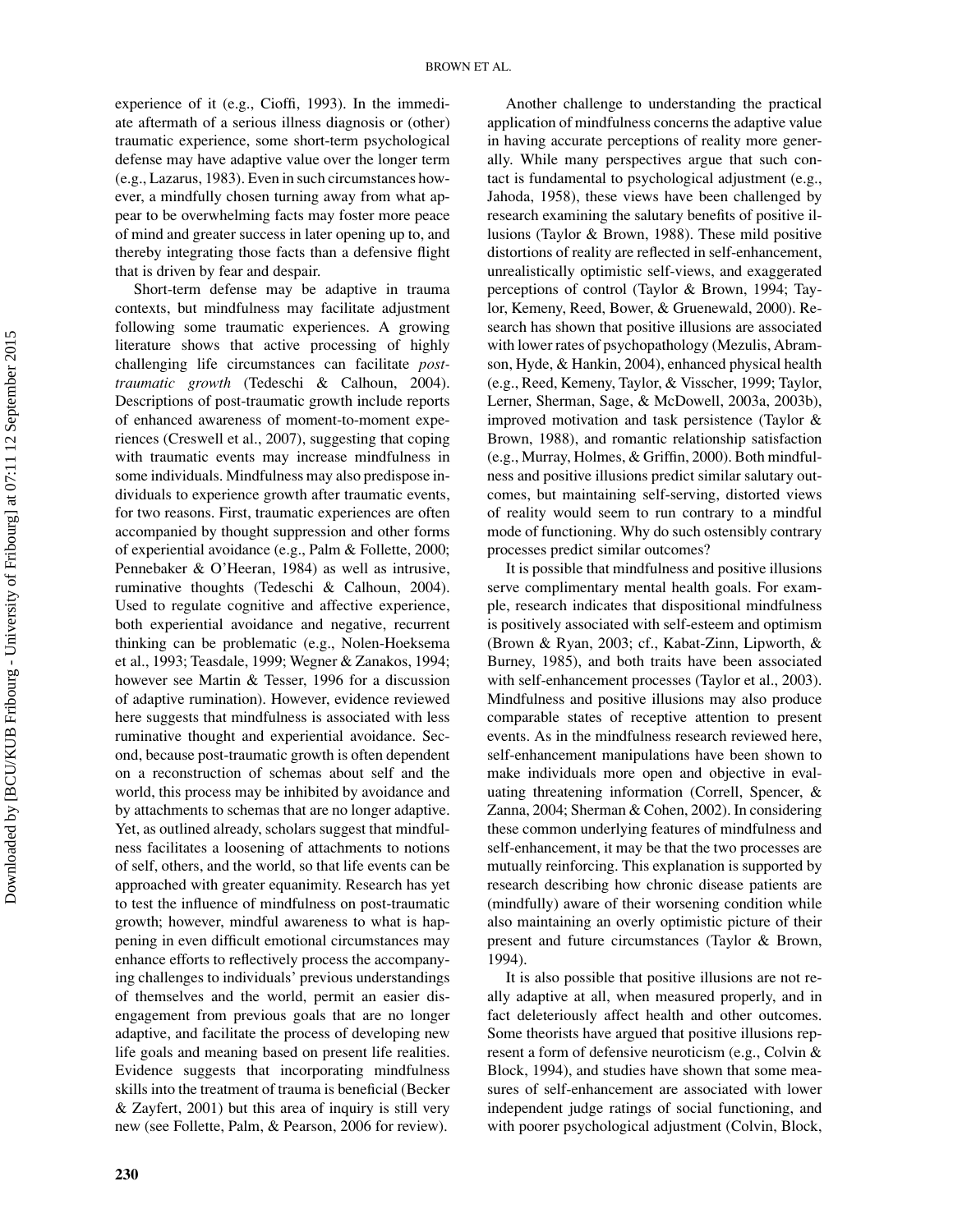& Funder, 1995). More recent studies, however, have not supported this position (Taylor et al., 2003b).

It is certainly reasonable that positive views of oneself and one's capabilities will enhance mood, motivation, and lead one to engage others and the environment in an adaptive, productive way, at least in the shortterm, but there may be longer-term costs associated with inaccurate perceptions of self and reality that have yet to be explored empirically (Leary, 2004). Indeed, little is known about the longer-term consequences of either positive illusions or mindfulness, and investigations are needed to examine these processes and their outcomes side-by-side.

### **Conclusion**

Perhaps the greatest challenge for those tilling the field of mindfulness research will be to develop empirically grounded, theoretical models examining the directional links between those conditions that support the unfolding and expression of mindfulness (e.g., attitudes like acceptance), mindfulness itself, processes explaining its effects (e.g., insight), and relevant outcomes of mindful states, traits, and interventions. Several of these pieces have yet to be examined, but the existing evidence suggests that developing a sophisticated understanding of mindfulness is a worthy endeavor. This venture pursues a line of inquiry that is as old as psychology itself but carries no less mystery for its age: the study of consciousness. The investigation of mindfulness can help to widen our window into the nature of consciousness, its fundamental role in human functioning, and how it can be refined to optimize that functioning.

#### **Note**

Preparation of this article was supported in part by NIH grant R01 AG025474-02 to the first author, NIH/NCI grant R01-CA 106668 to the second author, and a NIMH National Research Service Award to the third author. We thank Guy Armstrong, Jeremy Gray, Hector Myers and his research group, Shinzen Young, and Lidia Zylowska for helpful comments and suggestions on previous drafts of this article.

Address correspondence to Kirk Warren Brown, Department of Psychology,Virginia Commonwealth University, 806 West Franklin St, Richmond, VA 23284-2018. E-mail: kwbrown@vcu.edu

#### **References**

- Alexander, C. N., Langer, E. J., & Newman, R. I. (1989). Transcendental Meditation, mindfulness, and longevity: An experimental study with the elderly. *Journal of Personality and Social Psychology, 57*, 950–964.
- Allen, N. B., & Knight, W. (2005). Mindfulness, compassion for self, and compassion for others. In P. Gilbert (Ed.), *Compassion:*

*Conceptualizations, research and use in psychotherapy* (pp. 239–262). New York: Routledge.

- Arch, J. J., & Craske, M. G. (2006). Mechanisms of mindfulness: Emotion regulation following a focused breathing induction. *Behavior Research and Therapy, 44*, 1849–1858.
- Astin, J. A. (1997). Stress reduction through mindfulness meditation. Effects on psychological symptomatology, sense of control, and spiritual experiences. *Psychotherapy and Psychosomatics, 66*, 97–106.
- Bach, P., & Hayes, S. C. (2002). The use of Acceptance and Commitment Therapy to prevent the rehospitalization of psychotic patients: A randomized controlled trial. *Journal of Consulting and Clinical Psychology, 70*, 1129–1139.
- Baer, R. A. (2003). Mindfulness training as a clinical intervention: A conceptual and empirical review. *Clinical Psychology: Science and Practice, 10*, 125–143.
- Baer*,* R. A., Smith, G. T. & Allen, K. B. (2004). Assessment of mindfulness by self-report: The Kentucky Inventory of Mindfulness Skills. *Assessment, 11*, 191–206.
- Baer, R. A., Smith, G. T., Hopkins, J., Krietemeyer, J., & Toney, L. (2006). Using self-report assessment methods to explore facets of mindfulness. *Assessment, 13*, 27–45.
- Bargh, J. A., & Chartrand, T. L. (1999). The unbearable automaticity of being. *American Psychologist, 54*, 462–479.
- Barnes, S., Brown, K. W., Krusemark, E., Campbell, W. K., & Rogge, R. D. (in press). The role of mindfulness in romantic relationship satisfaction and responses to relationship stress. *Journal of Marital and Family Therapy*.
- Barnes, V. A., Davis, H. C., Murzynowski, J. B., & Treiber, F. A. (2004). Impact of meditation on resting and ambulatory blood pressure and heart rate in youth. *Psychosomatic Medicine, 66*, 909–914.
- Baumann, N., & Kuhl, J. (2005). How to resist temptation: The effects of external control versus autonomy support on selfregulatory dynamics. *Journal of Personality, 73*, 443–470.
- Baumeister, R. F. (1991). *Escaping the self: Alcoholism, spirituality, masochism, and other flights from the burden of selfhood.* New York: Basic Books.
- Baumeister, R. F., Heatherton, T. F., & Tice, D. M. (1994). *Losing control: How and why people fail at self-regulation.* San Diego, CA: Academic Press.
- Baumeister, R. E., & Sommer, K. L. (1997). Consciousness, free choice, and automaticity. In Wyer, R. S. (Ed.), *Advances in social cognition* (Vol. 10, pp. 75–82). Mahwah, NJ: Lawrence Erlbaum.
- Becker, C. B., & Zayfert, C. (2001). Integrating DBT-based techniques and concepts to facilitate exposure treatment for PTSD. *Cognitive and Behavioral Practice, 8*, 107–122.
- Beitel, M., Ferrer, E., & Cecero, J. J. (2005). Psychological mindedness and awareness of self and others. *Journal of Clinical Psychology, 61*, 739–750.
- Bishop, S. R. (2002). What do we really know about mindfulnessbased stress reduction? *Psychosomatic Medicine, 64*, 71–83.
- Bishop, S. R., Lau, M., Shapiro, S., Carlson, L., Anderson, N. D., Carmody, J., et al. (2004). Mindfulness: A proposed operational definition. *Clinical Psychology:Science & Practice, 11*, 230– 241.
- Blennerhassett, R. C., & O'Raghallaigh, J. W. (2005). Dialectical behaviour therapy in the treatment of borderline personality disorder. *British Journal of Psychiatry, 186*, 278–280.
- Bodhi, B. (2000). *A comprehensive manual of Abhidhamma*. Seattle, WA: BPS Pariyatti Editions.
- Bohus, M., Haaf, B., Simms, T., Limberger, M. F., Schmahl, C., Unckel, C., et al. (2004). Effectiveness of inpatient dialectical behavioral therapy for borderline personality disorder: a controlled trial. *Behaviour Research and Therapy, 42*, 487–499.
- Bohus, M., Haaf, B., Stiglmayr, C., Pohl, U., Bohme, R., & Linehan, M. (2000). Evaluation of inpatient dialectical-behavioral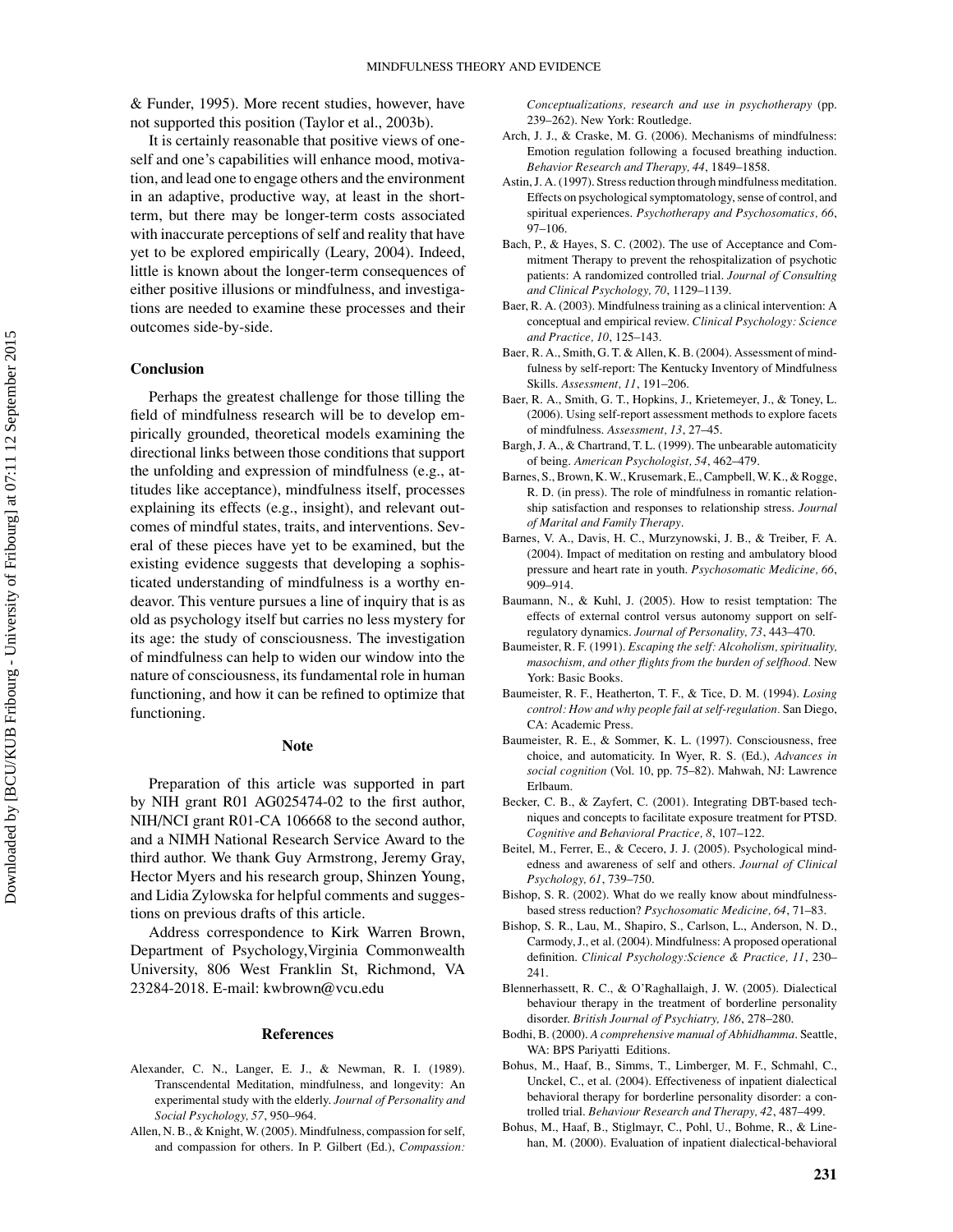therapy for borderline personality disorder—a prospective study. *Behaviour Research and Therapy, 38*, 875–887.

- Bond, F. W., & Bunce, D. (2000). Mediators of change in emotionfocused and problem-focused worksite stress management interventions. *Journal of Occupational Health Psychology, 5*, 156–163.
- Boorstein, S. (1996). *Transpersonal psychotherapy*. Albany, NY: State University of New York Press.
- Borkovec, T. D. (2002). Life in the future versus life in the present. *Clinical Psychology: Science and Practice, 9*, 76–80.
- Broderick, P. C. (2005). Mindfulness and coping with dysphoric mood: Contrasts with rumination and distraction. *Cognitive Therapy and Research, 29*, 501–510.
- Brookes, K., et al. (2006). The analysis of 51 genes in DSM-IV combined type attention deficit hyperactivity disorder: association signals in DRD4, DAT1 and 16 other genes. *Molecular Psychiatry, 11*, 934–53.
- Bronson, M. B. (2000). *Self-regulation in early childhood: Nature and nurture*. New York: Guilford.
- Brown, K. W. (2006). *Mindfulness and attentional control.* Unpublished data, University of Rochester.
- Brown, K. W., & Kasser, T. (2005). Are psychological and ecological wellbeing compatible? The role of values, mindfulness, and lifestyle. *Social Indicators Research, 74*, 349–368.
- Brown, K. W., & Ryan, R. M. (2003). The benefits of being present: Mindfulness and its role in psychological well-being. *Journal of Personality and Social Psychology, 84*, 822–848.
- Brown, K. W., & Ryan, R. M. (2004a). Fostering healthy selfregulation from within and without: A Self-Determination Theory perspective. In P. A. Linley & S. Joseph (Eds.), *Positive psychology in practice* (pp. 105–124). New York: Wiley.
- Brown, K. W., & Ryan, R. M. (2004b). Perils and promise in defining and measuring mindfulness: Observations from experience. *Clinical Psychology: Science and Practice, 11*, 242–248.
- Brown, K. W., Ryan, R. M., Creswell, J. D., & Niemiec, C. (in press). Beyond Me: Mindful responses to social threat. In In H.A. Wayment & J.J. Bauer (Eds.), *The quiet ego: Research and theory on the benefits of transcending egoistic self-interest*. Washington, DC: American Psychological Association.
- Brown, K. W., & Vansteenkiste, M. (2006). Future and present time perspectives, goal-attainment, and well-being: Antithetical or complementary? Manuscript in preparation.
- Buchheld, N., Grossman, P., & Walach, H. (2001). Measuring mindfulness in insight meditation (Vipassana) and meditation-based psychotherapy: The development of the Freiburg Mindfulness Inventory (FMI). *Journal of Meditation and Meditation Research, 1*, 11–34.
- Burnkrant, R. R., & Page, T. (1984). A modification of the Fenigstein, Scheier, and Buss Self-Consciousness Scale. *Journal of Personality Assessment, 48*, 629–637.
- Burns, J. W. (2006). The role of attentional strategies in moderating links between acute pain induction and subsequent psychological stress: Evidence for symptom-specific reactivity among patients with chronic pain versus healthy nonpatients. *Emotion, 6*, 180–192.
- Buss, A. H.. (1980). *Self-consciousness and social anxiety.* San Francisco, CA: Freeman.
- Campbell-Sills, L., Barlow, D. H., Brown, T. A., & Hofmann, S. G. (2006). Effects of suppression and acceptance on emotional responses of individuals with anxiety and mood disorders. *Behaviour Research and Therapy, 44*, 1251–1263.
- Carlson, L. E., & Brown, K. W. (2005). Validation of the Mindful Attention Awareness Scale in a cancer population. *Journal of Psychosomatic Research, 58*, 29–33.
- Carlson**,** L. E., Speca, M., & Patel, K. D. (2003). Mindfulness-based stress reduction in relation to quality of life, mood, symptoms of stress, and immune parameters in breast and prostate cancer outpatients. *Psychosomatic Medicine, 65*, 571–581.
- Carlson**,** L. E., Speca, M., & Patel, K. D. (2004). Mindfulness-based stress reduction in relation to quality of life, mood, symptoms of stress and levels of cortisol, dehydroepiandrosterone sulfate (DHEAS) and melatonin in breast and prostate cancer outpatients. *Psychoneuroendocrinology, 29*, 448–474.
- Carson*,* J. W., Carson, K. M., Gil, K. M., & Baucom, D. H. (2004). Mindfulness-based relationship enhancement. *Behavior Therapy, 35*, 471–494.
- Carson*,*J. W., Carson, K. M., Gil, K. M., & Baucom, D.H. (in press). Self-expansion as a mediator of relationship improvements in a mindfulness intervention. *Journal of Marital and Family Therapy.*
- Carver, C. S., & Scheier, M. F. (1981). *Attention and self-regulation: A control-theory approach to human behavior.* New York: Springer-Verlag.
- Carver, C. S., & Scheier, M. F. (1998). *On the self-regulation of behavior.* New York: Cambridge University Press.
- Caspi, A., McClay, J., Moffitt, T. E., Mill, J., Martin, J., Craig, I. W., et al. (2002): Role of genotype in the cycle of violence in maltreated children. *Science, 297*, 851–854.
- Cioffi, D. (1991). Beyond attentional strategies: A cognitiveperceptual model of somatic interpretation. *Psychological Bulletin, 109*, 25–41.
- Cioffi, D. (1993). Sensate body, directive mind: Physical sensations and mental control. In D. M. Wegner & J. W. Pennebaker (Eds.), *Handbook of mental control*(pp. 410–442). Upper Saddle River, NJ: Prentice-Hall.
- Cioffi, D., & Holloway, J. (1993). Delayed costs of suppressed pain. *Journal of Personality and Social Psychology, 64*, 274–282.
- Cohen-Katz, J., Wiley, S. D., Capuano, T., Baker, D. M., Kimmel, S., & Shapiro, S. (2005). The effects of mindfulness-based stress reduction on nurse stress and burnout, Part II: A quantitative and qualitative study. *Holistic Nursing Practice, 19*, 26–35.
- Colvin, C. R., & Block, J. (1994). Do positive illusions foster mental health? An examination of the Taylor and Brown formulation. *Psychological Bulletin, 116*, 3–20.
- Colvin, C. R., Block, J., & Funder, D. C. (1995). Overly positive selfevaluations and personality: negative implications for mental health. *Journal of Personality and Social Psychology, 68*, 1152– 1162.
- Correll, J., Spencer, S. J., & Zanna, M. P. (2004). An affirmed self and an open mind: self-affirmation and sensitivity to argument strength. *Journal of Experimental Social Psychology, 40*, 350– 356.
- Cramer, K. M. (2000). Comparing the relative fit of various factor models of the self-consciousness scale in two independent samples. *Journal of Personality Assessment, 75*, 295– 307.
- Creed. A. T., & Funder, D. C. (1998). The two faces of private selfconsciousness: Self-report, peer-report, and behavioral correlates. *European Journal of Personality, 12*, 411–431.
- Creswell, J. D., Eisenberger, N. I., & Lieberman, M. D. (2006). Neurobehavioral correlates of mindfulness during social exclusion. Manuscript in preparation.
- Creswell, J. D., Lam, S., Stanton, A. S., Taylor, S. E., Bower, J. E., & Sherman, D. K. (2007). Does self-affirmation, cognitive processing, or discovery of meaning explain the cancer-related health benefits of expressive writing? *Personality and Social Psychology Bulletin, 33*, 238–250.
- Creswell, J. D., Way, B. M., Eisenberger, N. I., & Lieberman, M. D. (2007). Neural correlates of dispositional mindfulness during affect labeling. *Psychosomatic Medicine, 69*, 560–565.
- Crocker, J., & Park, L. E. (2004). The costly pursuit of self-esteem. *Psychological Bulletin, 130*, 392–414.
- Csikszentmihalyi, M. (1990). *Flow: The psychology of optimal experience.* New York: Harper/Collins.
- Csikszentmihalyi, M. (1997). *Finding Flow: The psychology of engagement with everyday life.* New York: Basic Books.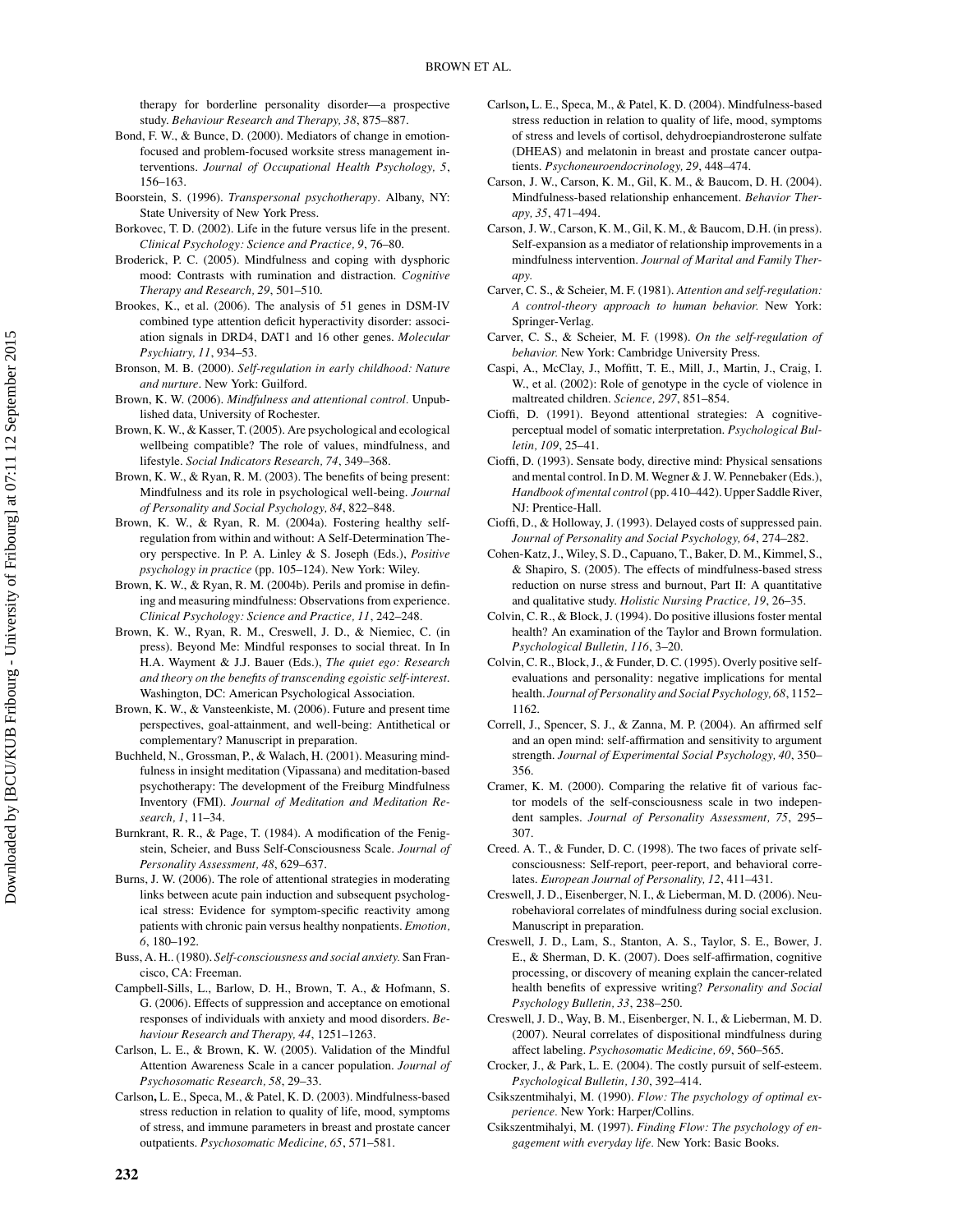- Cullen, M. (2006). Mindfulness: The heart of Buddhist meditation? *Inquiring Mind, 22*, 4–7, 28–29.
- Dahl, J., & Lundgren, T. (2006). Acceptance and Commitment Therapy (ACT) in the treatment of chronic pain. In R. A. Baer (Ed.), *Mindfulness-based treatment approaches: Clinician's guide to evidence base and applications* (pp. 285–306). San Diego, CA: Elsevier.
- Dahl, J., Wilson, K. G., & Nilsson, A. (2004). Acceptance and Commitment Therapy and the treatment of persons at risk for longterm disability resulting from stress and pain symptoms: A preliminary randomized trial. *Behavior Therapy, 35*, 785–801. Das, S. (1997). *Awakening the Buddha within*. New York: Broadway.
- Davidson, R. J., & Harrington, A. (2002). *Visions of compassion: Western scientists and Tibetan Buddhists examine human nature.* New York: Oxford University Press.
- Davidson, R. J., Kabat-Zinn, J., Schumacher, J., Rosenkranz, M., Muller, D., Santorelli, S. F., et al. (2003). Alterations in brain and immune function produced by mindfulness meditation. *Psychosomatic Medicine, 65*, 564–570.
- Davis, M. H., & Franzoi, S. L. (1999). Self-awareness and selfconsciousness. In V. J. Derlega, Winstead, B. A. & Jones, W. H. (Eds.), *Personality: Contemporary theory and research,* 2nd ed. Chicago, IL: Nelson-Hall.
- Deci, E. L., & Ryan, R. M. (1980). Self-determination theory: When mind mediates behavior. *The Journal of Mind and Behavior, 1*, 33–43.
- Deci, E. L., & Ryan, R. M. (1985). *Intrinsic motivation and selfdetermination in human behavior.* New York: Plenum.
- Deci, E. L., & Ryan, R. M. (1991). A motivational approach to self: Integration in personality. In R. Dienstbier (Ed.), *Nebraska Symposium on Motivation*, (Vol. 38, pp. 237–288). Lincoln, NE: University of Nebraska Press.
- Deci, E. L., & Ryan, R. M. (2000). The "what" and "why" of goal pursuits: Human needs and the self-determination of behavior. *Psychological Inquiry, 11*, 227–268.
- Deikman, A. J. (1996). 'I' = awareness. *Journal of Consciousness Studies, 3*, 350–356.
- Derryberry, D. & Tucker, D. M. (2006). Motivation, self-regulation, and self-organization. In D. Cicchetti & D. J. Cohen (Eds.), *Developmental psychopathology, Vol 2* (pp. 502–532). Hoboken, NJ: Wiley.
- Diener, E., Suh, E. M. & Lucas, R. E. (1999). Subjective well-being: Three decades of progress. *Psychological Bulletin, 125*, 276– 302
- Dimidjian, S., & Linehan, M. M. (2003). Defining an agenda for future research on the clinical application of mindfulness practice. *Clinical Psychology: Science and Practice, 10*, 166– 171.
- Dunn, B. R., Hartigan, J. A., & Mikulas, W. L. (1999). Concentration and mindfulness meditations: Unique forms of consciousness? *Applied Psychology and Biofeedback, 24*, 147–165.
- Duval, S., & Wicklund, R. A. (1972). *A theory of objective selfconsciousness.* New York: Academic.
- Eifert, G. H., & Heffner, M. (2003). The effects of acceptance versus control contexts on avoidance of panic-related symptoms, *Journal of Behavioral Therapy and Experimental Psychiatry, 34*, 293–312.
- Eisenberger, N. E., Way, B. M., Taylor, S. E., Welch, W. T., & Lieberman, M. D. (2007). Understanding genetic risk for depression: Clues from the brain's response to social exclusion. *Biological Psychiatry, 61*, 1100–1108.
- Eisenberger, N. I., Lieberman, M. D., & Williams, K. D. (2003). Does rejection hurt? An FMRI study of social exclusion. *Science, 302*, 290–292.
- Ekman, P., Davidson, R. J., Ricard, M., & Wallace, B. A. (2005). Buddhist and psychological perspectives on emotions and wellbeing. *Current Directions in Psychological Science, 14*, 59–63.
- Ellis, A. (1991). Thee revised ABC's of RET. *Journal of Rational-Emotive and Cognitive Therapy, 9*, 139–172.
- Engler, J. (1986). Therapeutic aims in psychotherapy and meditation. In K. Wilber, J. Engler, & D.P. Brown (Eds.), *Transformations of consciousness: Conventional and contemplative perspectives on development* (pp. 17–51). Boston: MA: Shambhala.
- Felder, M. T., Zvolensky, M. J., Eifert, G. H., & Spira, A. P. (2003). Emotional avoidance: An experimental test of individual differences and response suppression using biological challenge. *Behaviour Research and Therapy, 41*, 403–411.
- Feldman Barrett, L., Gross, J., Chistensen, T. C., & Benvenuto, M. (2001). Knowing what you're feeling and knowing what to do about it: Mapping the relation between emotion differentiation and emotion regulation. *Cognition & Emotion, 15*, 713–724.
- Fernandez-Duque, D., Baird, J. A., & Posner, M. I. (2000). Executive attention and metacognitive regulation. *Consciousness and Cognition, 9*, 288–307.
- Follette, V., Palm, K. M., & Pearson, A. N. (2006). Mindfulness and trauma: Implications for treatment. *Journal of Rational-Emotive & Cognitive-Behavior Therapy, 24*, 45–61.
- Fonagy, P., & Target, M. (1997) Attachment and reflective function: Their role in self-organization. *Development and Psychopathology, 9*, 679–700.
- French, T. M. (1952) *The integration of behavior: Volume 1, basic postulates*. Chicago: University of Chicago Press.
- Freud, S. (1912). *Recommendations to physicians practicing psychoanalysis.* Standard Edition XII: 218–226. London: Hogarth Press.
- Gifford, E. V., Kohlenberg, B. S., Hayes, S. C., Antonuccio, D. O., Piasecki, M., Rasmussen-Hall, M. L., et al. (2004). Acceptancebased treatment for smoking cessation. *Behavior Therapy, 35*, 689–705.
- Goldstein, J. (2002). *One Dharma: The emerging western Buddhism*. New York, NY: Harper San Francisco.
- Goleman, D. (2006). *Social intelligence: The new science of human relationships*. NY: Bantam.
- Gratz, K. L., & Gunderson, J. G. (2006). Preliminary data on an acceptance-based emotion regulation group intervention for deliberate self-harm among women with borderline personality disorder. *Behavior Therapy, 37*, 25–35.
- Greenough, W., & Black, J. (1992). Induction of brain structure by experience: Substrates for cognitive development. In M. Gunnar & C.A. Nelson (Eds.), *Developmental behavioral neuroscience: The Minnesota symposium on child psychology* (Vol. 24, pp. 155–200). Hillsdale, NJ: Erlbaum.
- Gross, J. J., & Munoz, R. F. (1995). Emotion regulation and mental health. *Clinical Psychology: Science and Practice, 2*, 151–164.
- Grossman, P., Niemann, L., Schmidt, S., & Walach, H. (2004). Mindfulness-based stress reduction and health benefits: A metaanalysis. *Journal of Psychosomatic Research, 57*, 35–43.
- Gunaratana, H. (2002). *Mindfulness in plain English.* Boston, MA: Wisdom Publications.
- Hayes, S. C. (1994). Content, context, and the types of psychological acceptance. In S. C. Hayes, N. S. Jacobson, V. M. Follette, & M. J. Dougher (Eds*.*),*Acceptance and change: Content and context in psychotherapy* (pp. 13–32). Reno, NV: Context Press.
- Hayes, S. C. (2004). Acceptance and commitment therapy and the new behavior therapies: Mindfulness, acceptance, and relationship. In S.C. Hayes, V.M. Follette & M.M. Linehan (Eds.), Mindfulness and acceptance: Expanding the cognitivebehavioral tradition (pp. 1–29). New York: Guilford.
- Hayes, S. C., Bissett, R., Roget, N., Padilla, M., Kohlenberg, B. S., Fisher, G., et al. (2004). The impact of Acceptance and Commitment training and multicultural training on the stigmatizing attitudes and professional burnout of substance abuse counselors. *Behavior Therapy, 35*, 821–835.
- Hayes, S. C., Luoma, J. B., Bond, F. W., Masuda, A., & Lillis, J. (2006). Acceptance and commitment therapy: Model, processes, and outcomes. *Behaviour Research and Therapy, 44*, 1–25.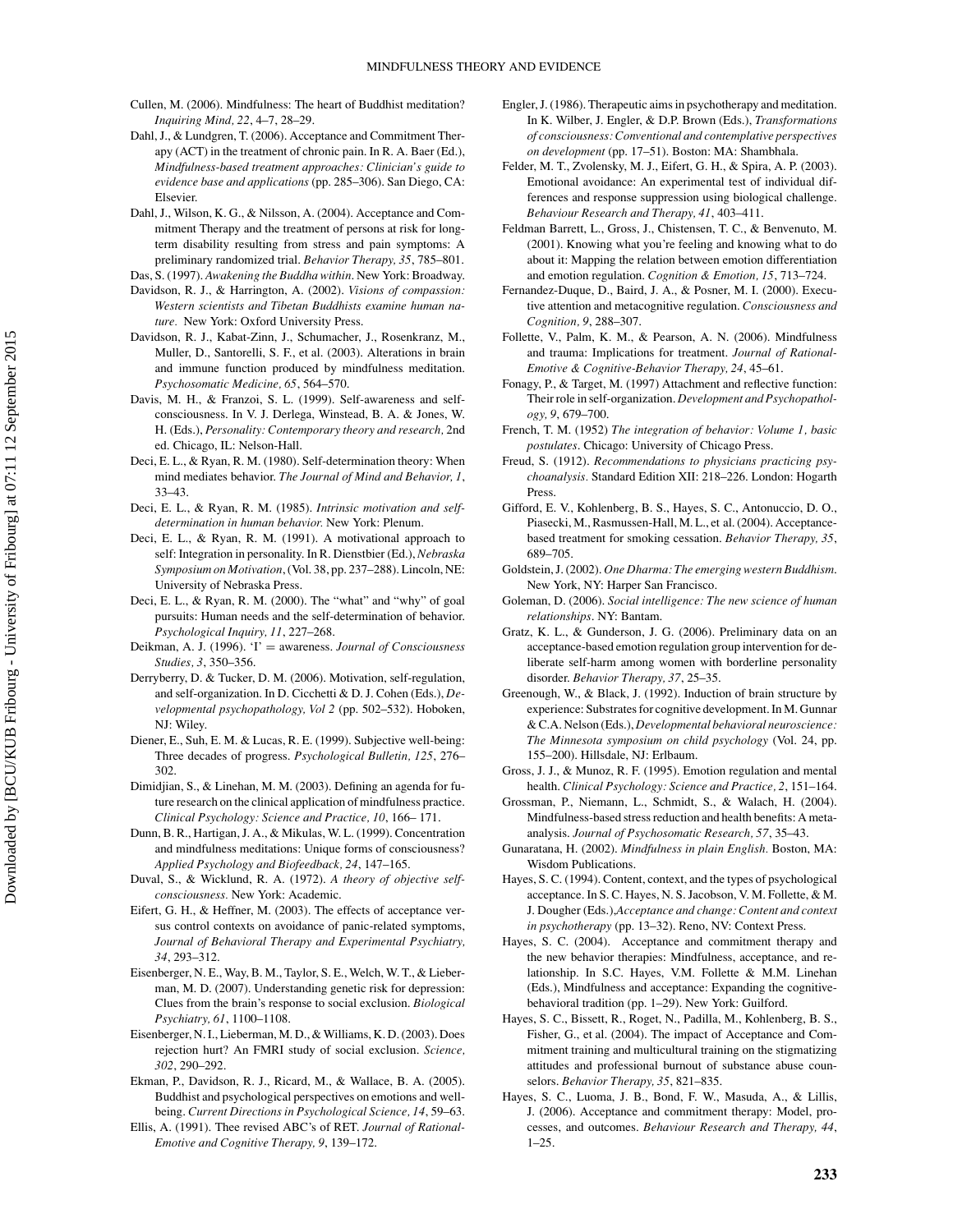- Hayes, S. C., Masuda, A., Bissett, R., Luoma, J., & Guerrero, L. F. (2004). DBT, FAP, and ACT: how empirically oriented are the new behavior therapy technologies? *Behavior Therapy, 35*, 35–54.
- Hayes, S. C., Strosahl, K., & Wilson, K. G. (1999). *Acceptance and commitment therapy: an experiential approach to behavior change.* New York, NY: Guilford Press.
- Hayes, S. C., & Wilson, K. G. (2003). Mindfulness: Method and process. *Clinical Psychology: Science and Practice, 10*, 161– 165.
- Hayes, S. C., Wilson, K. G., Gifford, E. V., Bissett, R., Piasecki, M., Batten, S. V., et al. (2004). A preliminary trial of twelvestep facilitation and Acceptance and Commitment Therapy with polysubstance-abusing methadone-maintained opiate addicts. *Behavior Therapy, 35*, 667–688.
- Haythornthwaite, J. A., Lawrence, J. W. & Fauerbach, J. A. (2001). Brief cognitive interventions for burn pain. *Annals of Behavioral Medicine, 23*, 42–49.
- Hodgins, H. S., & Knee, R. (2002). The integrating self and conscious experience. In E. L. Deci & R. M. Ryan (Eds.), *Handbook of Self-determination research* (pp. 87–100). Rochester, NY: University of Rochester Press.
- Jahoda, M. (1958). *Current concepts of positive mental health*. New York: Basic Books.
- Jha, A. P., Krompinger, J., & Baime, M. J. (2007). Mindfulness training modifies subsystems of attention. *Cognitive, Affective, & Behavioral Neuroscience, 7*, 109–119.
- Kabat-Zinn, J. (1982). An outpatient program in behavioral medicine for chronic pain patients based on the practice of mindfulness meditation: theoretical considerations and preliminary results. *General Hospital Psychiatry, 4*, 33–47.
- Kabat-Zinn, J. (1990). *Full catastrophe living: Using the wisdom of your body and mind to face stress, pain and illness*. New York: Delacourt.
- Kabat-Zinn, J. (1993). Mindfulness meditation: Health benefits of an ancient Buddhist practice. In Goleman, D. & Garin, J. (Eds.), *Mind/Body Medicine.* Yonkers, NY: Consumer Reports.
- Kabat-Zinn, J. (2003). Mindfulness-based interventions in context: Past, present, and future. *Clinical Psychology: Science and Practice, 10*, 144–156.
- Kabat-Zinn, J. (2005). *Coming to our senses*. New York: Hyperion.
- Kabat-Zinn, J., Lipworth, L., & Burney, R. (1985). The clinical use of mindfulness meditation for the self-regulation of chronic pain. *Journal of Behavioral Medicine, 8*, 163–190.
- Kabat-Zinn, J., Wheeler, E., Light, T., Skillings, A., Scharf, M. J., Cropley, T. G., et al. (1998). Influence of a mindfulness meditation-based stress reduction intervention on rates of skin clearing in patients with moderate to severe psoriasis undergoing phototherapy (UVB) and photochemotherapy (PUVA). *Psychosomatic Medicine, 60*, 625–632.
- Kernis, M. H., & Goldman, B. M. (2006). A multicomponent conceptualization of authenticity: Theory and research. *Advances in Experimental Social Psychology, 38*, 283–357.
- Koons, C. R., Robins, C. J., Tweed, J. L., Lynch, T. R., Gonzalez, A. M., Morse, J. Q., et al. (2001). Efficacy of dialectical behavior therapy in women veterans with borderline personality disorder. *Behavior Therapy, 32*, 371–390.
- Kornfield, J. (1993). *A path with heart*. New York: Bantam.
- Kuhl, J., & Kazen, M. (1994). Self-discrimination and memory: State orientation and false self-ascription of assigned activities. *Journal of Personality and Social Psychology, 66*, 1103– 1115.
- Kunda, Z. (1990). The case for motivated reasoning. *Psychological Bulletin, 108*, 480–498.
- Lakey, C. E., Campbell, W. K., Brown, K. W., & Goodie, A. S. (2007). Dispositional mindfulness as a predictor of the severity of gambling outcomes. *Personality and Individual Differences, 43*, 1698–1710.
- Lambie, J. A., & Marcel, A. J. (2002). Consciousness and the varieties of emotion experience: A theoretical framework. *Psychological Review, 109*, 219–259.
- Langer, E. (1989). *Mindfulness*. Reading, MA: Addison Wesley.
- Langer, E. (2002). Well-being: Mindfulness versus positive evaluation. In Snyder, C.R. & Lopez, S.J. (Eds.), *Handbook of positive psychology* (pp. 214–230). New York: Oxford University Press.
- Lau, M. A., Bishop, S. R., Segal, Z. V., Buis, T., Anderson, N. D., Carlson, L., et al. (2006). The Toronto Mindfulness Scale: Development and validation. *Journal of Clinical Psychology, 62*, 1445–1467.
- Lazar, S. W., Kerr, C., Wasserman, R., et al. (2005). Meditation experience is associated with increased cortical thickness. *Neuroreport, 16*, 1893–1897.
- Lazarus, R. S. (1983). The costs and benefits of denial. In S. Bresnitz (Ed.), *Denial of stress* (pp. 1–30). New York: International Universities Press.
- Leary, M. R. (2004). *The curse of the self: Self-awareness, egotism, and the quality of human life*. NY: Oxford University Press.
- Leary, M. R. (2005). Nuggets of social psychological wisdom. *Psychological Inquiry, 16*, 176–179.
- Leary, M. R., Adams, C. E., & Tate, E. B. (2006). Hypo-egoic selfregulation: Exercising self-control by diminishing the influence of the self. *Journal of Personality, 74*, 1803–1831.
- Leigh, J., Bowen, S., & Marlatt, G. A. (2005). Spirituality, mindfulness and substance abuse.*Addictive Behaviors, 30*, 1335–1341.
- Leventhal, H., Brown, D., Shacham, S., & Engquist, G. (1979). Effects of preparatory information about sensations, threat of pain, and attention on cold pressor distress. *Journal of Personality and Social Psychology, 37*, 688–714.
- Levesque, C., & Brown, K. W. (2006). Overriding motivational automaticity: Mindfulness as a moderator of the influence of implicit motivation on daytoday behavior. Manuscript submitted for publication.
- Levitt, J. T., Brown, T. A., Orsillo, S. M., & Barlow, D. H. (2004). The effects of acceptance Vs. suppression of emotion on subjective and psychophysiological response to carbon dioxide challenge in patients with panic disorder. *Behavior Therapy, 35*, 747–766.
- Lieb, K., Zanarini, M. C., Schmahl, C., Linehan, M. M., & Bohus, M. (2004). Borderline personality disorder. *Lancet, 364*, 453–461.
- Linehan, M. (1993a). *Cognitive-behavioral treatment of borderline personality disorder.* New York: Guilford.
- Linehan, M. (1993b). *Skills training manual for treating borderline personality disorder.* New York: Guilford.
- Linehan, M. M. (1994). Acceptance and change: The central dialectic in psychotherapy. In S. C. Hayes, N. S. Jacobson, V. M. Follette, & M. J. Dougher (Eds.), *Acceptance and change: Content and context in psychotherapy* (pp. 73–90). Reno, NV: Context Press.
- Linehan, M. M., Armstrong, H. E., Suarez, A., Allman, D., & Heard, H. L. (1991). Cognitive-behavioral treatment of chronically parasuicidal borderline patients. *Archives of General Psychiatry, 48*, 1060–1064.
- Linehan, M. M., Dimeff, L. A., Reynolds, S. K., Comtois, K. A., Welch, S. S., Heagerty, P., et al. (2002). Dialectical behavior therapy versus comprehensive validation therapy plus 12-step for the treatment of opioid dependent women meeting criteria for borderline personality disorder. *Drug and Alcohol Dependence, 67*, 13–26.
- Linehan, M. M., Heard, H. L., & Armstrong, H. E. (1993). Naturalistic follow-up of a behavioral treatment for chronically parasuicidal borderline patients. *Archives of General Psychiatry, 50*, 971–974.
- Linehan, M. M., Schmidt, H., Dimeff, L. A., Craft, J. C., Kanter, J., & Comtois, K. A. (1999). Dialectical behavior therapy for patients with borderline personality disorder and drug-dependence. *American Journal of Addiction, 8*, 279– 292.

**234**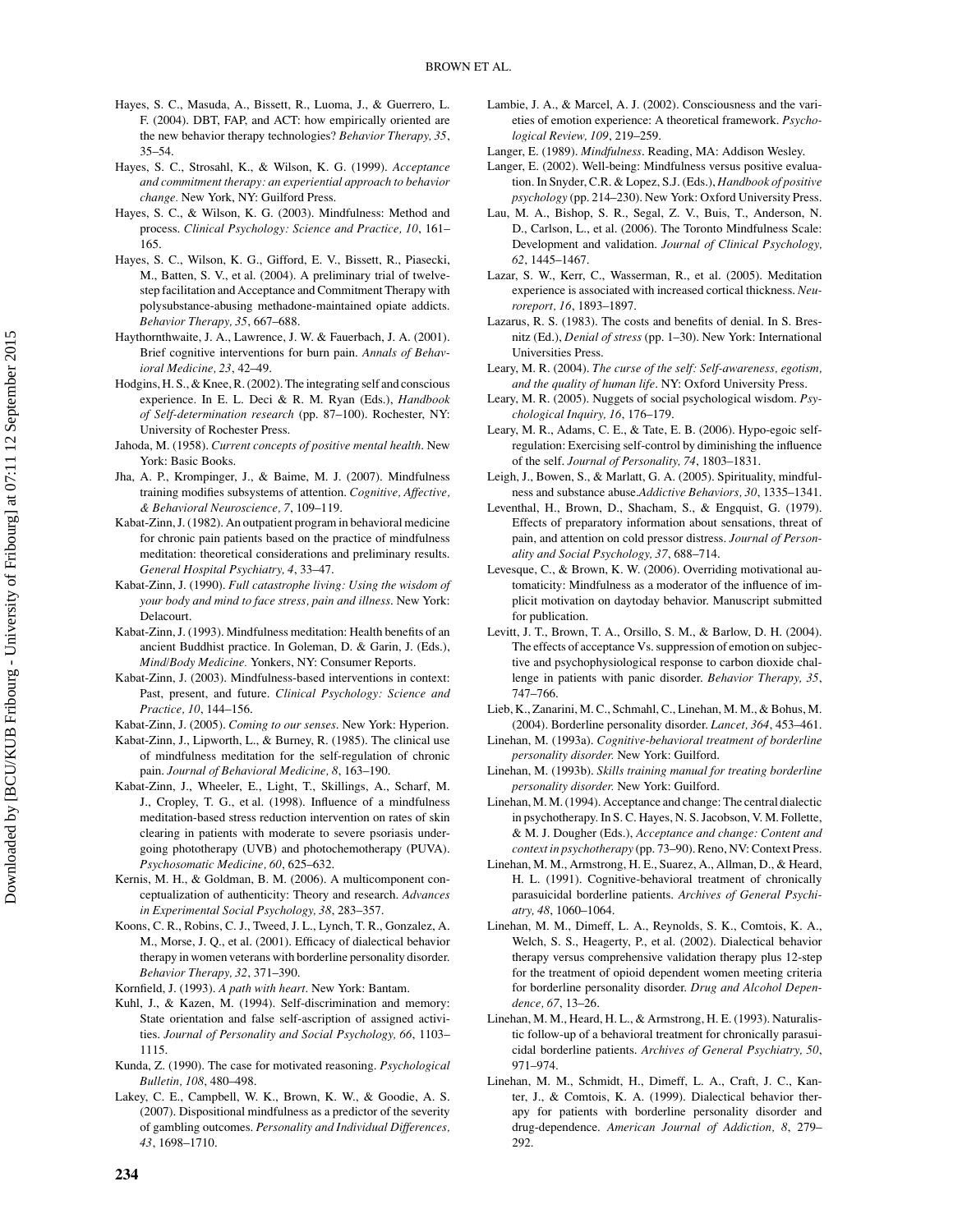- Logan, H. L., Baron, R. S., & Kohout, F. (1995). Sensory focus as therapeutic treatments for acute pain. *Psychosomatic Medicine, 57*, 475–484.
- Lynch, T. R., Chapman, A. L., Rosenthal, M. Z., Kuo, J. R., & Linehan, M. M. (2006). Mechanisms of change in Dialectical Behavior Therapy: Theoretical and empirical observations. *Journal of Clinical Psychology, 62*, 459–480.
- Lynch, T. R., Morse, J. Q., Mendelson, T., & Robins, C. J. (2003). Dialectical behavior therapy for depressed older adults: a randomized pilot study. *American Journal of Geriatric Psychiatry, 11*, 33–45.
- Ma, S. H., & Teasdale, J. D. (2004). Mindfulness-based cognitive therapy for depression: replication and exploration of differential relapse prevention effects. *Journal of Consulting and Clinical Psychology, 72*, 31–40.
- Manor, I., Tyano, S., Mel, E., Eisenberg, J., Bachner-Melman, R., Kotler, M., & Ebstein, R,P. (2002). Family-based and association studies of monoamine oxidase A and attention deficit hyperactivity disorder (ADHD): Preferential transmission of the long promoter-region repeat and its association with impaired performance on a continuous performance test (TOVA). *Molecular Psychiatry, 7*, 626–632.
- Marcel, A. J. (2003). Introspective report: Trust, self-knowledge and science. *Journal of Consciousness Studies, 10*, 167–186.
- Martin, J. R. (1997). Mindfulness: A proposed common factor. *Journal of Psychotherapy Integration, 7*, 291–312.
- Martin, L. L., & Erber, R. (2005). Commentary: The wisdom of social psychology: Five commonalities and one concern. *Psychological Inquiry, 16*, 194–202.
- Martin, L. L., & Tesser, A. (1996). Clarifying our thoughts. In R. S. Wyer (Ed.), *Ruminative thought: Advances in Social Cognition* (Vol. 9, pp. 189–209). Mahwah, NJ: Lawrence Erlbaum.
- Matthews, G., Roberts, R. D., & Zeidner, M. (2004). Seven myths about emotional intelligence. *Psychological Inquiry, 15*, 179– 196.
- McCaul, K. D., & Malott, J. M. (1984). Distraction and coping with pain. *Psychological Bulletin, 95*, 516–533.
- McEwen, B. S. (1998). Protective and damaging effects of stress mediators. *New England Journal of Medicine, 338*, 171– 179.
- McIntosh, W. D. (1997). East meets West: Parallels between Zen Buddhism and social psychology. *International Journal for the Psychology of Religion, 7*, 37–52.
- Mead, G. H. (1934). *Mind, self, and society*. C. W. Morris (Ed.). Chicago, IL: University of Chicago Press.
- Mezulis, A. H., Abramson, L. Y., Hyde, J. S., & Hankin, B. L. (2004). Is there a universal positivity bias in attributions? A meta-analytic review of individual, developmental, and cultural differences in the self-serving attributional bias. *Psychological Bulletin, 130*, 711–747.
- Michenbaum, D. (1979). *Cognitive-behavior modification: An integrative approach*. New York: Plenum. Mishra, P. (2004). *An end to suffering*. New York: Farrar, Straus & Giroux.
- Monti, D. A., Peterson, C., Shakin Kunkel, E. J., Hauck, W. W., Pequignot, E., Rhodes, L., et al. (2005). A randomized, controlled trial of Mindfulness-Based Art Therapy (MBAT) for women with cancer. *Psycho-Oncology, 14*, 1–11.
- Mullen, B., & Suls, J. (1982). The effectiveness of attention and rejection as coping styles: A meta-analysis of temporal differences. *Journal of Psychosomatic Research, 26*, 43–49.
- Murray, S. L., Holmes, J. G., & Griffin, D. W. (2000). Self-esteem and the quest for felt security: how perceived regard regulates attachment processes. *Journal of Personality and Social Psychology, 78*, 478–498.
- Neff, K. D. (2003). The development and validation of a scale to measure self-compassion. *Self and Identity, 2*, 223–250.
- Niemiec, C. P., Brown, K. W., & Ryan, R. M. (2006). Being present to death: Mindfulness modulates the effects of mortality salience

on defensive interpersonal judgments. Manuscript submitted for publication.

- Niemiec, C. P. Ryan, R. M., & Brown, K. W. (in press). The role of awareness and autonomy in quieting the ego: A Selfdetermination Theory perspective. In H. A. Wayment & J. J. Bauer (Eds.), *The quiet ego: Research and theory on the benefits of transcending egoistic self-interest*. Washington, DC: American Psychological Association.
- Nix, G., Ryan, R. M., Manly, J. B., & Deci, E. L. (1999). Revitalization through self-regulation: The effects of autonomous Vs. controlled motivation on happiness and vitality. *Journal of Experimental Social Psychology, 35,* 266–284.
- Nolen-Hoeksema, S., Morrow, J., & Frederickson, B. L. (1993). Response styles and the duration of episodes of depressed mood. *Journal of Abnormal Psychology, 102*, 20–28.
- Nyaniponika (1973). *The heart of Buddhist meditation*. New York: Weiser Books.
- Ochsner, K. N., Bunge, S. A., & Gross, J. J. (2002). Rethinking feelings: An *f* MRI study of the cognitive regulation of emotion. *Journal of Cognitive Neuroscience, 14*, 1215–1229.
- Olendzki, A. (2005). The roots of mindfulness. In Germer, C. K., Siegel, R. D., & Fulton, P. R. (Eds.), *Mindfulness and psychotherapy* (pp. 241–261). New York: Guilford.
- Parasuraman, R., & Greenwood, P. (2004). Molecular genetics of visuospatial attention and working memory. In M. I. Posner (Ed.), *Cognitive neuroscience of attention* (pp. 245–259). New York: Guilford.
- Palm K. M., & Follette V. M. (2000). Counseling strategies with adult survivors of sexual abuse as children. *Directions in Clinical and Counseling Psychology, 11*, 49–60. Park, A. (August 4, 2003). Calming the mind. *Time, 162*, 52.
- Pennebacker J. W., & O'Heeron R. C. (1984). Confiding in others and illness rate among spouses of suicide and accidental-death victims. *Journal of Abnormal Psychology, 93*, 473–476.
- Perls, F. (1973). *The gestalt approach & eye witness to therapy.* New York: Bantam.
- Perls, F., Hefferline, R. F., & Goodman, P. (1958). *Gestalt therapy*. New York: Julian Press.
- Petry, N. M. (2005). Gamblers Anonymous and cognitive-behavioral therapies for pathological gamblers. *Journal of Gambling Studies, 21*, 27–33.
- Potenza, M. N., Fiellin, D. A., Heninger, G. R., Rounsaville, B. J., & Mazure, C. M. (2002). Gambling: An addictive behavior with health and primary care implications. *Journal of General Internal Medicine, 17*, 721–732.
- Rahula, W. S. (1974). *What the Buddha taught*. New York: Grove Press.
- Raskin, N. J., & Rogers, C. R. (1995). Person-centered therapy. In R. J. Corsini & D. Wedding (Eds.), *Current psychotherapies* (pp. 133–167). Itasca, IL: F. E. Peacock Publishers.
- Raz, A., & Buhle, J. (2006). Typologies of attentional networks. *Nature Reviews Neuroscience, 7*, 367–379.
- Reed, G. W., Kemeny, M. E., Taylor, S. E., & Visscher, B. R. (1999). Negative HIV-specific expectancies and AIDS-related bereavement as predictors of symptom onset in asymptomatic HIVpositive gay men. *Health Psychology, 354–363*.
- Robertson, I. H., & Garavan, H. (2004). Vigilant attention. In M. S. Gazzaniga (Ed.), *The Cognitive Neurosciences* (pp. 631–640). New York: MIT Press.
- Robins, C. J., & Chapman, A. L. (2004). Dialectical behavior therapy: current status, recent developments, and future directions. *Journal of Personality Disorders, 18*, 73–89.
- Rogers, C. R. (1961). *On becoming a person*. Boston, MA: Houghton-Mifflin.
- Rosch, E. (1997). Mindfulness meditation and the private (?) self. In U. Neisser & D. A. Jopling (Eds.), *The conceptual self in context* (pp. 185–202). New York: Cambridge University Press.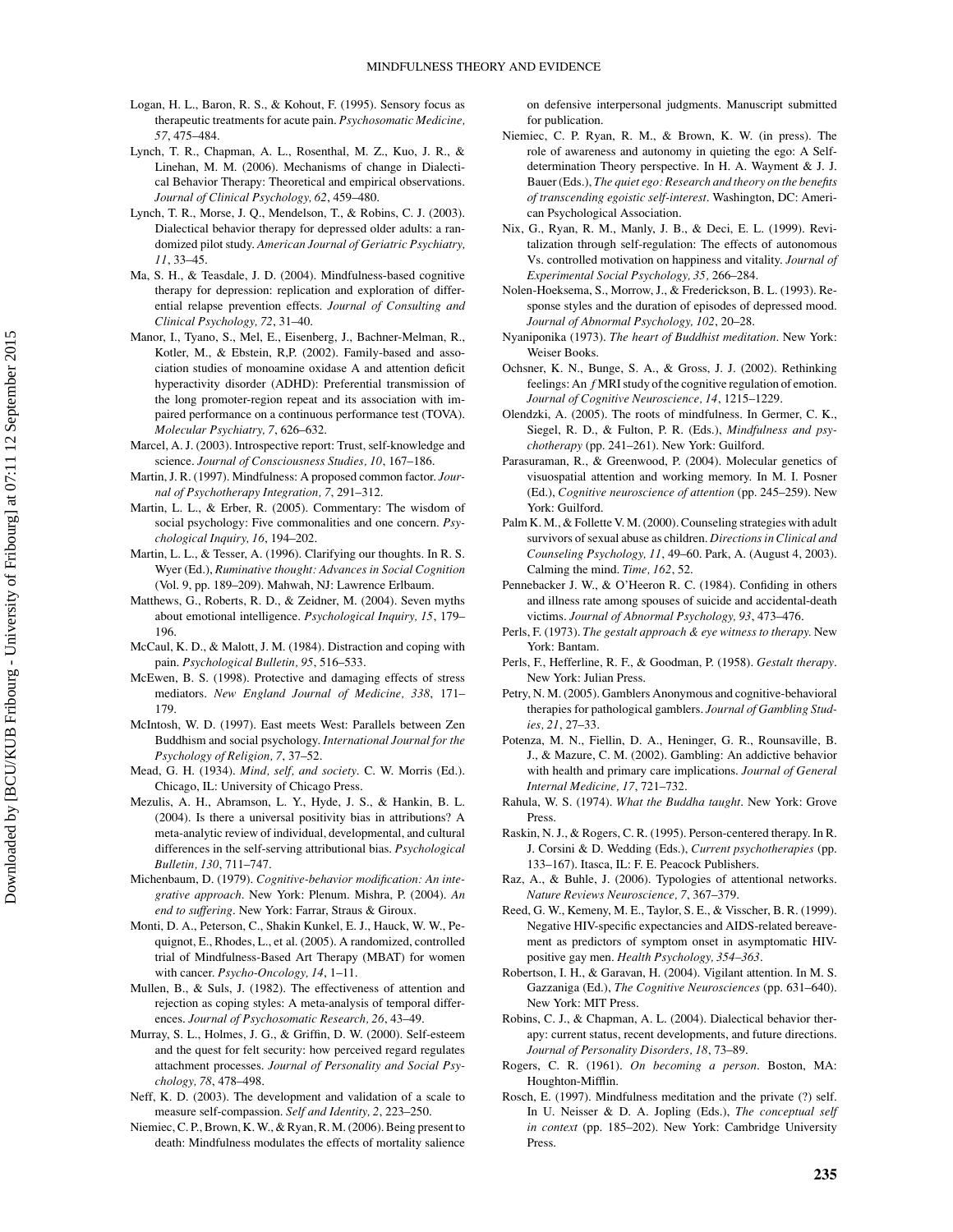- Rothbart, M. K., Posner, M. I., & Kieras, J. (2006). Temperament, attention, and the development of self-regulation. In K. McCartney & D. Phillips (Eds.), *Blackwell handbook of early childhood development* (pp. 338–357). Malden, MA: Blackwell.
- Ryan, R. M. (1982). Control and information in the intrapersonal sphere: An extension of cognitive evaluation theory. *Journal of Personality and Social Psychology, 43*, 450–461.
- Ryan, R. M. (1995). Psychological needs and the facilitation of integrative processes. *Journal of Personality, 63*, 397–427.
- Ryan, R. M. (2005). The developmental line of autonomy in the etiology, dynamics, and treatment of borderline personality disorders. *Development and Psychopathology, 17*, 987–1006.
- Ryan, R. M., & Brown, K. W. (2003). Why we don't need selfesteem: Basic needs, mindfulness, and the authentic self. *Psychological Inquiry, 14*, 71–76.
- Ryan, R. M., & Deci, E. L. (2000). Self-determination theory and the facilitation of intrinsic, motivation, social development, and well-being. *American Psychologist, 55*, 68–78.
- Ryan, R. M., & Deci, E. L. (2004). Autonomy is no illusion: Selfdetermination Theory and the empirical study of authenticity, awareness, and will. In J. Greenberg, S. L. Koole, & T. Pyszcynski (Eds.), *Handbook of Experimental Existential Psychology* (pp. 449–479). New York: Guilford.
- Ryan, R. M., & Frederick, C. (1997). On energy, personality, and health: Subjective vitality as a dynamic reflection of well-being. *Journal of Personality, 65*, 529–565.
- Rychlak, J. F. (1997). *In defense of human consciousness*. Washington, DC: APA.
- Safer, D. L., Telch, C. F., & Agras, W. S. (2001). Dialectical behavior therapy for bulimia nervosa. *American Journal of Psychiatry, 158*, 632–634.
- Schooler, J. W., & Schreiber, C. A. (2004), Experience, metaconsciousness, and the paradox of introspection. *Journal of Consciousness Studies, 11*, 17–39.
- Schutte, N. S., Malouff, J. M., & Bobik, C. (2001). Emotional intelligence and interpersonal relations. *The Journal of Social Psychology, 141*, 523–536.
- Segal, Z. V., Williams, J. M., & Teasdale, J.D. (2002). *Mindfulnessbased cognitive therapy for depression: A new approach to preventing relapse.* New York: Guilford.
- Shapiro, S. L., Bootzin, R. R., Figueredo, A., J., Lopez, A. M., & Schwartz, G. E. (2003). The efficacy of mindfulness-based stress reduction in the treatment of sleep disturbance in women with breast cancer: An exploratory study. *Journal of Psychosomatic Research, 54*, 85–91.
- Shapiro, S. L., Brown, K. W., & Biegel, G. (2007). Teaching self-care to caregivers: The effects of Mindfulness-Based Stress Reduction on the mental health of therapists in training. *Training and Education in Professional Psychology, 1*, 105–115.
- Shapiro, S. L., Carlson L. E., & Astin J. A. (2006). Mechanisms of mindfulness. *Journal of Clinical Psychology, 62*, 373– 386.
- Shapiro, S. L., Schwartz, G. E., & Bonner, G. (1998). Effects of mindfulness-based stress reduction on medical and premedical students. *Journal of Behavioral Medicine, 21*, 581–599.
- Shear, J., & Jevning, R. (1999). Pure consciousness: Scientific exploration of meditation techniques. In F. J. Varela & J. Shear (Eds.), *The view from within* (pp. 189–209). Thorverton, UK: Imprint Academics.
- Sheldon, K. M., & Vansteenkiste, M. (2005). Personal goals and time travel: How are future places visited, and is it worth it? In Strathman, A. & Joreman, J. (Eds.), *Understanding behavior in the context of time: Theory, research, and application* (pp.143– 163). Mahwah, NJ: Lawrence Erlbaum.
- Sherman, D. K., & Cohen, G. (2002). Accepting threatening information: Self-affirmation and the reduction of defensive biases. *Current Directions in Psychological Science, 11*, 119–123.
- Sloan, D. M. (2004). Emotion regulation in action: Emotional reactivity in experiential avoidance. *Behaviour Research and Therapy, 42*, 1257–1270.
- Smith, H., & Novak, P. (2004). *Buddhism: A concise introduction*. New York: Harper San Francisco.
- Sogyal, R. (1992). *The Tibetan book of living and dying*. P. Gaffney & A. Harvey (Eds.). San Francisco, CA: Harper San Francisco.
- Speca, M., Carlson, L. E., Goodey E., & Angen M. (2000). A randomized, wait-list controlled clinical trial: the effect of a mindfulness meditation-based stress reduction program on mood and symptoms of stress in cancer outpatients. *Psychosomatic Medicine, 62*, 613–622.
- Sternberg, R. J. (2000). Images of mindfulness. *Journal of Social Issues, 56*, 11–26.
- Strathman, A., Gleicher, F., & Boninger, D.S. (1994). The consideration of future consequences: Weighing immediate and distant outcomes of behavior. Journal of Personality and Social Psychology, 66, 742–752.
- Suls, J., & Fletcher, B. (1985). The relative efficacy of avoidant and nonavoidant coping strategies: A meta-analysis. *Health Psychology, 4*, 249–288.
- Tacon, A. M., McComb, J., Caldera, Y., & Randolph, P. (2003). Mindfulness meditation, anxiety reduction, and heart disease: a pilot study. *Family & Community Health, 26*, 25–33.
- Tangney*,*J. P., Baumeister, R. F., & Boone, A. L. (2004). High self-control predicts good adjustment, less pathology, better grades, and interpersonal success.*Journal of Personality, 72*, 271–322.
- Tart, C. T. (1994). *Living the mindful life.* Boston, MA: Shambhala.
- Taylor, S. E., Kemeny, M. E., Reed, G. M., Bower, J. E., & Gruenewald, T. L. (2000). Psychological resources, positive illusions, and health. *American Psychologist, 55*, 99–109..
- Taylor, S. E., & Brown, J. D. (1988). Illusion and well-being: A social psychological perspective on mental health. *Psychological Bulletin, 103*, 193–210.
- Taylor, S. E., & Brown, J. D. (1994). Positive illusions and well-being revisited: separating fact from fiction. *Psychological Bulletin, 116*, 21–27.
- Taylor, S. E., Lerner, J. S., Sherman, D. K., Sage, R. M., & McDowell, N. K. (2003a). Are self-enhancing cognitions associated with healthy or unhealthy biological profiles. *Journal of Personality and Social Psychology, 85*, 605–615.
- Taylor, S. E., Lerner, J. S., Sherman, D. K., Sage, R. M., & McDowell, N. K. (2003b). Portrait of the self-enhancer: Well adjusted and well liked or maladjusted and friendless? *Journal of Personality and Social Psychology, 84*, 165–176.
- Teasdale, J. D. (1999). Emotional processing, three modes of mind and the prevention of relapse in depression. *Behaviour Research and Therapy, 37*, 53–77.
- Teasdale, J. D., Moore, R. G., Hayhurst, H., Pope, M., Williams, S., & Segal, Z. V. (2002). Metacognitive awareness and prevention of relapse in depression: empirical evidence. *Journal of Consulting and Clinical Psychology, 70*, 275–287.
- Teasdale, J. D., Segal, Z. V., & Williams, J. M. G. (1995). How does cognitive therapy prevent depressive relapse and why should attentional control (mindfulness) training help? *Behaviour Research and Therapy, 33*, 25–39.
- Teasdale, J. D., Segal, Z. V., Williams, J. M. G., Ridgeway, V. A., Soulsby, J. M. & Lau, M. A. (2000). Prevention of relapse/ recurrence in major depression by mindfulness-based cognitive therapy. *Journal of Consulting and Clinical Psychology, 68*, 615–625.
- Tedeschi, R. G., & Calhoun, L. G. (2004). Post-traumatic growth: Conceptual foundations and empirical evidence. *Psychological Inquiry, 15*, 1–18.
- Telch, C. F., Agras, W. S., & Linehan, M. M. (2001). Dialectical behavior therapy for binge eating disorder. *Journal of Consulting and Clinical Psychology, 69*, 1061–1065.